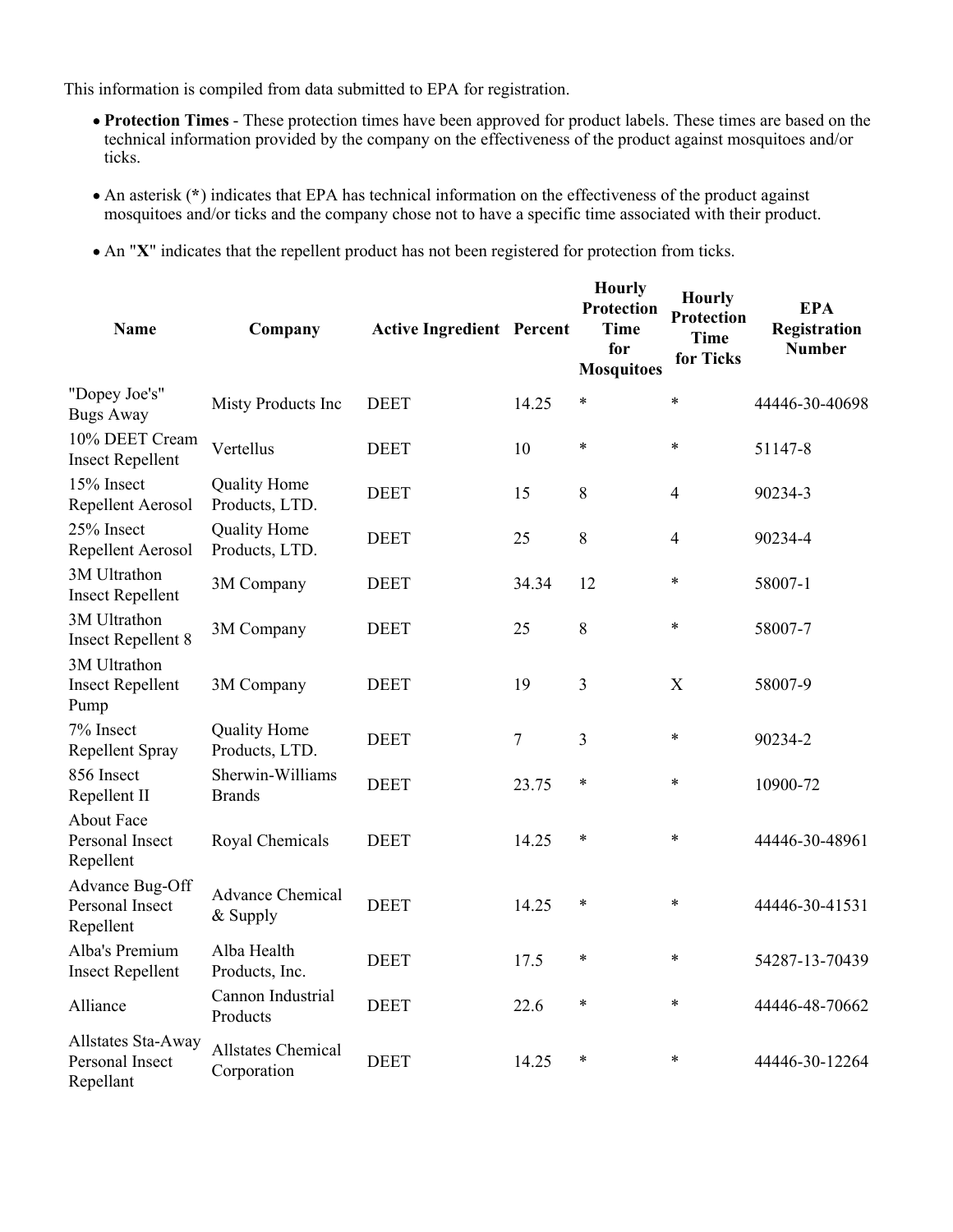| Aquapel 25%                                                                                                                                                                                          |                                             |             |      |                |                |                |
|------------------------------------------------------------------------------------------------------------------------------------------------------------------------------------------------------|---------------------------------------------|-------------|------|----------------|----------------|----------------|
| <b>DEET</b> Insect<br>Repellent Pump<br>Spray 27411                                                                                                                                                  | Vertellus<br>Performance<br>Materials, Inc. | <b>DEET</b> | 25   | 8              | $\ast$         | 51147-15       |
| Aquapel Insect<br>Repellent Pump<br>Spray 27412                                                                                                                                                      | Vertellus<br>Performance<br>Materials, Inc. | <b>DEET</b> | 15   | 8              | *              | 51147-17       |
| Aquapel Insect<br>Repellent Pump<br>Spray 27413                                                                                                                                                      | Vertellus<br>Performance<br>Materials, Inc. | <b>DEET</b> | 7.5  | $\ast$         | $\ast$         | 51147-18       |
| Atlas Personal<br><b>Insect Repellent</b>                                                                                                                                                            | Chemquest, Inc.                             | <b>DEET</b> | 22.6 | $\ast$         | *              | 44446-48-71517 |
| Avon SSS<br>Skin-So-Soft Bug<br>Guard Plus IR3535<br><b>Insect Repellent</b><br><b>SPF 30</b><br>Moisturizing<br><b>Sunblock Lotion</b><br>Cool 'N Fabulous                                          | Avon Products, Inc.                         | IR3535      | 7.5  | $\overline{2}$ | $\overline{2}$ | 806-14         |
| Avon SSS<br>Skin-So-Soft Bug<br>Guard Plus IR3535<br><b>Insect Repellent</b><br>SPF 30 Sunscreen<br>Very Water<br><b>Resistant With</b><br>Vitamin E & Aloe<br>Disappearing Color<br>Cool N Fabulous | Avon Products, Inc.                         | IR3535      | 7.5  | $\overline{2}$ | $\overline{2}$ | 806-14         |
| Avon SSS<br>Skin-So-Soft<br>Gentle Breeze Bug<br>Guard Plus IR3535<br><b>Insect Repellent</b><br><b>SPF 30</b><br>Moisturizing<br><b>Sunblock Lotion</b>                                             | Avon Products, Inc.                         | IR3535      | 7.5  | $\overline{2}$ | $\overline{2}$ | 806-13         |
| Avon Skin-So-Soft<br><b>Bug Guard Active</b><br><b>Insect Repellent</b><br><b>Sunscreen Cooling</b><br>Gel (SPF $15$ )                                                                               | Avon Products, Inc.                         | IR3535      | 7.5  | 6              | 6              | 806-25         |
| Avon Skin-So-Soft<br><b>Bug Guard Frontier</b><br><b>Insect Repellent</b><br>Spray                                                                                                                   | Avon Products, Inc.                         | Picaridin   | 10   | 6              | 7              | 806-29         |
| Avon Skin-So-Soft<br><b>Bug Guard Insect</b><br>Repellent Lotion<br>Spray (SPF 15)                                                                                                                   | Avon Products, Inc.                         | IR3535      | 7.5  | $\overline{2}$ | 3              | 806-28         |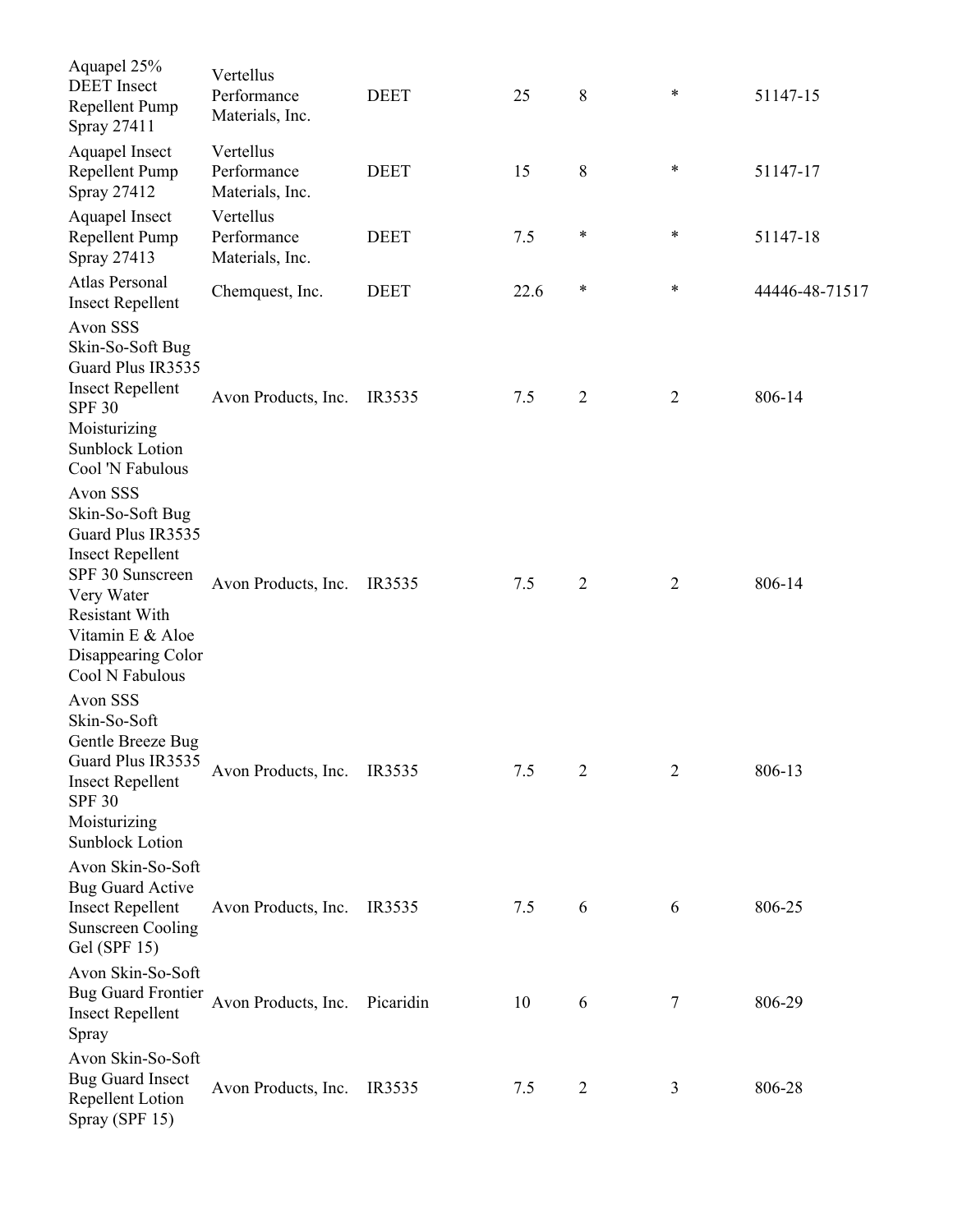| Avon Skin-So-Soft<br><b>Bug Guard</b><br>Outdoor Cool<br>Lotion Spray (SPF<br>15)                                                | Avon Products, Inc.                   | IR3535 | 7.5   | $\overline{2}$ | 3              | 806-28 |
|----------------------------------------------------------------------------------------------------------------------------------|---------------------------------------|--------|-------|----------------|----------------|--------|
| Avon Skin-So-Soft<br><b>Bug Guard Plus</b><br><b>Insect Repellent</b><br>Spray                                                   | IR3535 Expedition Avon Products, Inc. | IR3535 | 15    | 8              | 6              | 806-21 |
| Avon Skin-So-Soft<br><b>Bug Guard Plus</b><br><b>Insect Repellent</b><br>Spray                                                   | IR3535 Expedition Avon Products, Inc. | IR3535 | 20.07 | 8              | 8              | 806-20 |
| Avon Skin-So-Soft<br><b>Bug Guard Plus</b><br><b>Insect Repellent</b><br>Spray (SPF 30)                                          | IR3535 Expedition Avon Products, Inc. | IR3535 | 19.7  | 8              | 10             | 806-33 |
| Avon Skin-So-Soft<br><b>Bug Guard Plus</b><br><b>Insect Repellent</b><br>Spray (SPF 30)                                          | IR3535 Expedition Avon Products, Inc. | IR3535 | 19.7  | 8              | X              | 806-32 |
| Avon Skin-So-Soft<br><b>Bug Guard Plus</b><br>IR3535 Expedition<br><b>Insect Repellent</b><br><b>Sunscreen Spray</b><br>(SPF 15) | Avon Products, Inc.                   | IR3535 | 15    | 8              | 6              | 806-19 |
| Avon Skin-So-Soft<br><b>Bug Guard Plus</b><br>IR3535 Insect<br>Repellent Gentle<br><b>Breeze Sunscreen</b><br>Mousse (SPF 30)    | Avon Products, Inc.                   | IR3535 | 7.5   | 4              | 4              | 806-26 |
| Avon Skin-So-Soft<br><b>Bug Guard Plus</b><br>IR3535 Insect<br>Repellent SPF 15<br>Sunscreen Spray                               | Avon Products, Inc.                   | IR3535 | 7.5   | $\overline{2}$ | $\overline{2}$ | 806-18 |
| Avon Skin-So-Soft<br><b>Bug Guard Plus</b><br>IR3535 Insect<br>Repellent Spray                                                   | Avon Products, Inc.                   | IR3535 | 7.5   | $\overline{2}$ | $\overline{2}$ | 806-17 |
| Avon Skin-So-Soft<br><b>Bug Guard Plus</b><br>IR3535 Insect<br>Repellent Spray                                                   | Avon Products, Inc.                   | IR3535 | 7.5   | 3              | 5              | 806-27 |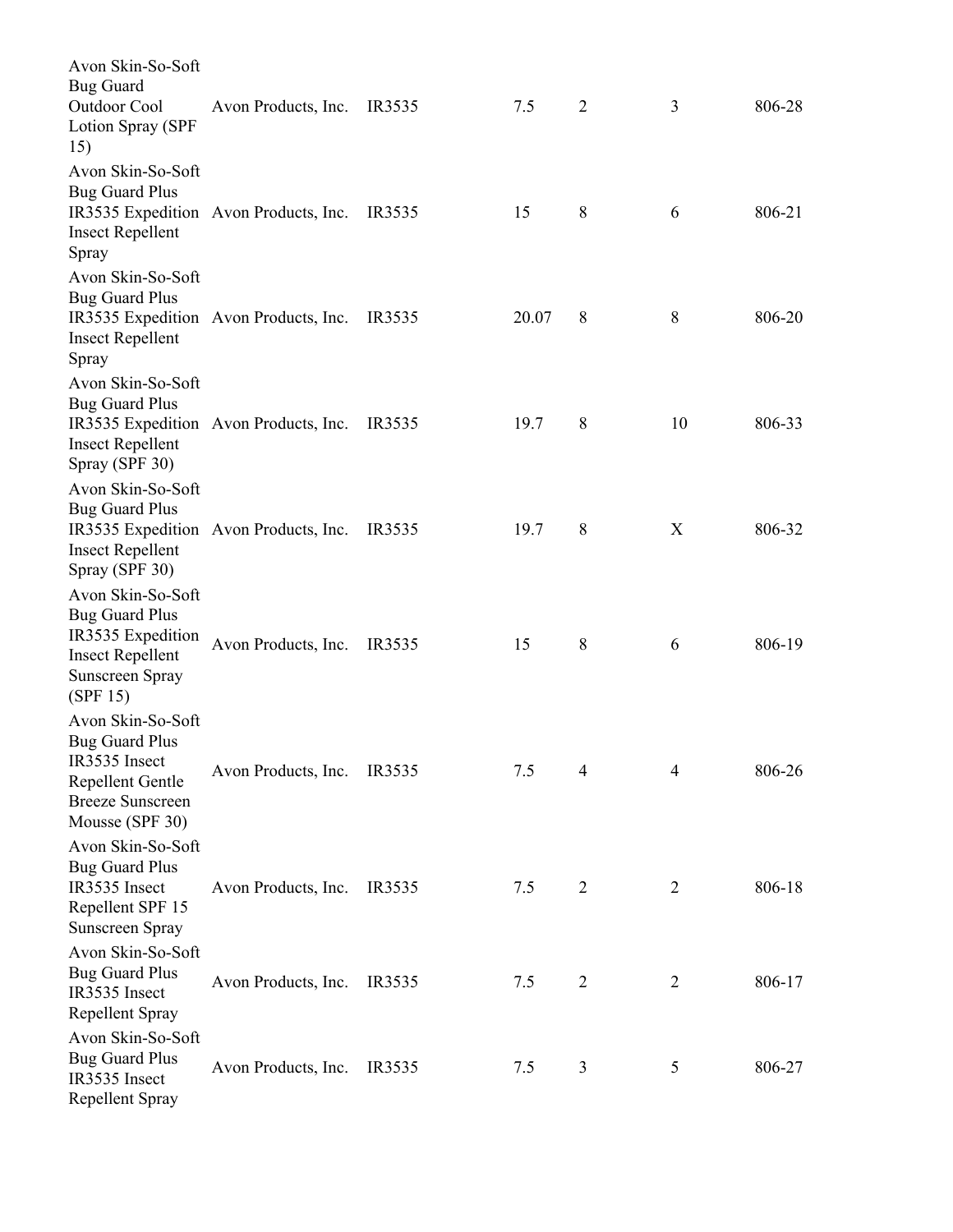| Avon Skin-So-Soft<br><b>Bug Guard Plus</b><br>IR3535 Insect<br>Repellent<br>Towelettes                                                                              | Avon Products, Inc. | IR3535    | 7.5 | $\overline{2}$ | $\overline{2}$   | 806-23 |
|---------------------------------------------------------------------------------------------------------------------------------------------------------------------|---------------------|-----------|-----|----------------|------------------|--------|
| Avon Skin-So-Soft<br><b>Bug Guard Plus</b><br>IR3535 Insect<br>Repellent<br>Towelettes (SPF<br>15)                                                                  | Avon Products, Inc. | IR3535    | 7.5 | $\overline{2}$ | $\overline{2}$   | 806-22 |
| Avon Skin-So-Soft<br><b>Bug Guard Plus</b><br>Picaridin Insect<br>Repellent Spray                                                                                   | Avon Products, Inc. | Picaridin | 10  | 6              | $\boldsymbol{7}$ | 806-29 |
| Avon Skin-So-Soft<br><b>Bug Guard Plus</b><br>Picaridin Insect<br>Repellent Spray                                                                                   | Avon Products, Inc. | Picaridin | 10  | 8              | 12               | 806-31 |
| Avon Skin-So-Soft<br><b>Bug Guard Plus</b><br>Picaridin Insect<br>Repellent<br>Towelettes                                                                           | Avon Products, Inc. | Picaridin | 10  | $8\,$          | 12               | 806-30 |
| Avon Skin-So-Soft<br><b>Bug Guard</b><br><b>Unscented Insect</b><br>Repellent (SPF 15)                                                                              | Avon Products, Inc. | IR3535    | 7.5 | $\overline{4}$ | $\overline{4}$   | 806-24 |
| Avon Skin-So-Soft<br>SSS Bug Guard<br>Plus IR3535<br><b>Active Insect</b><br>Repellent Gentle<br>Breeze SPF 30<br>Moisturizing<br><b>Sunblock Lotion</b>            | Avon Products, Inc. | IR3535    | 7.5 | $\overline{2}$ | $\overline{2}$   | 806-13 |
| Avon Skin-So-Soft<br>SSS Bug Guard<br>Plus IR3535<br>Active Insect<br>Repellent Gentle<br>Breeze SPF 30<br>Sunscreen Very<br>Water Resistant<br>Moisturizing Lotion | Avon Products, Inc. | IR3535    | 7.5 | $\overline{2}$ | 2                | 806-13 |
| Avon Skin-So-Soft<br>SSS Bug Guard<br>Plus IR3535<br><b>Active Insect</b><br>Repellent Gentle<br>Breeze SPF 30<br>Sunscreen Water<br>Resistant (80                  | Avon Products, Inc. | IR3535    | 7.5 | 2              | 2                | 806-13 |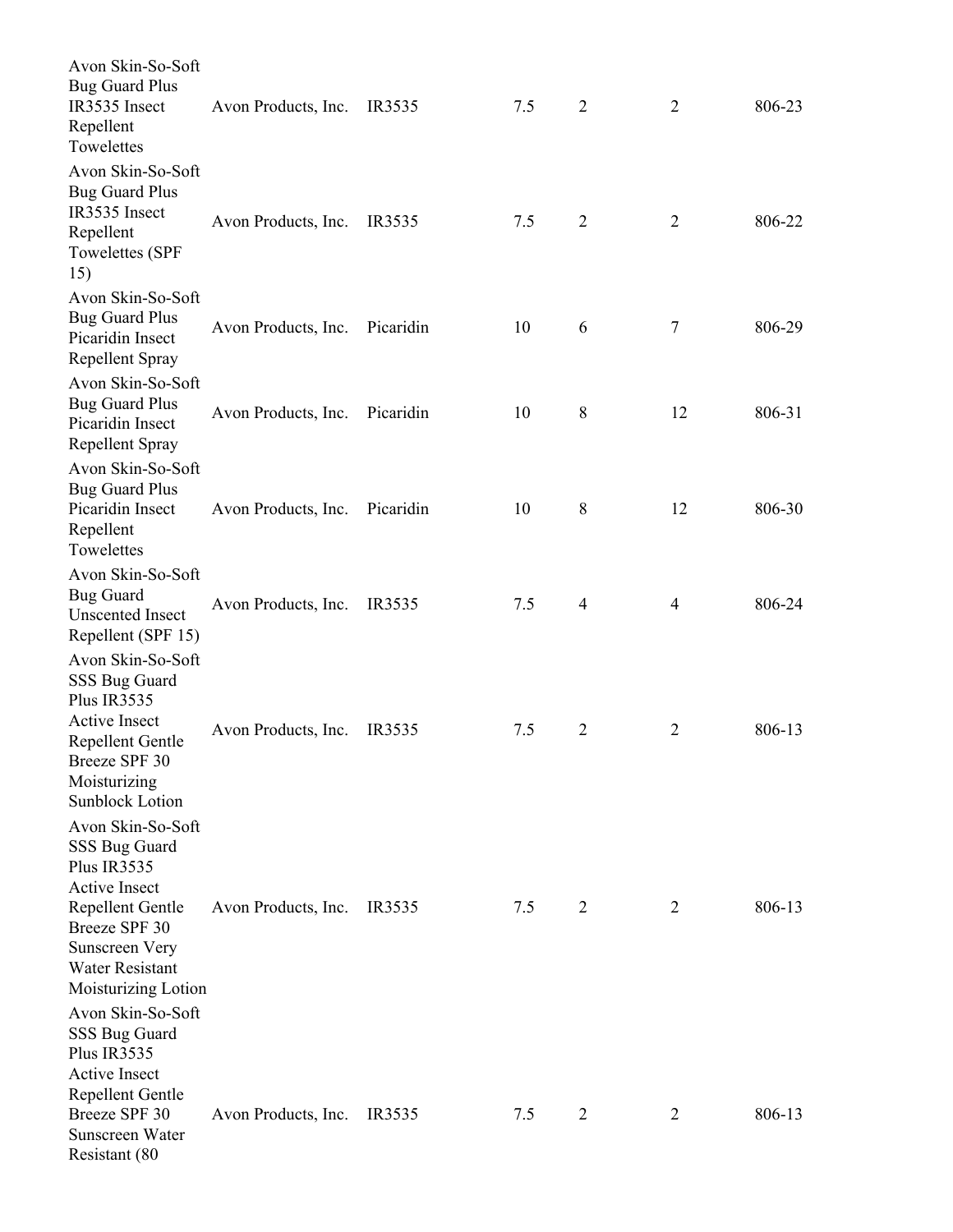| Minutes)<br>Moisturizing<br>Lotion                                                                                                                                                                                 |                                        |        |      |                |                |        |
|--------------------------------------------------------------------------------------------------------------------------------------------------------------------------------------------------------------------|----------------------------------------|--------|------|----------------|----------------|--------|
| Avon Skin-So-Soft<br>SSS Bug Guard<br>Plus IR3535<br><b>Expedition Insect</b><br>Repellent SPF 30<br>Sunscreen Spray                                                                                               | Avon Products, Inc.                    | IR3535 | 19.7 | 8              | 10             | 806-33 |
| Avon Skin-So-Soft<br>SSS Bug Guard<br>Plus IR3535<br><b>Expedition Insect</b><br>Repellent SPF 30<br><b>Sunscreen Spray</b><br>Very Water                                                                          | Avon Products, Inc.                    | IR3535 | 19.7 | 10             | 12             | 806-32 |
| <b>Resistant Unscented</b><br>Avon Skin-So-Soft<br>SSS Bug Guard<br>Plus IR3535 Insect<br>Repellent Cool N<br>Fabulous<br>Disappearing Color<br>SPF 30 Sunscreen<br>Very Water<br>Resistant<br>Moisturizing Lotion | Avon Products, Inc.                    | IR3535 | 7.5  | $\overline{2}$ | $\overline{2}$ | 806-14 |
| Avon Skin-So-Soft<br>SSS Bug Guard<br>Plus IR3535 Insect<br>Repellent Cool N<br>Fabulous<br>SPF 30 Sunscreen<br>Water Resistant<br>(80 Minutes)<br>Moisturizing<br>Lotion                                          | Disappearing Color Avon Products, Inc. | IR3535 | 7.5  | $\overline{2}$ | $\overline{2}$ | 806-14 |
| Avon Skin-So-Soft<br>SSS Bug Guard<br>Plus IR3535 Insect<br>Repellent Cool N<br>Fabulous SPF 30<br><b>Sunscreen Lotion</b>                                                                                         | Avon Products, Inc.                    | IR3535 | 7.5  | $\overline{2}$ | $\overline{2}$ | 806-14 |
| Avon Skin-So-Soft<br>SSS Bug Guard<br>Plus IR3535 Insect<br>Repellent Cool N<br>Fabulous SPF 30<br><b>Sunscreen Lotion</b>                                                                                         | Avon Products, Inc.                    | IR3535 | 7.5  | $\overline{2}$ | 2              | 806-14 |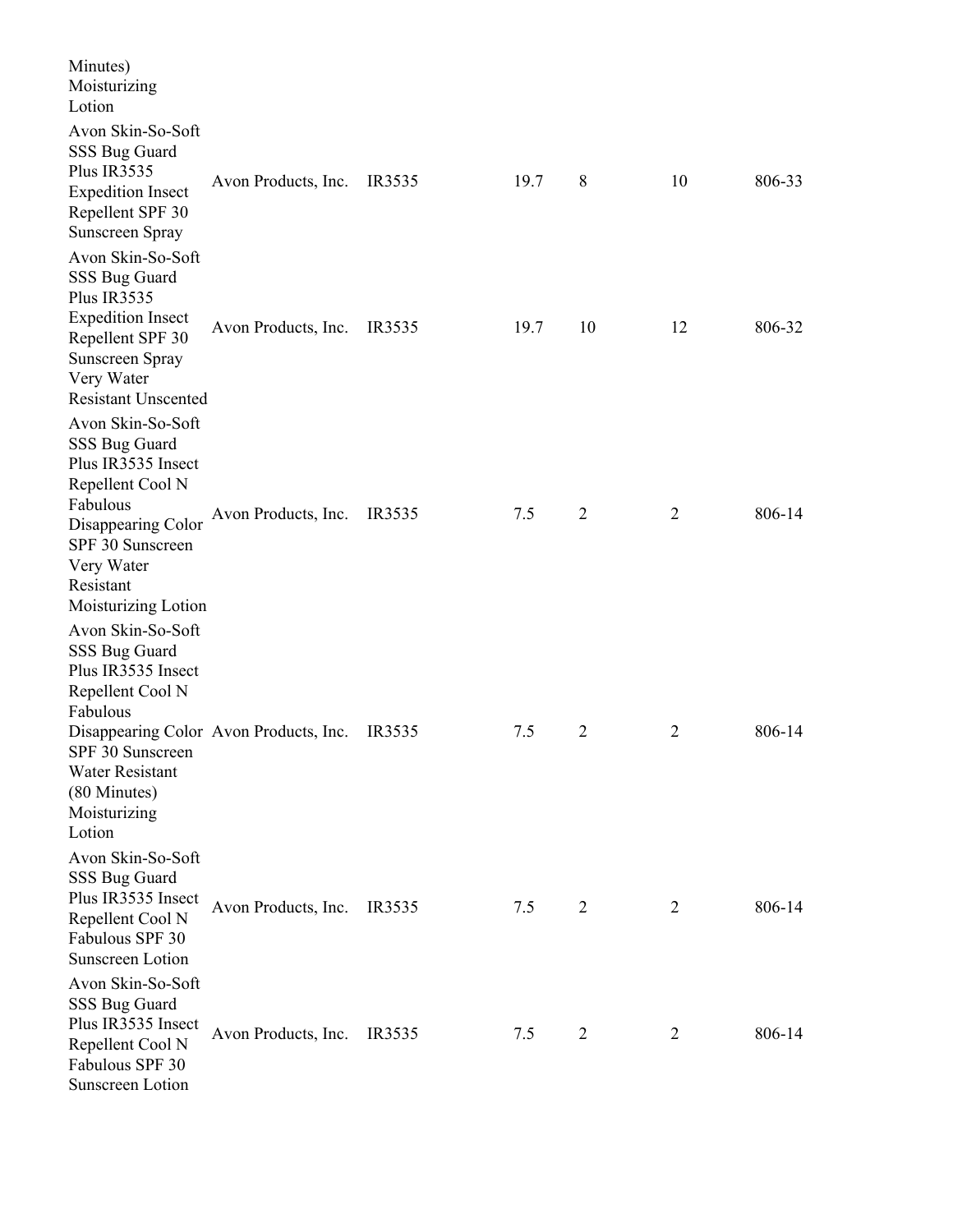| Avon Skin-So-Soft<br>SSS Bug Guard<br>Plus IR3535 Insect<br>Repellent Gentle<br>Breeze SPF 30<br><b>Sunscreen Lotion</b> | Avon Products, Inc.                                     | IR3535       | 7.5   | $\overline{2}$ | $\overline{2}$ | 806-13          |
|--------------------------------------------------------------------------------------------------------------------------|---------------------------------------------------------|--------------|-------|----------------|----------------|-----------------|
| Avon Skin-So-Soft<br>SSS Bug Guard<br>Plus Picaridin<br><b>Insect Repellent</b><br>Spray                                 | Avon Products, Inc.                                     | Picaridin    | 10    | 8              | 12             | 806-31          |
| Away III Insect<br>Repellent                                                                                             | Selig Industries                                        | <b>DEET</b>  | 23.75 | *              | *              | 10900-72-491    |
| Away Plus Wipes                                                                                                          | Pro Chem, Inc.                                          | <b>DEET</b>  | 25    | 4              | $\overline{4}$ | 10088-117-11861 |
| B & G Repel<br>Personal Insect<br>Repellent Spray                                                                        | B & G Chemical<br><b>Sales</b>                          | <b>DEET</b>  | 14.25 | *              | *              | 44446-30-73255  |
| $B-10$                                                                                                                   | WPC Brands, Inc.                                        | <b>DEET</b>  | 10    | $\ast$         | *              | 305-42          |
| <b>B-Bite Free Insect</b><br>Repellent Spray                                                                             | Faulkwood Chemical<br><b>LLC</b>                        | <b>DEET</b>  | 98.1  | 10             | 10             | 54287-2-85230   |
| <b>BFZEE</b> Insect<br><b>Repellent Towelette</b>                                                                        | Tender Corp.                                            | <b>DEET</b>  | 30    | $\ast$         | *              | 56575-13        |
| BIO-UD-8 Spray                                                                                                           | <b>HOMS LLC</b>                                         | 2-undecanone | 7.75  | 5              | $\overline{2}$ | 82669-2         |
| <b>BUG DEETERER</b><br>Personal Insect<br>Repellent United<br>158                                                        | United Laboratories,<br>Inc.                            | <b>DEET</b>  | 25    | 8              | $\ast$         | 51147-13-9250   |
| <b>BUG OFF</b><br><b>PERSONAL</b><br><b>INSECT</b><br><b>REPELLENT</b>                                                   | Romaine Companies DEET                                  |              | 22.56 | $\ast$         | $\ast$         | 44446-48-72954  |
| <b>BUGX</b> Insect<br>Repellent Towelette Inc.                                                                           | Coretex Products,                                       | <b>DEET</b>  | 55    | 8              | 5              | 305-29-74289    |
| <b>Backwoods Cutter</b><br><b>Insect Repellent</b><br>Cream II                                                           | Spectrum, A Div Of<br>United Industries<br>Corp.        | <b>DEET</b>  | 30    | $8\,$          | $\ast$         | 121-57          |
| <b>Backyard Cutter</b><br><b>Insect Repellent III</b>                                                                    | Spectrum, A Div Of<br><b>United Industries</b><br>Corp. | <b>DEET</b>  | 10    | $\ast$         | *              | 121-65          |
| Banana Boat Bite<br><b>Block Insect</b><br>Repellent &<br><b>Sunblock Lotion</b>                                         | Sun Pharmaceuticals<br>Corp.                            | <b>DEET</b>  | 10    | $\ast$         | *              | 305-54-70010    |
| Banana Boat Bite<br><b>Block Insect</b><br>Repellent And<br><b>Sunblock For Kids</b>                                     | Sun Pharmaceuticals<br>Corp.                            | <b>DEET</b>  | 10    | $\ast$         | *              | 305-54-70010    |
| <b>Bancroft Scat</b><br>Personal Insect<br>Repellent                                                                     | <b>Bancroft Paper</b><br>Company Inc                    | <b>DEET</b>  | 14.25 | $\ast$         | *              | 44446-30-13181  |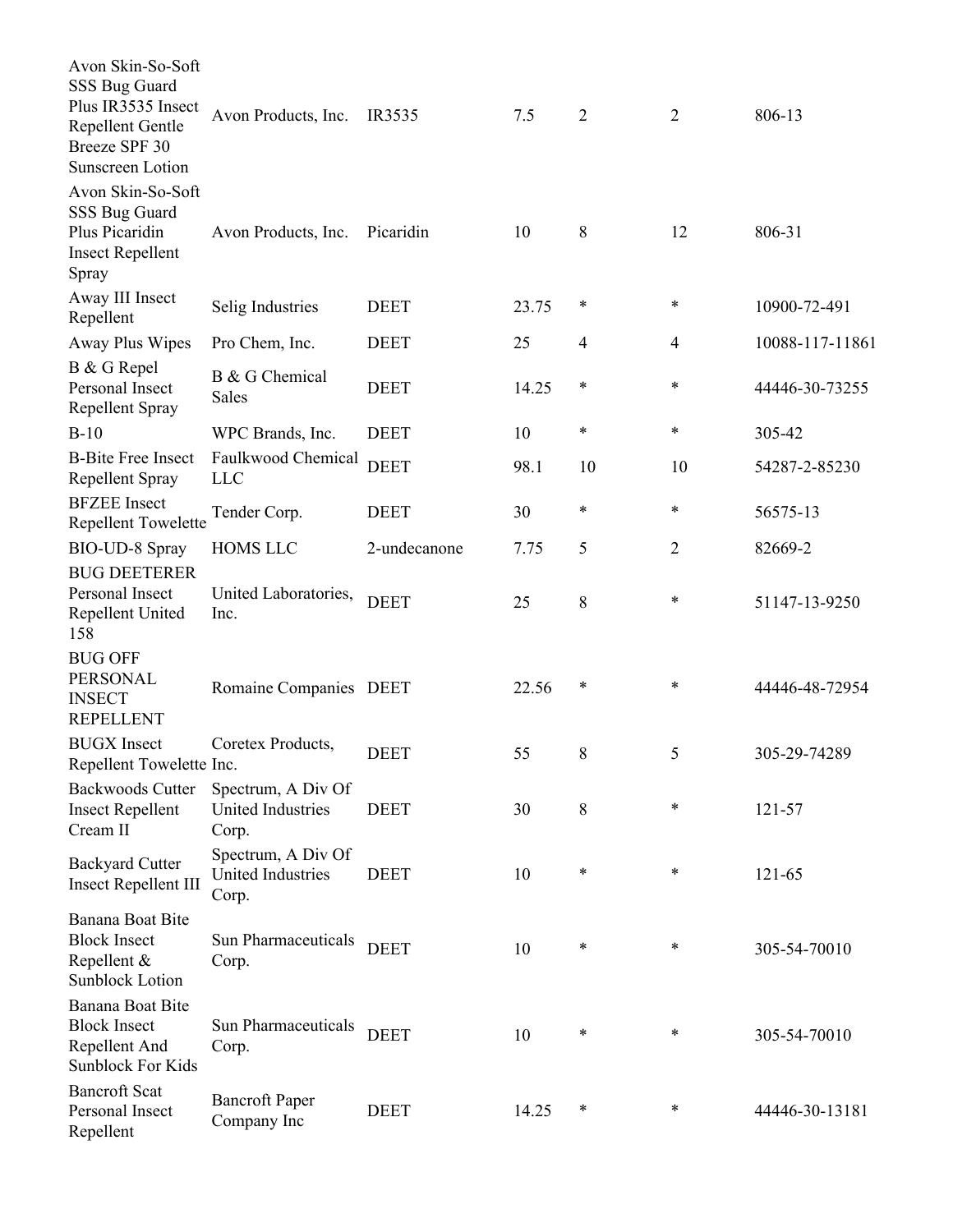| Baron Labs-Stay<br>Away                                         | Baron Labs, Inc                    | <b>DEET</b> | 14.25 | *              | *              | 44446-30-64644  |
|-----------------------------------------------------------------|------------------------------------|-------------|-------|----------------|----------------|-----------------|
| <b>Beat-It Personal</b><br><b>Insect Repellent</b>              | Ultra-Chem, Inc.                   | <b>DEET</b> | 14.25 | $\ast$         | $\ast$         | 44446-30-57839  |
| <b>Bell Buzz Off</b>                                            | <b>Bell Chemical</b><br>Company    | <b>DEET</b> | 14.25 | $\ast$         | $\ast$         | 44446-30-839    |
| Ben's 100 Insect<br>Repellent                                   | Tender Corp.                       | <b>DEET</b> | 98.11 | 10             | 10             | 56575-7         |
| Ben's 12 Hour Tick<br>& Insect Repellent                        | Tender Corp.                       | <b>DEET</b> | 30    | 7              | $\ast$         | 51147-7-56575   |
| Ben's Tick &<br><b>Insect Repellent</b><br>Wipes                | Tender Corp.                       | <b>DEET</b> | 30    | $\ast$         | *              | 56575-13        |
| <b>Bite Guard Insect</b><br>Repellent Towel /<br>Wipe           | Illinois Tool Works,<br>Inc.       | <b>DEET</b> | 30    | $\ast$         | *              | 11694-111       |
| Block & Tackle<br>Deet Personal<br><b>Insect Repellent</b>      | Sunscreen<br>International, Inc.   | <b>DEET</b> | 14.25 | $\ast$         | $\ast$         | 44446-30-75032  |
| <b>Body Guard</b><br><b>Towelettes Insect</b><br>Repellent      | Straight Arrow, Inc.               | <b>DEET</b> | 55    | 8              | 5              | 305-29-11314    |
| <b>Body Guard</b><br>Towelettes<br>Personal Insect<br>Repellent | Focus Brands, Inc.                 | <b>DEET</b> | 25    | $\overline{4}$ | $\overline{4}$ | 10088-117-73797 |
| Bodyguard                                                       | Eagle Crest<br>Enterprises         | <b>DEET</b> | 14.25 | $\ast$         | $\ast$         | 44446-30-55824  |
| Bogel-Deep Rough                                                | <b>Bogel Sales</b><br>Company      | <b>DEET</b> | 22.6  | $\ast$         | $\ast$         | 44446-48-10769  |
| <b>Broad Spectrum</b><br><b>Insect Repellent</b>                | <b>Sawyer Products</b>             | <b>DEET</b> | 17.5  | *              | *              | 54287-13-58188  |
| Bug Away                                                        | Professional Supply                | <b>DEET</b> | 22.6  | $\ast$         | *              | 44446-48-41085  |
| <b>Bug Away Insect</b><br>Repellent                             | Lawrence Supply Co. DEET           |             | 14.25 | *              | $\ast$         | 44446-30-45825  |
| <b>Bug Ban</b>                                                  | Falcon Laboratories,<br>Inc.       | <b>DEET</b> | 22.6  | *              | $\ast$         | 44446-48-53292  |
| <b>Bug Ban</b>                                                  | Analab Laboratories,<br>Inc        | <b>DEET</b> | 14.25 | $\ast$         | $\ast$         | 44446-30-1469   |
| Bug Ban ?Personal<br><b>Insect Repellent</b>                    | Diversified<br>Technologies        | <b>DEET</b> | 14.25 | *              | $\ast$         | 44446-30-62772  |
| <b>Bug Ban Personal</b><br><b>Insect Repellent</b>              | Quest Specialty Corp. DEET         |             | 14.25 | $\ast$         | $\ast$         | 44446-30        |
| <b>Bug Ban Plus</b>                                             | Quest Chemical<br>Corp.            | <b>DEET</b> | 22.6  | $\ast$         | $\ast$         | 44446-48        |
| Bug Ban Plus<br>Personal Insect<br>Repellent                    | Talon Industrial<br>Products, Inc. | <b>DEET</b> | 22.6  | $\ast$         | $\ast$         | 44446-48-72517  |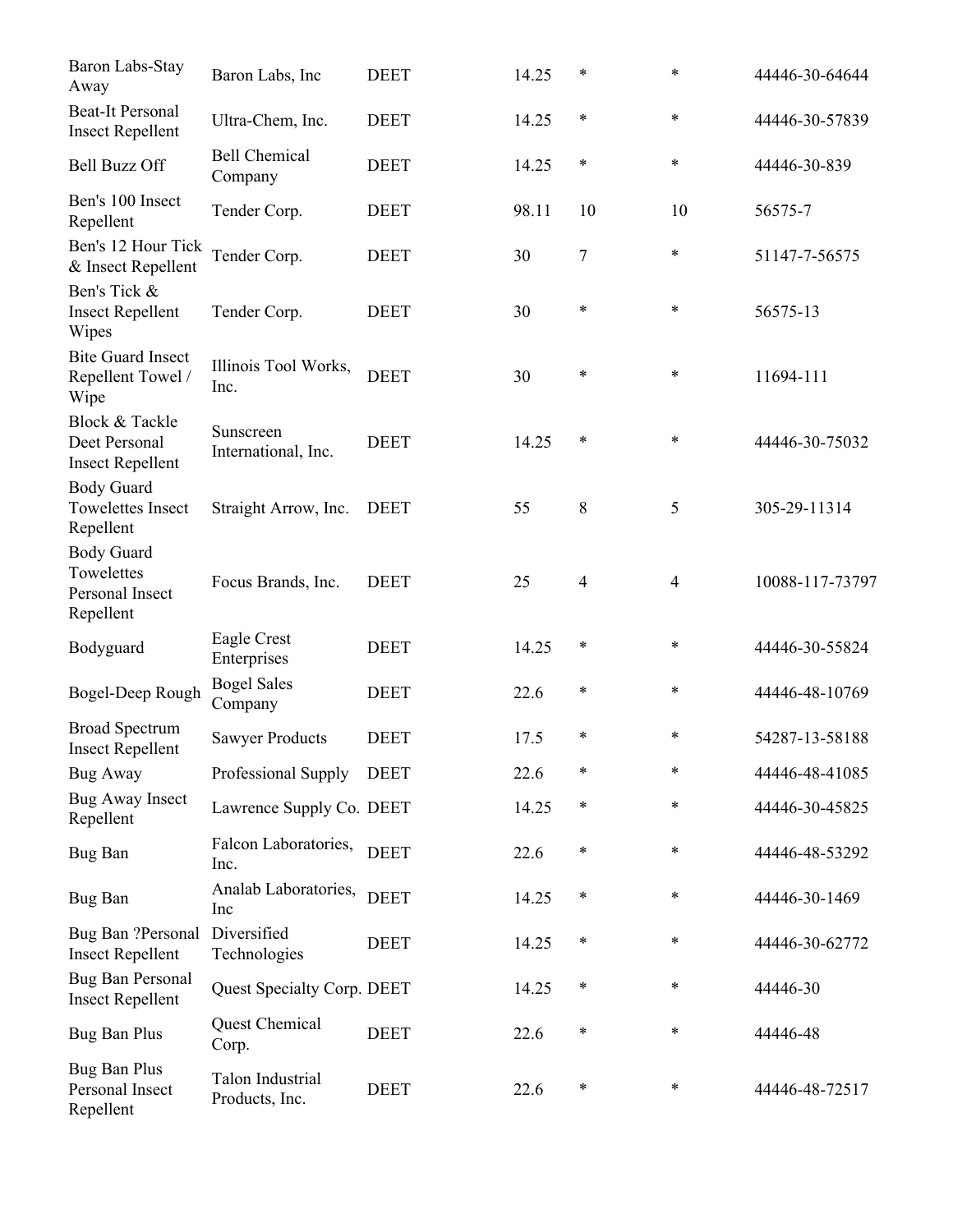| Bug Ban Plus<br>Personal Insect<br>Repellent                          | <b>Sage Products</b>                         | <b>DEET</b> | 22.6  | $\ast$       | $\ast$       | 44446-48-73341 |
|-----------------------------------------------------------------------|----------------------------------------------|-------------|-------|--------------|--------------|----------------|
| Bug Barrier 100%                                                      | ARI                                          | <b>DEET</b> | 95    | 10           | 10           | 7754-36        |
| <b>Bug Barrier II</b><br><b>Insect Repellent</b>                      | <b>ARI</b>                                   | <b>DEET</b> | 25    | 8            | $\ast$       | 7754-41        |
| <b>Bug Blaster</b><br>Personal Insect<br>Repellent                    | Spa Wholesale<br>Chemicals                   | <b>DEET</b> | 14.25 | $\ast$       | $\ast$       | 44446-30-55136 |
| <b>Bug Block</b><br>Sunscreen and<br><b>Insect Repellent</b><br>(SPF) | W.F. Young Ince                              | Citronella  | 4.2   | $\mathbf{1}$ | $\mathbf{1}$ | 1543-14        |
| Bug Blocker Insect Robinson Outdoor<br>Repellent                      | Products, Llc                                | <b>DEET</b> | 25    | 8            | $\ast$       | 51147-13-72181 |
| <b>Bug Gard Spray</b>                                                 | D.W. Davies &<br>Company, Inc.               | <b>DEET</b> | 14.25 | $\ast$       | $\ast$       | 44446-30-11741 |
| Bug Off                                                               | Wood Chem<br>Sanitary<br>Maintenance Supply  | <b>DEET</b> | 14.25 | $\ast$       | $\ast$       | 44446-30-37124 |
| Bug Off                                                               | <b>Tifco Industries</b>                      | <b>DEET</b> | 14.25 | $\ast$       | $\ast$       | 44446-30-14985 |
| Bug Off                                                               | Wood Chem<br>Sanitary<br>Maintenance Supply  | <b>DEET</b> | 15    | $\ast$       | $\ast$       | 3862-102-37124 |
| Bug Off                                                               | Chemco Chemical<br>Company                   | <b>DEET</b> | 15    | $\ast$       | *            | 3862-102-12050 |
| Bug Off                                                               | La Salle Chemical &<br>Supply Co.            | <b>DEET</b> | 14.25 | $\ast$       | *            | 44446-30-54659 |
| Bug Off                                                               | A.C. Industries, Inc.                        | <b>DEET</b> | 14.25 | $\ast$       | *            | 44446-30-61938 |
| <b>Bug Off Double</b><br><b>Strength Insect</b><br>Repellent          | Prince Chemical<br>Corp.                     | <b>DEET</b> | 22.6  | $\ast$       | $\ast$       | 44446-48-52603 |
| Bug Off II                                                            | A.C. Industries, Inc.                        | <b>DEET</b> | 22.6  | $\ast$       | *            | 44446-48-61938 |
| Bug Off III                                                           | <b>Select Specialty</b><br>Products          | <b>DEET</b> | 15    | $\ast$       | $\ast$       | 3862-102-50735 |
| Bug Off Personal<br><b>Bug Repellent</b>                              | F & S Supply Co.,<br>Inc.                    | <b>DEET</b> | 14.25 | $\ast$       | $\ast$       | 44446-30-46095 |
| <b>Bug Off Personal</b><br><b>Insect Repellant</b>                    | PIC, Inc.                                    | <b>DEET</b> | 22.6  | $\ast$       | $\ast$       | 44446-48-58362 |
| <b>Bug Off Personal</b><br><b>Insect Repellant</b>                    | Northland Chemical<br>Corp.                  | <b>DEET</b> | 22.6  | $\ast$       | $\ast$       | 44446-48-70348 |
| <b>Bug Off Personal</b><br><b>Insect Repellent</b>                    | <b>Superior Chemical</b><br>Corporation      | <b>DEET</b> | 14.25 | $\ast$       | $\ast$       | 44446-30-17268 |
| <b>Bug Off Personal</b><br><b>Insect Repellent</b>                    | <b>Quality Chemical</b><br>Co., Inc. Midwest | <b>DEET</b> | 22.6  | $\ast$       | $\ast$       | 44446-48-81815 |
| <b>Bug Off Personal</b><br><b>Insect Repellent</b>                    | Enviro-Tech<br>Products, Inc.                | <b>DEET</b> | 14.25 | $\ast$       | *            | 44446-30-73002 |
| <b>Bug Off Personal</b><br><b>Insect Repellent</b>                    | Diamond Cleaning<br>Equipment Co., Inc.      | <b>DEET</b> | 14.25 | $\ast$       | $\ast$       | 44446-30-72895 |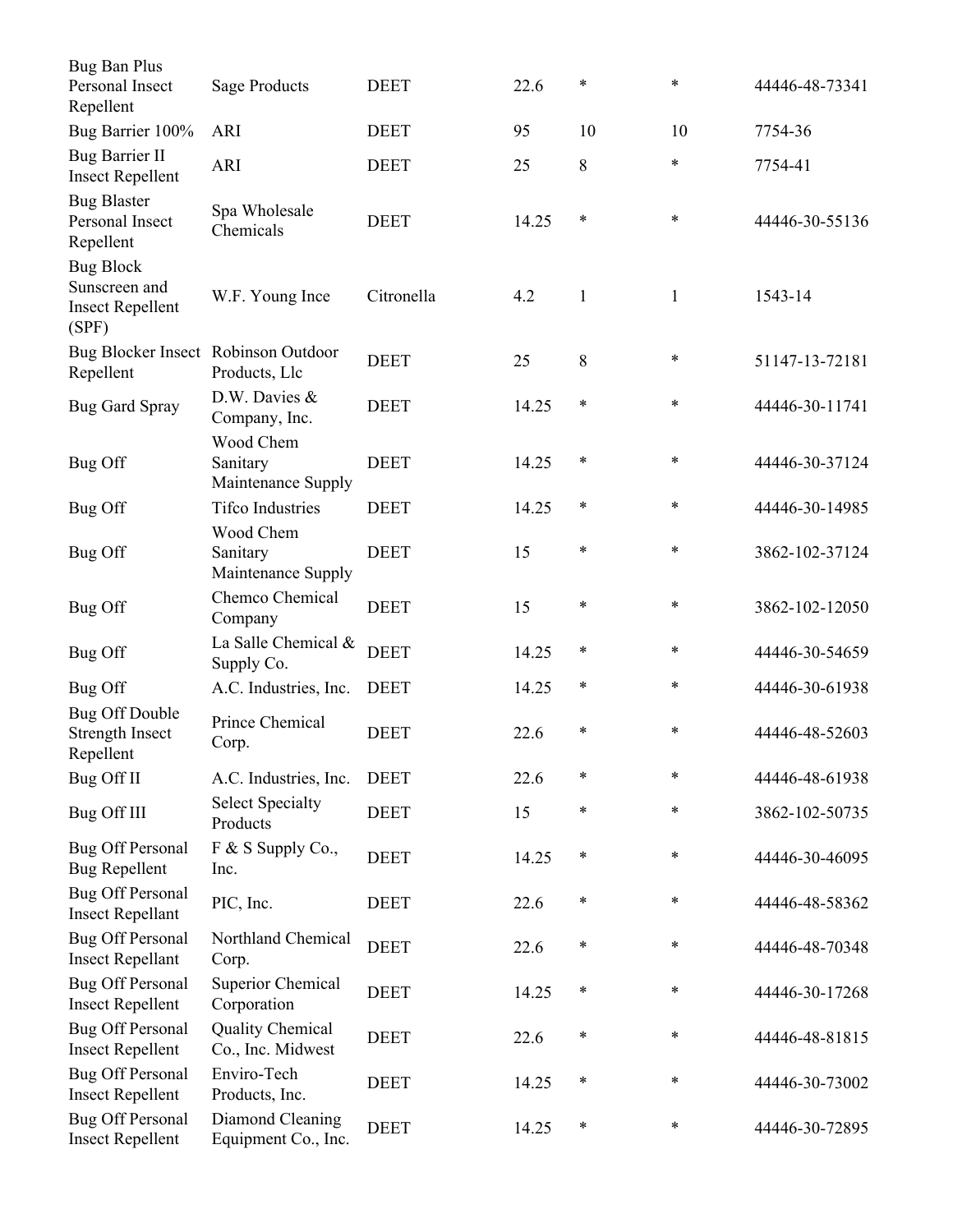| Bug Off Personal<br><b>Insect Repellent</b>         | Crossroads Industrial<br>Supply                                      | <b>DEET</b> | 14.25 | $\ast$         | $\ast$         | 44446-30-45784 |
|-----------------------------------------------------|----------------------------------------------------------------------|-------------|-------|----------------|----------------|----------------|
| <b>Bug Off Plus</b>                                 | Wood Chem<br>Sanitary<br>Maintenance Supply                          | <b>DEET</b> | 25    | 8              | $\ast$         | 51147-13-37124 |
| <b>Bug Off Plus</b>                                 | Wood Chem<br>Sanitary<br>Maintenance Supply                          | <b>DEET</b> | 22.6  | $\ast$         | $\ast$         | 44446-48-37124 |
| <b>Bug Off Plus</b><br>Personal Insect<br>Repellent | CHEMAX Corp.                                                         | <b>DEET</b> | 22.6  | $\ast$         | $\ast$         | 44446-48-41442 |
| Bug Off Pro                                         | Arrow-Magnolia<br>International, Inc                                 | <b>DEET</b> | 25    | 8              | $\ast$         | 51147-13-82439 |
| Bug Off!                                            | Arrow-Magnolia<br>International, Inc                                 | <b>DEET</b> | 25    | 8              | $\ast$         | 51147-13-82439 |
| Bug Off! Insect<br>Repellent                        | Arrow-Magnolia<br>International, Inc.,<br>Inc.                       | <b>DEET</b> | 15    | *              | *              | 3862-102-82439 |
| Bug Repell IR3535<br>10% Lotion                     | <b>EMD Millipore</b><br>Corporation                                  | IR3535      | 10    | 8              | 8              | 70759-2        |
| Bug Repell IR3535<br>20% Aerosol                    | <b>EMD Millipore</b><br>Corporation                                  | IR3535      | 20    | $8\,$          | 8              | 70759-4        |
| Bug Repell IR3535<br>20% Spray                      | <b>EMD Millipore</b><br>Corporation                                  | IR3535      | 20    | 8              | 8              | 70759-3        |
| <b>Bug Screen</b>                                   | Proderma Products,<br>Inc., $D/B/A$ 19th<br><b>Hole Products LLC</b> | <b>DEET</b> | 30    | $\overline{2}$ | $\overline{c}$ | 56575-11-79936 |
| <b>Bug Stuff Insect</b><br>Repellent                | WPC Brands, Inc.                                                     | <b>DEET</b> | 20    | $\ast$         | $\ast$         | 305-44         |
| Bug X25 Aerosol                                     | Dish Doctors, Inc.                                                   | <b>DEET</b> | 25    | 8              | $\ast$         | 51147-13-72489 |
| Bug and Tick<br>Repellent                           | Clean Control Corp.                                                  | Picaridin   | 20    | 12             | 12             | 66243-4        |
| Bug-A-Away                                          | Service Chemical &<br>Supply, Inc.                                   | <b>DEET</b> | 14.25 | $\ast$         | $\ast$         | 44446-30-56894 |
| Bug-Away                                            | Chemco Industries,<br>Inc.                                           | <b>DEET</b> | 14.25 | $\ast$         | $\ast$         | 44446-30-36399 |
| Bug-Away Plus                                       | Chemco Industries,<br>Inc.                                           | <b>DEET</b> | 22.6  | $\ast$         | $\ast$         | 44446-48-36399 |
| Bug-D-Flector<br>Personal Insect<br>Repellent       | <b>Empire Industries</b>                                             | <b>DEET</b> | 22.6  | $\ast$         | $\ast$         | 44446-48-83343 |
| Bug-Off                                             | Lawson Products,<br>Inc.                                             | <b>DEET</b> | 14.25 | $\ast$         | $\ast$         | 44446-30-39798 |
| Bug-Off A<br>Personal Insect<br>Repellent           | Homeland Industrial<br>Supply                                        | <b>DEET</b> | 14.25 | $\ast$         | $\ast$         | 44446-30-91066 |
| <b>BugX</b>                                         | Coretex Products,<br>Inc.                                            | <b>DEET</b> | 55    | 8              | 5              | 305-29-74289   |
| BugX 30                                             | Coretex Products,<br>Inc.                                            | <b>DEET</b> | 30    | $\tau$         | $\ast$         | 74289-1        |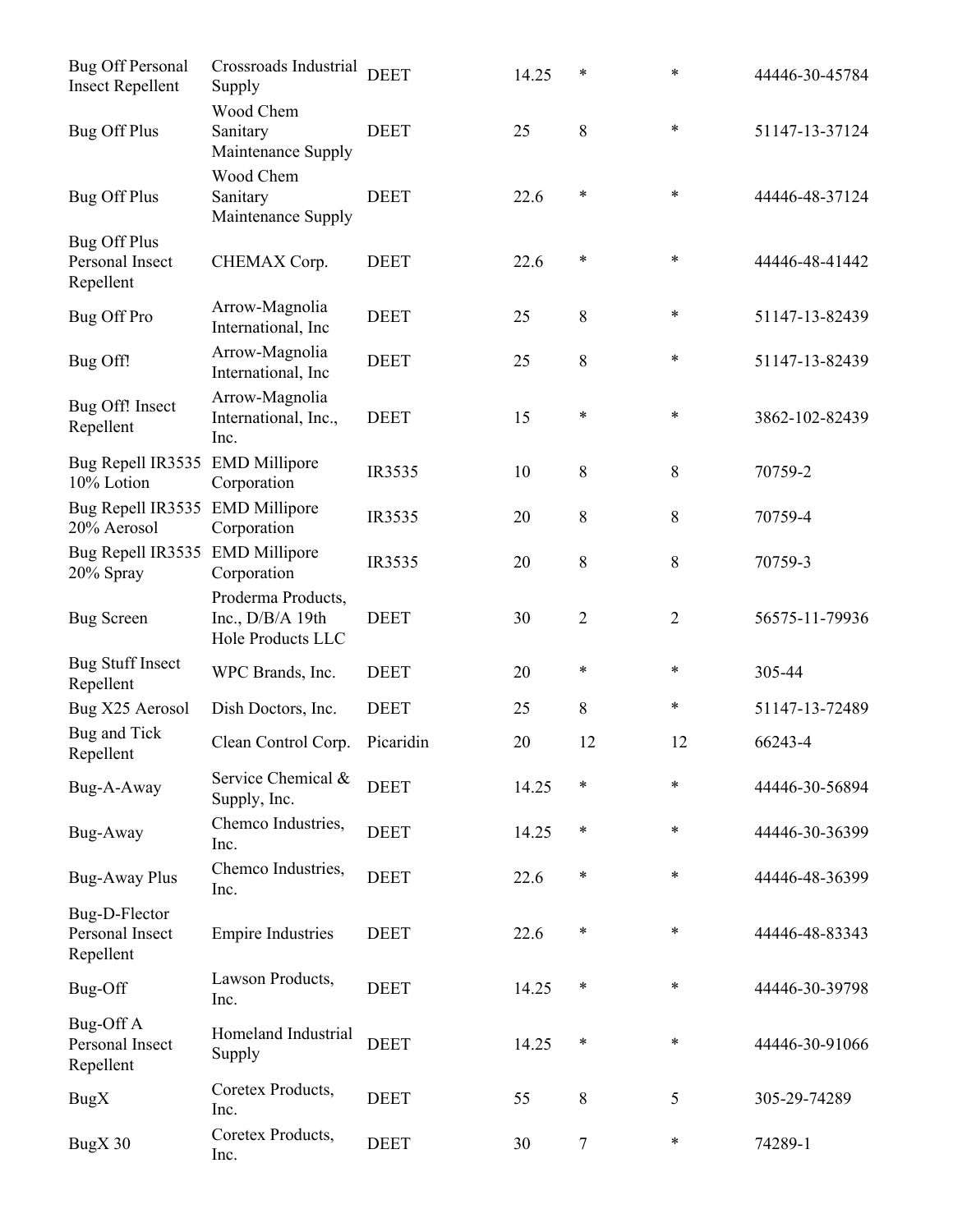| BugX 30 Insect<br>Repellent Towelette Inc.                             | Coretex Products,                   | <b>DEET</b>    | 30    | $\boldsymbol{7}$ | $\ast$         | 74289-2        |
|------------------------------------------------------------------------|-------------------------------------|----------------|-------|------------------|----------------|----------------|
| <b>BugX</b> Towelette                                                  | Coretex Products,<br>Inc.           | <b>DEET</b>    | 30    | 7                | $\ast$         | 74289-2        |
| Bugaboo ?Personal<br><b>Insect Repellent</b>                           | Omega Industrial<br>Supply, Inc.    | <b>DEET</b>    | 14.25 | $\ast$           | $\ast$         | 44446-30-70676 |
| <b>Bugg-Off Personal</b><br><b>Insect Repellent</b>                    | <b>MCS Company</b>                  | <b>DEET</b>    | 14.25 | $\ast$           | $\ast$         | 44446-30-49921 |
| <b>Buggspray Insect</b><br>Repellent                                   | <b>Bugg Products LLC</b>            | <b>DEET</b>    | 25    | $\overline{4}$   | $\ast$         | 67867-4        |
| <b>Bullfrog Mosquito</b><br>Cost Twilight                              | <b>KIK Custom</b><br>Products, Inc. | IR3535         | 20    | 8                | $\ast$         | 11525-77       |
| Bullfrog(R)<br>Mosquito Cost (R)                                       | <b>KIK Custom</b><br>Products, Inc. | IR3535         | 20    | $8\,$            | $\ast$         | 11525-76       |
| Buug Ban Personal<br><b>Insect Repellant</b>                           | Olympia Labs, Inc.                  | <b>DEET</b>    | 14.25 | $\ast$           | $\ast$         | 44446-30-45586 |
| <b>Buzz Away Insect</b><br>Repellent                                   | Quantum Inc.                        | Citronella Oil | 5     | 2.555            | X              | 66551-4        |
| <b>Buzz Off</b>                                                        | Tru Tek Specialty<br>Products, Inc. | <b>DEET</b>    | 22.6  | $\ast$           | $\ast$         | 44446-48-65825 |
| <b>Buzz Off</b>                                                        | Wilson Industries,<br>Inc.          | <b>DEET</b>    | 22.6  | $\ast$           | $\ast$         | 44446-48-55401 |
| <b>Buzz Off II</b>                                                     | J & B Industries                    | <b>DEET</b>    | 22.6  | $\ast$           | $\ast$         | 44446-48-42050 |
| <b>Buzz Off Insect</b><br>Repellent                                    | WECHEM, Inc.                        | <b>DEET</b>    | 23.75 | $\ast$           | $\ast$         | 10900-72-34370 |
| <b>Buzz Off Insect</b><br>Repellent                                    | Wechem, Inc.                        | <b>DEET</b>    | 25    | 8                | $\ast$         | 51147-13-34370 |
| <b>Buzz Off Personal</b><br><b>Insect Repellent</b>                    | Cns Industries, Inc.                | <b>DEET</b>    | 22.6  | $\ast$           | $\ast$         | 44446-48-68363 |
| <b>Buzz Off Personal</b><br><b>Insect Repellent</b>                    | Wilson Industries,<br>Inc.          | <b>DEET</b>    | 22.6  | ∗                | *              | 44446-48-55401 |
| C.C.L. Personal<br><b>Insect Repellant II</b>                          | K-G Packaging, Inc.                 | <b>DEET</b>    | 25    | 8                | $\ast$         | 46813-22       |
| <b>CERATEX AF</b>                                                      | Vetgenix, Ltd.                      | <b>DEET</b>    | 17.5  | $\ast$           | $\ast$         | 54287-13-70129 |
| <b>CRC</b> Insect<br>Repellent                                         | Crc Industries, Inc.                | <b>DEET</b>    | 25    | 8                | $\ast$         | 51147-13-55809 |
| <b>CRC</b> Sunsect<br><b>Sunscreen Plus</b><br><b>Insect Repellent</b> | CRC Industries, Inc.                | <b>DEET</b>    | 20    | $\ast$           | $\ast$         | 66306-1-55809  |
| <b>CVS</b> Insect<br>Repellent                                         | CVS Pharmacy, Inc.                  | <b>DEET</b>    | 15    | 3                | $\ast$         | 498-154-22946  |
| <b>CVS</b> Insect<br>Repellent<br>Unscented                            | CVS Pharmacy, Inc.                  | <b>DEET</b>    | 15    | 3                | $\ast$         | 498-154-22946  |
| <b>CVS</b> Insect<br>Repellent<br><b>Woodland Trail</b>                | CVS Pharmacy, Inc.                  | <b>DEET</b>    | 30    | $\overline{2}$   | $\overline{2}$ | 56575-11-22946 |
| Cabela's Canadian<br>Formula                                           | Cabelas, Inc.                       | <b>DEET</b>    | 98.11 | 10               | 5              | 305-30-49006   |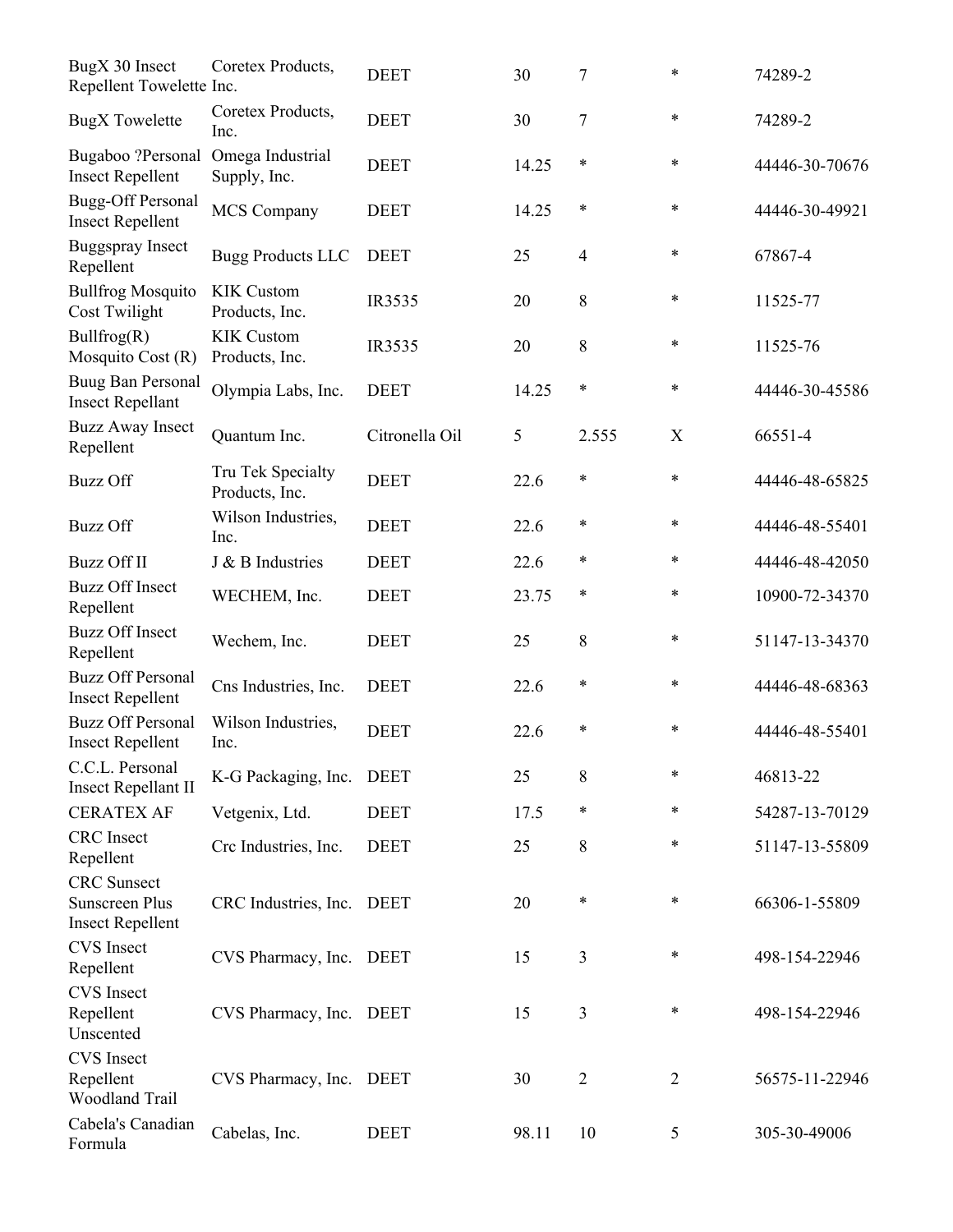| Can't Bite Me<br><b>Insect Repellent</b>                             | Drummond<br>American Corp.                   | <b>DEET</b>                | 23.75 | *              | $\ast$         | 10900-72-40208  |
|----------------------------------------------------------------------|----------------------------------------------|----------------------------|-------|----------------|----------------|-----------------|
| Can't Bite Me Max<br>Swipes Insect<br>Repellent Towel                | Lawson Products,<br>Inc.                     | <b>DEET</b>                | 30    | ∗              | $\ast$         | 11694-111-40208 |
| Can't Bite Me Max Lawson Products,<br>Wipes                          | Inc.                                         | <b>DEET</b>                | 30    | ∗              | $\ast$         | 11694-111-40208 |
| Cast Off Double<br><b>Action Personal</b><br><b>Insect Repellent</b> | <b>Quality Chemical</b><br>Co., Inc. Midwest | <b>DEET</b>                | 22.6  | ∗              | *              | 44446-48-81815  |
| Centura Fly and<br>Mosquito<br>Repellent Spray                       | Convet GMBH &<br>Co. KG                      | Picaridin                  | 20    | 8              | 8              | 85972-1         |
| Century Insect<br>Repellent                                          | Century Papers, Inc.                         | <b>DEET</b>                | 14.25 | $\ast$         | *              | 44446-30-9202   |
| Century Sta. Off<br>Personal Insect<br>Repellent                     | Century Papers, Inc.                         | <b>DEET</b>                | 14.25 | $\ast$         | *              | 44446-30-9202   |
| <b>Champion Spray</b><br>On Insect Repellent                         | Chase Products Co.                           | <b>DEET</b>                | 25    | 5              | *              | 498-148         |
| Champion<br>SprayOn DEET<br>Guard 85                                 | Chase Products Co.                           | <b>DEET</b>                | 85    | 6              | 6              | 498-198         |
| Champion<br>SprayOn DEET<br>Guard 85 Insect<br>Repellent             | Chase Products Co.                           | <b>DEET</b>                | 85    | 6              | 6              | 498-198         |
| Chase MM Insect<br>Repellent                                         | Chase Products Co.                           | <b>DEET</b>                | 25    | 5              | *              | 498-148         |
| Chase MM-Woods<br><b>Guard Insect</b><br>Repellent                   | Chase Products Co.                           | <b>DEET</b>                | 25    | 5              | *              | 498-148         |
| Chase-M Insect<br>Repellent                                          | Ricmar Industries,<br>Inc.                   | <b>DEET</b>                | 14.25 | ∗              | $\ast$         | 44446-30-11820  |
| Chem Serv-Repel                                                      | Chem-Serv, Inc.                              | <b>DEET</b>                | 14.25 | $\ast$         | $\ast$         | 44446-30-51136  |
| Citrapel                                                             | Citrefine<br><b>International LTD</b>        | Oil of Lemon<br>Eucalyptus | 30.9  | 6              | $\mathbf X$    | 84878-2         |
| Citrapel Lotion<br><b>Insect Repellent</b>                           | Citrefine<br>International LTD               | Oil of Lemon<br>Eucalyptus | 30    | 6              | 6              | 84878-1         |
| Citrepel                                                             | Citrefine<br><b>International LTD</b>        | Oil of Lemon<br>Eucalyptus | 30.9  | 6              | X              | 84878-2         |
| Citrepel Lotion                                                      | Citrefine<br>International LTD               | Oil of Lemon<br>Eucalyptus | 30    | 6              | 6              | 84878-1         |
| Claire-1                                                             | S.C. Johnson & Son,<br>Inc.                  | p-Menthane-3,8-diol 10     |       | $\overline{2}$ | $\overline{2}$ | 4822-528        |
| <b>Classic Family</b><br><b>Insect Repellent</b>                     | WPC Brands, Inc.                             | <b>DEET</b>                | 35    | 6              | 3              | 305-47          |
| <b>Classic Sportsmen</b><br><b>Insect Repellent</b>                  | WPC Brands, Inc.                             | <b>DEET</b>                | 40    | 6              | 3              | 305-46          |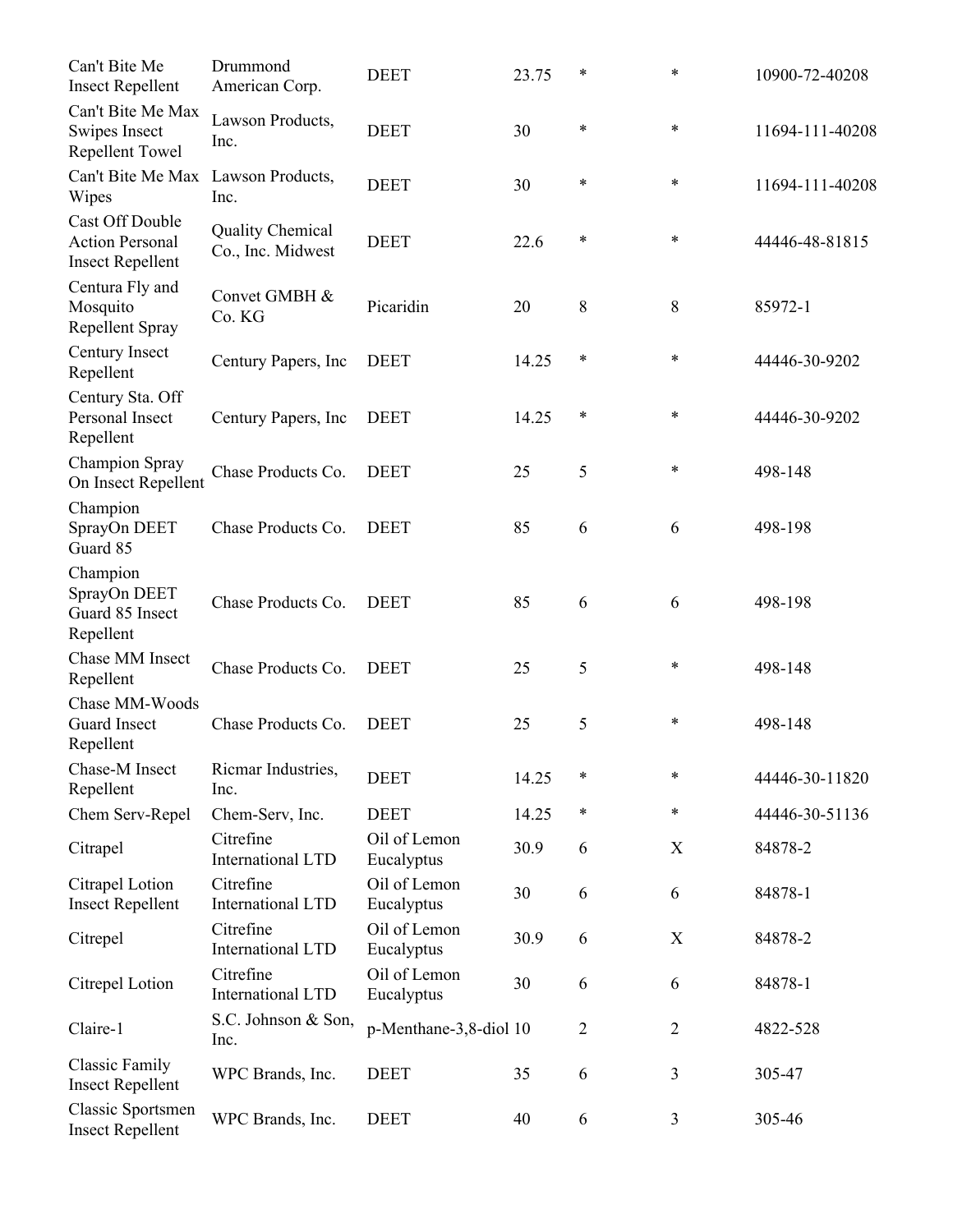| Coghlan's Insect<br>Repellent                                      | Coghlan's, Ltd.                                                  | <b>DEET</b>                | 55    | 8      | 5      | 305-28-37257   |
|--------------------------------------------------------------------|------------------------------------------------------------------|----------------------------|-------|--------|--------|----------------|
| Coleman 25%<br><b>DEET</b> Insect<br><b>Repellent Dry</b><br>Spray | Wisconsin<br>Pharmacal Company, DEET<br><b>LLC</b>               |                            | 25    | 8      | $\ast$ | 79533-6        |
|                                                                    | Wisconsin<br>Coleman Botanicals Pharmacal Company,<br><b>LLC</b> | Oil of Lemon<br>Eucalyptus | 30.9  | 6      | X      | 84878-2-79533  |
| Coleman<br><b>Botanicals Insect</b><br>Repellent                   | Citrefine<br>International LTD                                   | Oil of Lemon<br>Eucalyptus | 30.9  | 6      | X      | 84878-2        |
| Coleman High &<br>Dry Insect<br>Repellent                          | Wisconsin<br>Pharmacal Company, DEET<br><b>LLC</b>               |                            | 25    | 8      | $\ast$ | 79533-6        |
| Coleman Insect<br>Repellent 25%<br><b>DEET</b>                     | Wisconsin<br>Pharmacal Company, DEET<br><b>LLC</b>               |                            | 25    | 8      | *      | 79533-6        |
| Coleman Insect<br>Repellent 40%<br><b>DEET</b> Sportsmen           | Wisconsin<br>Pharmacal Company, DEET<br><b>LLC</b>               |                            | 40    | $\ast$ | $\ast$ | 79533-5        |
| Coleman Insect<br>Repellent Aerosol<br><b>Skin Smart</b>           | Wisconsin<br>Pharmacal Company IR3535<br><b>LLC</b>              |                            | 20    | 8      | 8      | 70759-4-79533  |
| Coleman Insect<br>Repellent High &<br>Dry 25% DEET                 | Wisconsin<br>Pharmacal Company, DEET<br><b>LLC</b>               |                            | 25    | 8      | *      | 79533-6        |
| Coleman Skin<br><b>Smart Insect</b><br>Repellent                   | Wisconsin<br>Pharmacal Company IR3535<br><b>LLC</b>              |                            | 20    | 8      | 8      | 70759-4-79533  |
| Coleman Skin<br><b>Smart Insect</b><br>Repellent                   | Wisconsin<br>Pharmacal Company IR3535<br>LLC                     |                            | 20    | 8      | 8      | 70759-3-79533  |
| Combat                                                             | East Texas Express,<br>Inc.                                      | <b>DEET</b>                | 22.6  | *      | $\ast$ | 44446-48-59848 |
| <b>Controlled Release</b><br><b>Insect Repellent</b>               | <b>Sawyer Products</b>                                           | <b>DEET</b>                | 20    | 11     | *      | 50404-8-58188  |
| Coulston's<br>Duranon Insect<br>Repellent                          | Coulston Products,<br>Inc.                                       | <b>DEET</b>                | 20    | 11     | *      | 50404-8        |
| Critter-Gitter<br>Personal Insect<br>Repellent                     | Ruth Industries, Inc                                             | <b>DEET</b>                | 22.6  | $\ast$ | *      | 44446-48-14765 |
| Croc Bloc Insect<br>Repellent                                      | Degil Safety<br>Products, Inc.                                   | <b>DEET</b>                | 30.53 | $\ast$ | $\ast$ | 48139-6-71410  |
| Croc Bloc Insect<br>Repellent                                      | Degil Safety<br>Products, Inc.                                   | <b>DEET</b>                | 25    | 8      | $\ast$ | 46813-22-71410 |
| Croc Bloc Insect<br>Repellent Mousse                               | Degil Safety<br>Products, Inc.                                   | <b>DEET</b>                | 8.89  | $\ast$ | $\ast$ | 46813-46-71410 |
| Croc Bloc Insect<br>Repellent Towelette Products, Inc.             | Degil Safety                                                     | <b>DEET</b>                | 55    | 8      | 5      | 305-29-71410   |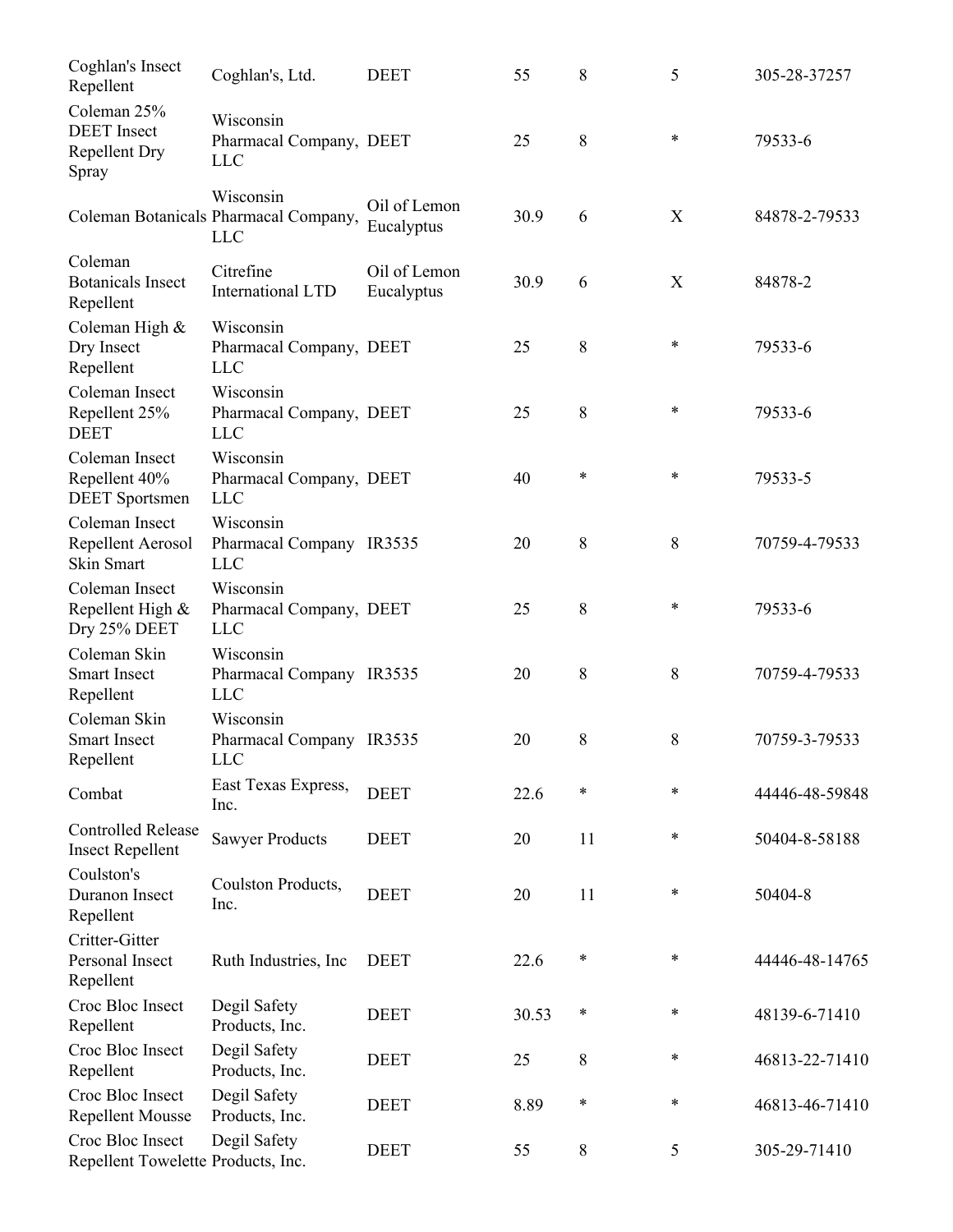| Croc Bloc Insect<br>Repellent, HD                                  | Degil Safety<br>Products, Inc.                          | <b>DEET</b> | 25   | 8              | *      | 46813-22-71410  |
|--------------------------------------------------------------------|---------------------------------------------------------|-------------|------|----------------|--------|-----------------|
| Crown Insect<br>Repellent                                          | Aervoe Industries,<br>Inc.                              | <b>DEET</b> | 30   | $\ast$         | *      | 11694-111-27417 |
| <b>Cutter Advanced</b><br><b>Insect Repellent</b>                  | Spectrum, A Div Of<br><b>United Industries</b><br>Corp. | Picaridin   | 7    | 8              | 5      | 121-89          |
| <b>Cutter Advanced</b><br>Outdoorsmen<br><b>Insect Repellent</b>   | Spectrum, A Div Of<br><b>United Industries</b><br>Corp. | Picaridin   | 15   | 10             | 10     | 121-92          |
| <b>Cutter Advanced</b><br>Outdoorsmen<br><b>Insect Repellent I</b> | Spectrum, A Div Of<br><b>United Industries</b><br>Corp. | Picaridin   | 15   | 10             | 10     | 121-91          |
| <b>Cutter Advanced</b><br>Repellent I                              | Spectrum, A Div Of<br><b>United Industries</b><br>Corp. | Picaridin   | 5.75 | 8              | 5      | 121-90          |
| <b>Cutter Advanced</b><br>Sport Insect<br>Repellent                | Spectrum, A Div Of<br><b>United Industries</b><br>Corp. | Picaridin   | 15   | 10             | 10     | 121-92          |
| <b>Cutter Advanced</b><br>Sport Insect<br>Repellent I              | Spectrum, A Div Of<br><b>United Industries</b><br>Corp. | Picaridin   | 12   | 10             | 10     | 121-93          |
| Cutter All Family<br>Mosquito Wipes                                | Spectrum, A Div Of<br><b>United Industries</b><br>Corp. | <b>DEET</b> | 7.15 | $\overline{2}$ | 2      | 121-56          |
| <b>Cutter Backwoods</b><br>Dry Insect<br>Repellent                 | Spectrum, A Div Of<br><b>United Industries</b><br>Corp. | <b>DEET</b> | 25   | $\ast$         | *      | 305-51-121      |
| <b>Cutter Backwoods</b><br><b>Insect Repellent</b>                 | Spectrum, A Div Of<br>United Industries<br>Corp.        | <b>DEET</b> | 25   | $\ast$         | *      | 305-51-121      |
| Cutter Backwoods<br><b>Insect Repellent</b><br>Pump Spray          | Spectrum, A Div Of<br><b>United Industries</b><br>Corp. | <b>DEET</b> | 25   | $\ast$         | $\ast$ | 305-51-121      |
| <b>Cutter Convenient</b><br>Protection Insect<br>Repellent #30ST   | Spectrum, A Div Of<br><b>United Industries</b><br>Corp. | <b>DEET</b> | 30   | $\ast$         | $\ast$ | 121-59          |
| <b>Cutter Insect</b><br>Repellent                                  | Spectrum, A Div Of<br>United Industries<br>Corp.        | Picaridin   | 20   | 8              | ∗      | 121-99          |
| <b>Cutter Insect</b><br>Repellent #10GE                            | Spectrum, A Div Of<br><b>United Industries</b><br>Corp. | <b>DEET</b> | 10   | $\ast$         | $\ast$ | 121-53          |
| <b>Cutter Insect</b><br>Repellent #25 ST                           | Spectrum, A Div Of<br>United Industries<br>Corp.        | <b>DEET</b> | 25   | 8              | ∗      | 121-101         |
| <b>Cutter Insect</b><br>Repellent #30CR                            | Spectrum, A Div Of<br><b>United Industries</b><br>Corp. | <b>DEET</b> | 30   | $8\,$          | ∗      | 121-57          |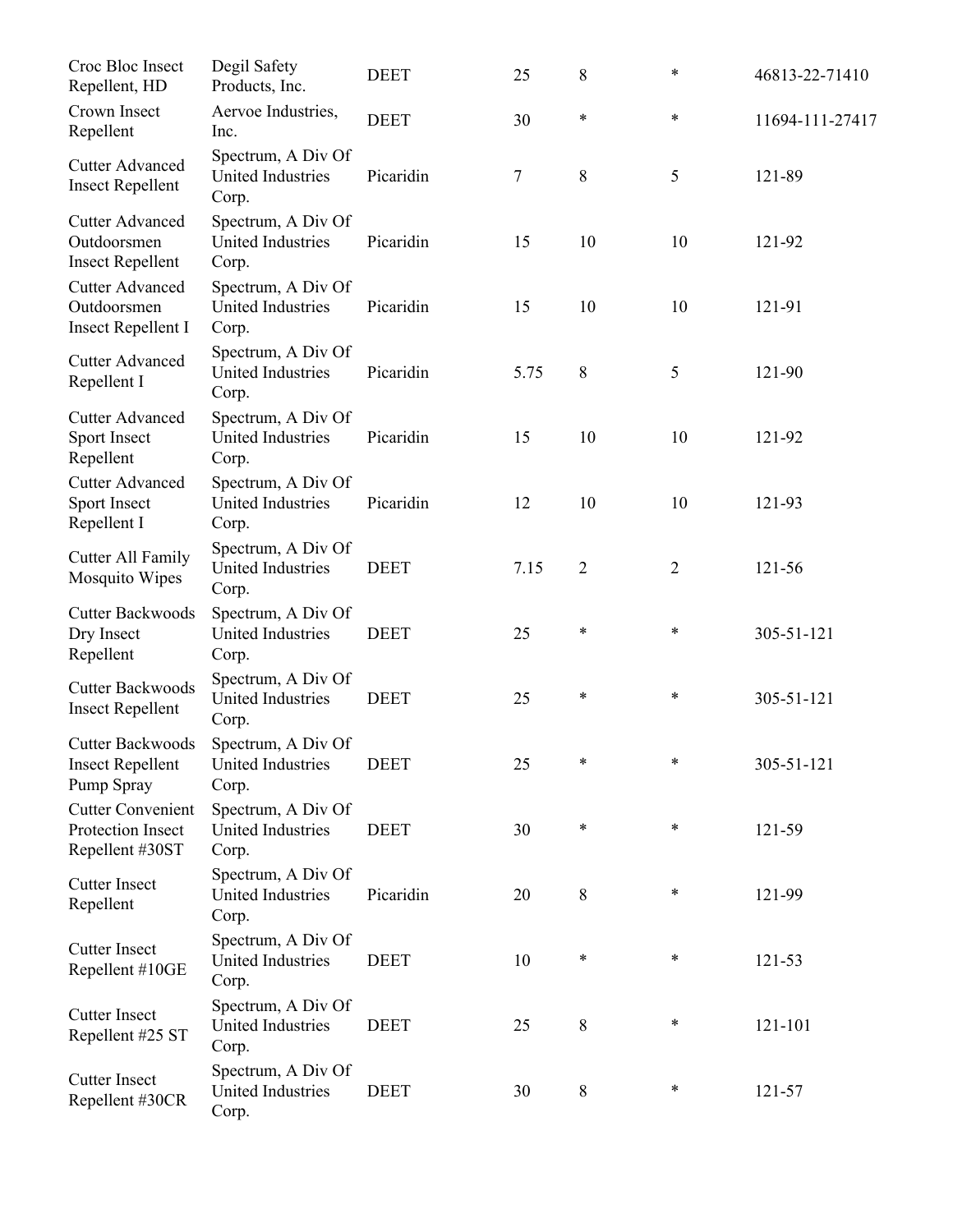| Spectrum, A Div Of<br><b>United Industries</b><br>Corp. | <b>DEET</b> | 30     | $\ast$ | $\ast$ | 121-59  |
|---------------------------------------------------------|-------------|--------|--------|--------|---------|
| Spectrum, A Div Of<br><b>United Industries</b><br>Corp. | <b>DEET</b> | 23     | 10     | $\ast$ | 121-68  |
| Spectrum, A Div Of<br><b>United Industries</b><br>Corp. | <b>DEET</b> | 7.5    | $\ast$ | $\ast$ | 121-74  |
| Spectrum, A Div Of<br><b>United Industries</b><br>Corp. | <b>DEET</b> | 10     | $\ast$ | $\ast$ | 121-72  |
| Spectrum, A Div Of<br><b>United Industries</b><br>Corp. | <b>DEET</b> | 30     | $\ast$ | $\ast$ | 121-66  |
| Spectrum, A Div Of<br>United Industries<br>Corp.        | Picaridin   | 10     | $8\,$  | 5      | 121-95  |
| Spectrum, A Div Of<br><b>United Industries</b><br>Corp. | Picaridin   | 10     | 8      | 5      | 121-94  |
| Spectrum, A Div Of<br>United Industries<br>Corp.        | Picaridin   | 12     | 10     | 10     | 121-93  |
| Spectrum, A Div Of<br><b>United Industries</b><br>Corp. | Picaridin   | 15     | 10     | 10     | 121-92  |
| Spectrum, A Div Of<br>United Industries<br>Corp.        | Picaridin   | 15     | 10     | 10     | 121-91  |
| Spectrum, A Div Of<br><b>United Industries</b><br>Corp. | Picaridin   | 20     | 8      | *      | 121-100 |
| Spectrum, A Div Of<br><b>United Industries</b><br>Corp. | <b>DEET</b> | 23     | 8      | $\ast$ | 121-87  |
| Spectrum, A Div Of<br><b>United Industries</b><br>Corp. | <b>DEET</b> | 30     | 8      | $\ast$ | 121-86  |
| Spectrum, A Div Of<br><b>United Industries</b><br>Corp. | <b>DEET</b> | 40     | 10     | $\ast$ | 121-96  |
| Spectrum, A Div Of<br><b>United Industries</b><br>Corp. | <b>DEET</b> | 40     | 8      | $\ast$ | 121-88  |
| Spectrum, A Div Of<br><b>United Industries</b><br>Corp. | Picaridin   | 5.75   | 8      | 5      | 121-90  |
| Spectrum, A Div Of<br><b>United Industries</b><br>Corp. | Picaridin   | $\tau$ | 8      | 5      | 121-89  |
|                                                         |             |        |        |        |         |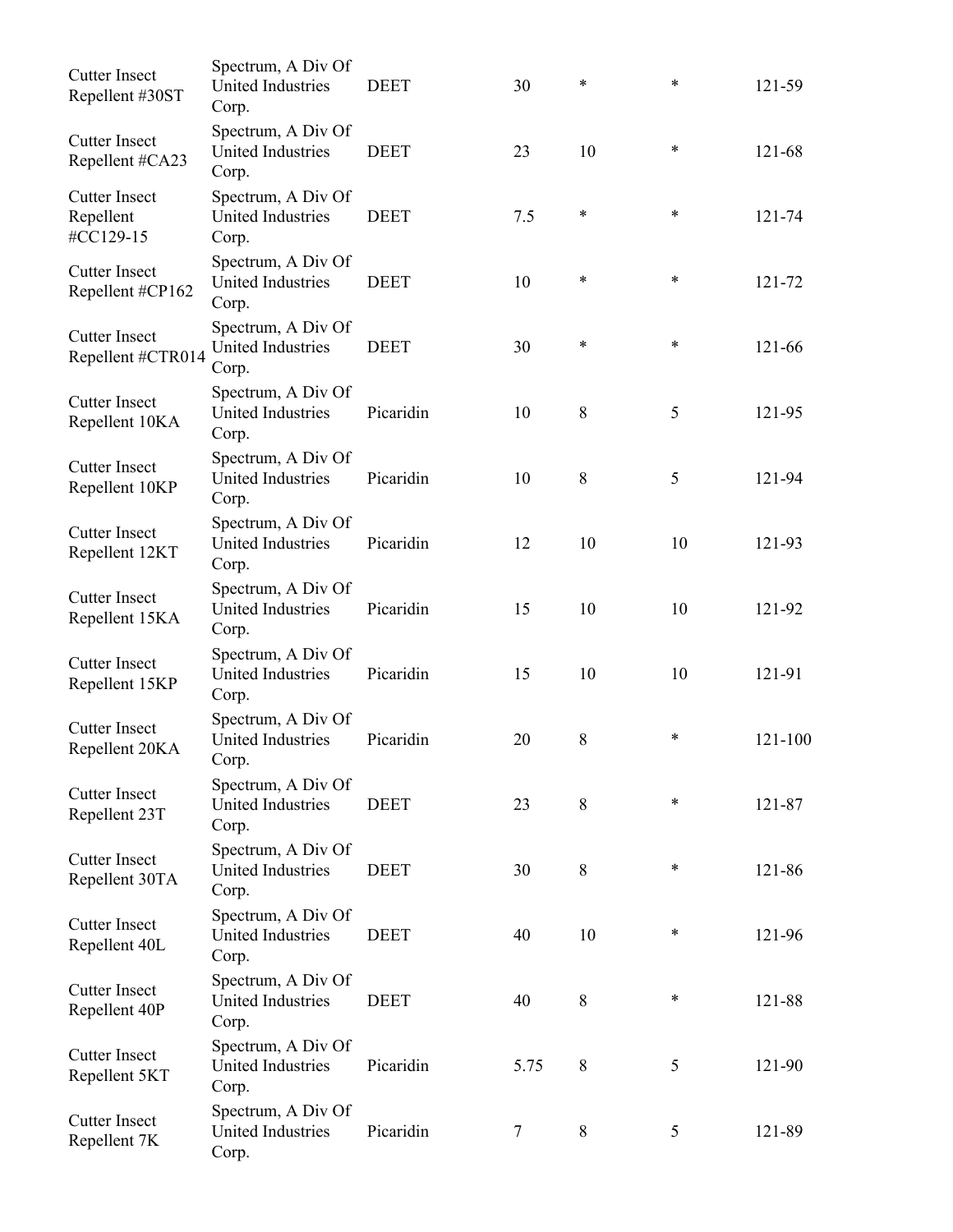| <b>Cutter Insect</b><br>Repellent All<br>Family                         | Spectrum, A Div Of<br><b>United Industries</b><br>Corp. | <b>DEET</b>                | 7     | *              | $\ast$         | 121-77     |
|-------------------------------------------------------------------------|---------------------------------------------------------|----------------------------|-------|----------------|----------------|------------|
| <b>Cutter Insect</b><br>Repellent<br><b>Backwoods</b><br>Towelette      | Spectrum, A Div Of<br><b>United Industries</b><br>Corp. | <b>DEET</b>                | 23    | 8              | $\ast$         | 121-87     |
| <b>Cutter Insect</b><br>Repellent<br>RDC006RA                           | Spectrum, A Div Of<br><b>United Industries</b><br>Corp. | <b>DEET</b>                | 7     | *              | $\ast$         | 121-77     |
| <b>Cutter Insect</b><br>Repellent<br>RDC008RP                           | Spectrum, A Div Of<br><b>United Industries</b><br>Corp. | <b>DEET</b>                | 7     | *              | $\ast$         | 121-76     |
| <b>Cutter Insect</b><br>Repellent<br>RDC013RG                           | Spectrum, A Div Of<br><b>United Industries</b><br>Corp. | <b>DEET</b>                | 7     | *              | $\ast$         | 121-78     |
| <b>Cutter Insect</b><br>Repellent RDD<br>003RL (SPF 15)                 | Spectrum, A Div Of<br><b>United Industries</b><br>Corp. | <b>DEET</b>                | 7     | *              | $\ast$         | 121-81     |
| <b>Cutter Insect</b><br>Repellent SS                                    | Spectrum, A Div Of<br><b>United Industries</b><br>Corp. | Picaridin                  | 15    | 5              | $\ast$         | 121-97     |
| <b>Cutter Insect</b><br>Repellent<br>Towelette #10TL                    | Spectrum, A Div Of<br><b>United Industries</b><br>Corp. | <b>DEET</b>                | 7.15  | $\overline{2}$ | $\overline{2}$ | 121-56     |
| Cutter Lemon<br>Eucalyptus Insect<br>Repellent                          | Spectrum, A Div Of<br><b>United Industries</b><br>Corp. | Oil of Lemon<br>Eucalyptus | 30    | 6              | *              | 305-62-121 |
| Cutter Max 100<br>Mosquito Repellent                                    | Spectrum, A Div Of<br><b>United Industries</b><br>Corp. | <b>DEET</b>                | 98.11 | 10             | 5              | 305-30-121 |
| Cutter Maximum<br><b>Strength Insect</b><br>Repellent Formula<br>100    | Spectrum, A Div Of<br>United Industries<br>Corp.        | <b>DEET</b>                | 98.1  | 5              | 5              | 121-25     |
| Cutter Original<br><b>Insect Repellent</b><br>Pump Spray<br>Formula MMI | Spectrum, A Div Of<br><b>United Industries</b><br>Corp. | <b>DEET</b>                | 23    | 8              | $\ast$         | 121-34     |
| Cutter<br>Outdoorsmen<br><b>Insect Repellent</b><br>Lotion              | Spectrum, A Div Of<br><b>United Industries</b><br>Corp. | <b>DEET</b>                | 30    | 8              | $\ast$         | 121-57     |
| <b>Cutter Skinsations</b><br><b>Insect Repellent 1</b>                  | Spectrum, A Div Of<br><b>United Industries</b><br>Corp. | <b>DEET</b>                | 7     | $\ast$         | $\ast$         | 121-76     |
| <b>Cutter Skinsations</b><br><b>Insect Repellent</b><br>Ultra Light     | Spectrum, A Div Of<br>United Industries<br>Corp.        | Picaridin                  | 15    | 10             | 10             | 121-92     |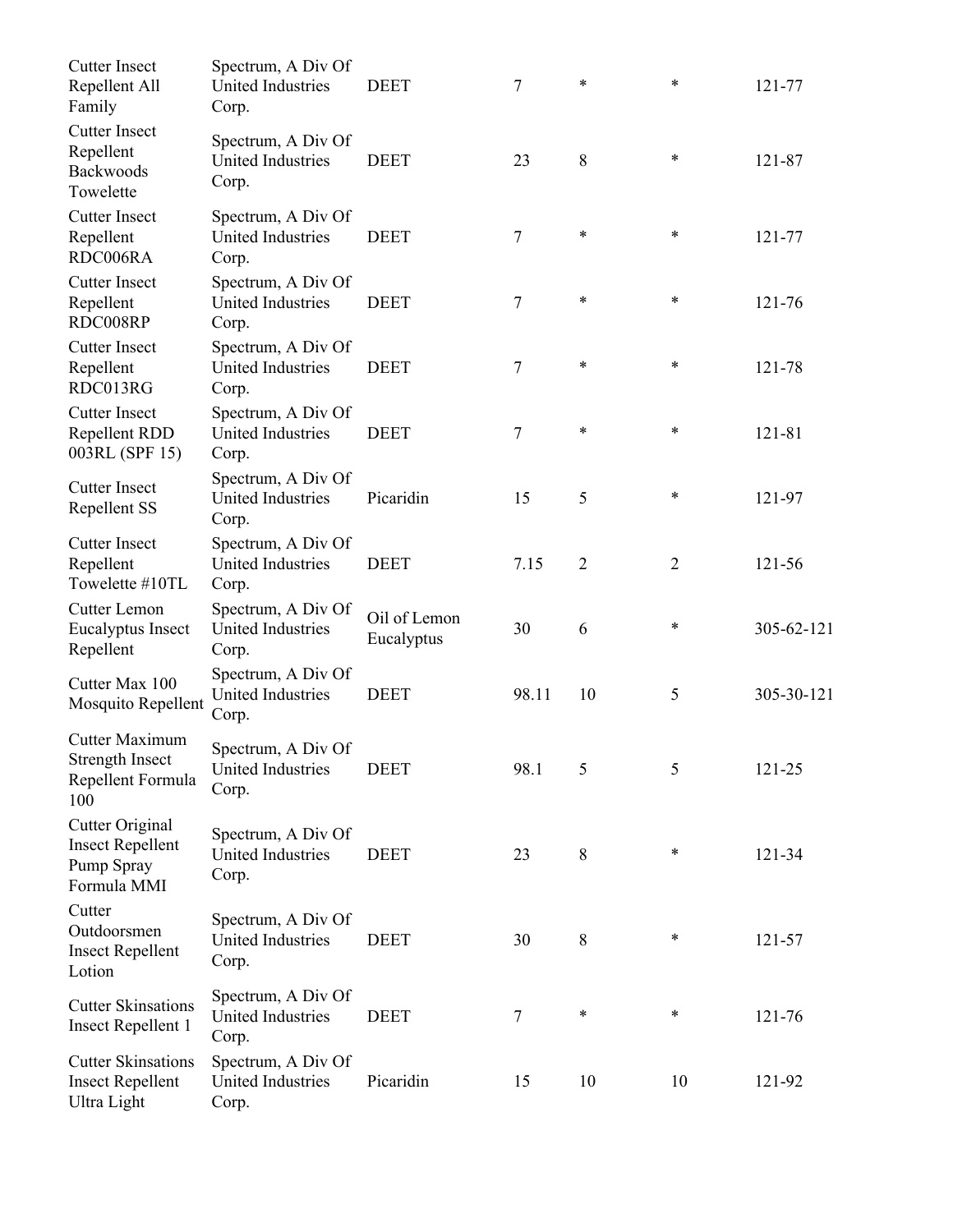| <b>Cutter Sport Insect</b><br>Repellent                                    | Spectrum, A Div Of<br><b>United Industries</b><br>Corp. | <b>DEET</b> | 15    | *              | *              | 305-48-121      |
|----------------------------------------------------------------------------|---------------------------------------------------------|-------------|-------|----------------|----------------|-----------------|
| <b>Cutter Sport-Pack</b><br><b>Insect Repellent</b><br>Aerosol Spray       | Spectrum, A Div Of<br>United Industries<br>Corp.        | <b>DEET</b> | 10    | $\ast$         | *              | 121-65          |
| <b>DEET</b> Insect<br>Repellent 30                                         | Tender Corp.                                            | <b>DEET</b> | 30    | $\overline{2}$ | $\overline{2}$ | 56575-11        |
| <b>DEET</b> Insect<br>Repellent 30                                         | Vertellus                                               | <b>DEET</b> | 30    | 7              | ∗              | 51147-7         |
| <b>DEET Plus</b>                                                           | <b>Sawyer Products</b>                                  | <b>DEET</b> | 17.5  | *              | *              | 54287-8-58188   |
| <b>DEET Plus</b><br>Composite Insect<br>Spray II                           | Associated<br>Registrations                             | <b>DEET</b> | 17.5  | $\ast$         | $\ast$         | 54287-13        |
| <b>DEET Plus</b><br>Composite Insect<br>Repellent Lotion                   | <b>Sawyer Products</b>                                  | <b>DEET</b> | 17.5  | $\ast$         | $\ast$         | 54287-8-58188   |
| <b>DEET Plus Insect</b><br>Repellent                                       | <b>Sawyer Products</b>                                  | <b>DEET</b> | 17.5  | $\ast$         | $\ast$         | 54287-8-58188   |
| Datek Insect<br>Repellent                                                  | Datek, Inco.                                            | <b>DEET</b> | 14.25 | $\ast$         | $\ast$         | 44446-30-40003  |
| Deep Woods OFF!<br>For Sportsmen<br><b>Insect Repellent</b><br>Towelettes  | S.C. Johnson & Son,<br>Inc.                             | <b>DEET</b> | 25    | 8              | $\ast$         | 4822-258        |
| Deep Woods OFF!<br>For Sportsmen<br><b>Insect Repellent</b><br><b>VIII</b> | S.C. Johnson & Son,<br>Inc.                             | <b>DEET</b> | 25    | 8              | $\ast$         | 4822-399        |
| Insect Repellent VII Inc.                                                  | Deep Woods OFF! S.C. Johnson & Son,                     | <b>DEET</b> | 25    | 8              | $\ast$         | 4822-399        |
| Deep Woods Off!                                                            | S.C. Johnson & Son, DEET<br>Inc.                        |             | 20    | *              | *              | 66306-1-4822    |
| Deep Woods Off!<br><b>Insect Repellent</b><br>With Sunscreen               | S.C. Johnson & Son,<br>Inc.                             | <b>DEET</b> | 20    | $\ast$         | $\ast$         | 66306-1-4822    |
| Defender                                                                   | <b>ATCO</b> International                               | <b>DEET</b> | 19    | *              | ∗              | 11694-112-13051 |
| Deflect II                                                                 | DM Resources, Inc.                                      | <b>DEET</b> | 23    | *              | *              | 305-50-66114    |
| Delta Foremost<br>4888-Exs Bug Off!                                        | Delta Foremost<br>Chemical Corp.                        | <b>DEET</b> | 25    | 8              | $\ast$         | 51147-13-1203   |
| DermAegis<br>LipoDEET Insect<br>Repellent                                  | Dermaegis                                               | <b>DEET</b> | 30    | $\overline{4}$ | $\ast$         | 82810-1         |
| DermAegis<br>LipoDEET Insect<br>Repellent 302                              | Dermaegis                                               | <b>DEET</b> | 30    | $\overline{4}$ | ∗              | 82810-1         |
| Direct Sales -<br>Farmer 'S Sta Away Service                               | Direct Sales &                                          | <b>DEET</b> | 14.25 | $\ast$         | *              | 44446-30-63827  |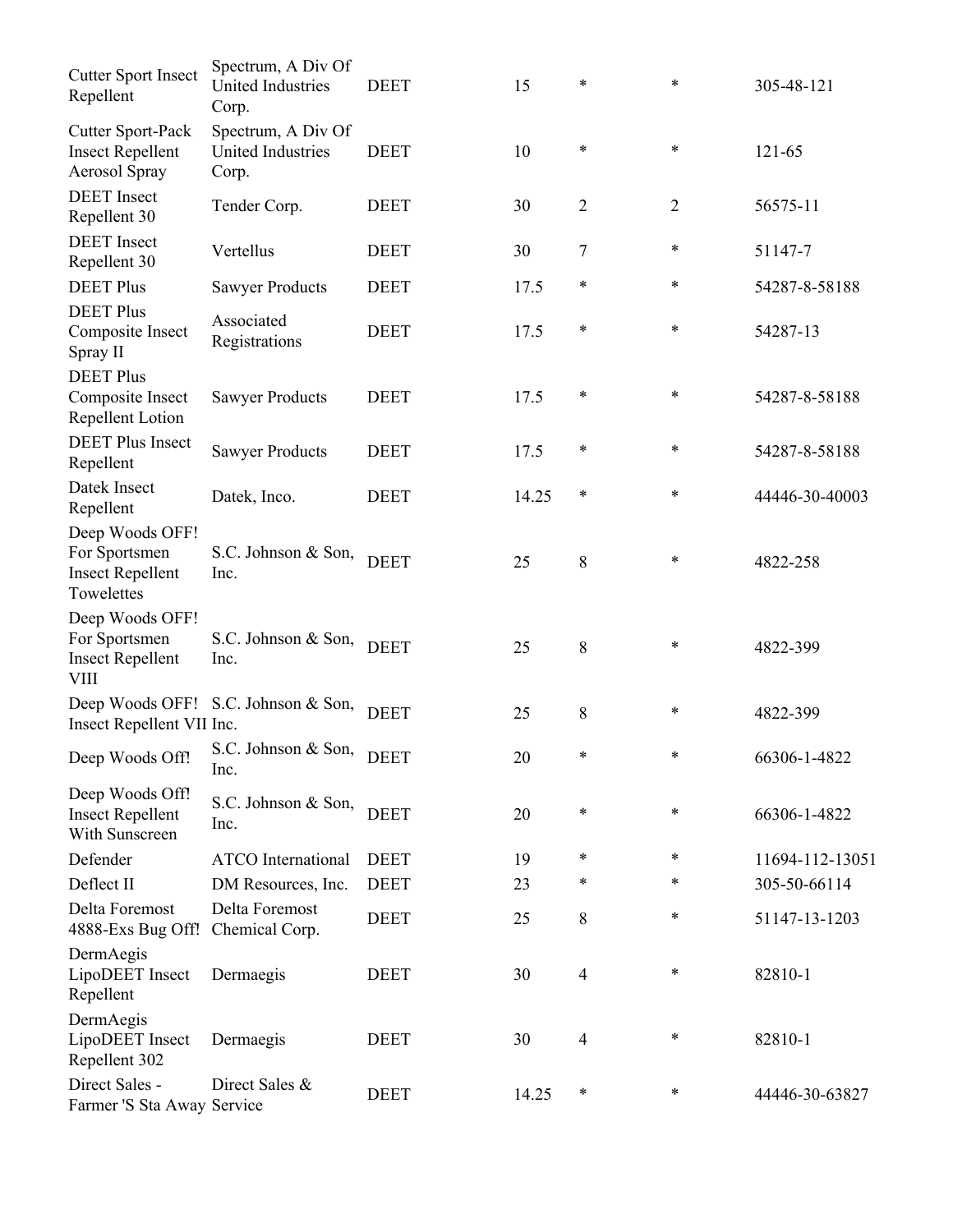| Do It Best<br>Woodsman Insect                                    | Maid Brand, Inc.                                        | <b>DEET</b> | 25    | 8              | $\ast$         | 51147-19-75111  |
|------------------------------------------------------------------|---------------------------------------------------------|-------------|-------|----------------|----------------|-----------------|
| Repellent                                                        |                                                         |             |       |                |                |                 |
| Don't Bug Me                                                     | Baron Labs, Inc.                                        | <b>DEET</b> | 14.25 | $\ast$         | *              | 44446-30-64644  |
| Double Strength<br><b>Insect Repellent</b>                       | Share Corp.                                             | <b>DEET</b> | 22.6  | *              | *              | 44446-48-11547  |
| Dr. Outdoors<br><b>Insect Repellent</b>                          | Dr. Outdoors                                            | <b>DEET</b> | 55    | 8              | 5              | 305-28-64427    |
| Drive Away<br>Personal Insect<br>Repellent                       | Envirocare                                              | <b>DEET</b> | 22.6  | $\ast$         | $\ast$         | 44446-48-68165  |
| ETLG-1                                                           | S.C. Johnson & Son,<br>Inc.                             | <b>DEET</b> | 15    | 6              | $\ast$         | 4822-543        |
| ETLG-3                                                           | S.C. Johnson & Son,<br>Inc.                             | <b>DEET</b> | 25    | 8              | *              | 4822-572        |
| Eagles-7 Insect<br>Repellent                                     | <b>Bacon Products</b><br>Company, Inc.                  | <b>DEET</b> | 14.25 | $\ast$         | *              | 44446-30-3487   |
| Eagles-7 Scat<br><b>Insect Repellent</b>                         | <b>Bacon Products</b><br>Company, Inc.                  | <b>DEET</b> | 14.25 | $\ast$         | $\ast$         | 44446-30-3487   |
| <b>Emperial Bug Off</b>                                          | <b>Emperial Specialty</b><br>Chemical                   | <b>DEET</b> | 14.25 | $\ast$         | *              | 44446-30-18249  |
| Encore Industrial<br>Jungle Cover 360<br><b>Insect Repellent</b> | <b>Encore Industrial</b><br>Products, LLC               | <b>DEET</b> | 25    | 8              | $\ast$         | 51147-13-89808  |
| <b>Enforcer DEET</b><br>Foam Mosquito<br>Repellent               | <b>ZEP</b> Commercial<br>Sales & Service                | <b>DEET</b> | 8.89  | ∗              | $\ast$         | 46813-46-40849  |
| EnviroGuard Towel                                                | Illinois Tool Works,<br>Inc.                            | <b>DEET</b> | 19    | ∗              | $\ast$         | 11694-112       |
| <b>Enviroguard Insect</b><br>Repellent Towel                     | Illinois Tool Works,<br>Inc.                            | <b>DEET</b> | 30    | ∗              | $\ast$         | 11694-111       |
| Everglades 100<br><b>Insect Repellent</b>                        | Wisconsin<br>Pharmacal Company, DEET<br><b>LLC</b>      |             | 98.11 | 10             | 10             | 79533-2         |
| Everglades Insect<br>Repellent                                   | Palm Beach<br>Laboratories, Inc.                        | <b>DEET</b> | 30.53 | $\ast$         | *              | 48139-6         |
| Everglades Insect<br>Repellent Towelette Products, Inc.          | Degil Safety                                            | <b>DEET</b> | 30    | 7              | *              | 71410-3         |
| Everglades Insect<br>Repellent Towelette Laboratories, Inc.      | Palm Beach                                              | <b>DEET</b> | 25    | $\ast$         | *              | 48139-12        |
| Evergreen Scent<br><b>Cutter Insect</b><br>Repellent #CS327      | Spectrum, A Div Of<br><b>United Industries</b><br>Corp. | <b>DEET</b> | 10    | $\ast$         | *              | 121-64          |
| <b>Express Wipes</b><br>Beat-It 25% DEET                         | Quest Specialty Corp. DEET                              |             | 25    | $\overline{4}$ | $\overline{4}$ | 10088-117-44446 |
| Family &<br>Active-Use<br>Protection                             | New Haven Brands<br>Corp.                               | Picaridin   | 20    | 12             | 12             | 86459-1         |
| Family DEET Wipe                                                 | S.C. Johnson & Son,<br>Inc.                             | <b>DEET</b> | 5.6   | $\overline{2}$ | $\overline{2}$ | 4822-552        |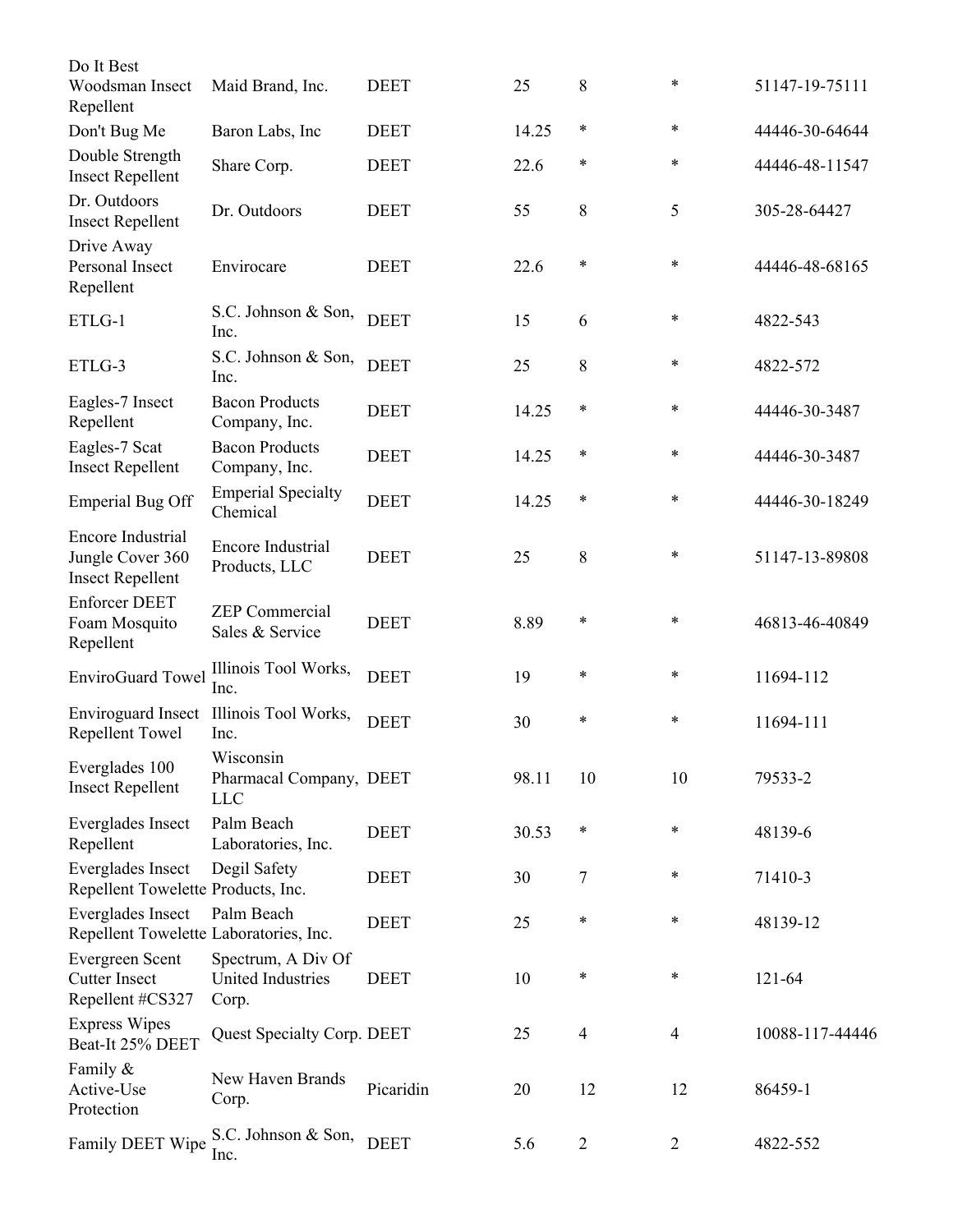| Field Shield                                                                               | <b>ITW Military</b><br>Products      | <b>DEET</b>                | 19    | *              | *              | 11694-112-84284 |
|--------------------------------------------------------------------------------------------|--------------------------------------|----------------------------|-------|----------------|----------------|-----------------|
| Fite Bite 6 Hour                                                                           | <b>Travel Medicine</b>               | Oil of Lemon<br>Eucalyptus | 30    | 6              | 6              | 305-56-73876    |
| Florida Guard                                                                              | Unlimited Sales, Inc.                | <b>DEET</b>                | 22.6  | $\ast$         | $\ast$         | 44446-48-55859  |
| Fly Away Insect<br>Repellent Wipes                                                         | IBS, Inc.                            | <b>DEET</b>                | 25    | $\overline{4}$ | $\overline{4}$ | 10088-117-71673 |
| Full Time 100                                                                              | J H Lewis, Inc.                      | <b>DEET</b>                | 98.11 | 10             | 5              | 305-30-34703    |
| GECOR 990 Bug<br>Me Not                                                                    | <b>GECOR</b> Industries,<br>Inc.     | <b>DEET</b>                | 6.65  | $\ast$         | $\ast$         | 7754-41-49239   |
| <b>GMP</b> Bugger Off<br><b>Insect Repellent</b>                                           | General Products &<br>Supply Inc.    | <b>DEET</b>                | 25    | 8              | $\ast$         | 51147-13-41316  |
| Geneva                                                                                     | S.C. Johnson & Son,<br>Inc.          | Picaridin                  | 20    | 8              | $\ast$         | 4822-556        |
| Geneva-P                                                                                   | S.C. Johnson & Son,<br>Inc.          | Picaridin                  | 20    | 8              | $\ast$         | 4822-564        |
| Geneva-T                                                                                   | S.C. Johnson & Son,<br>Inc.          | Picaridin                  | 16    | 8              | $\ast$         | 4822-555        |
| Go Ready Insect<br>Repellent                                                               | Associated<br>Registrations          | Picaridin                  | 20    | 8              | 8              | 54287-22        |
| Go Ready Insect<br>Repellent                                                               | Natural Trends LLC                   | <b>DEET</b>                |       | 10             | 10             | 79533-2-84176   |
| GoReady Insect<br>Repellent With<br>Sawyer 100 DEET<br>Formula                             | Natural Trends LLC                   | <b>DEET</b>                | 98.1  | 10             | 10             | 54287-2-84176   |
| GoReady Insect<br>Repellent With<br>Sawyer 17.5%<br>DEET Plus 5%<br>MGK264, 2.5%<br>MGK326 | Natural Trends LLC                   | DEET                       | 17.5  | $\ast$         | *              | 54287-13-84176  |
| GoReady Insect<br>Repellent With<br>Sawyer Maxi-<br><b>DEET</b>                            | Natural Trends LLC DEET              |                            | 98.1  | 10             | 10             | 54287-2-84176   |
| GoReady Insect<br>Repellent with<br>Sawyer 20%<br>Picaridin                                | Natural Trends LLC Picaridin         |                            | 20    | 8              | 8              | 54287-22-84176  |
| GoReady SPF 30<br>& Repellent With<br>Sawyer Insect And<br>Sun Spray                       | Natural Trends LLC IR3535            |                            | 20    | 8              | X              | 54287-20-84176  |
| <b>Great Outdoors</b><br><b>Insect Repellent</b><br>Lotion                                 | WATKINS, INC.                        | <b>DEET</b>                | 29.55 | *              | ∗              | 99-130          |
| Greenhead Brand<br>30                                                                      | Skinchoice.Com.LLC DEET              |                            | 30    | 2              | 2              | 56575-11-73923  |
| Guard                                                                                      | <b>Continental Research</b><br>Corp. | <b>DEET</b>                | 22.6  | $\ast$         | ∗              | 44446-48-9838   |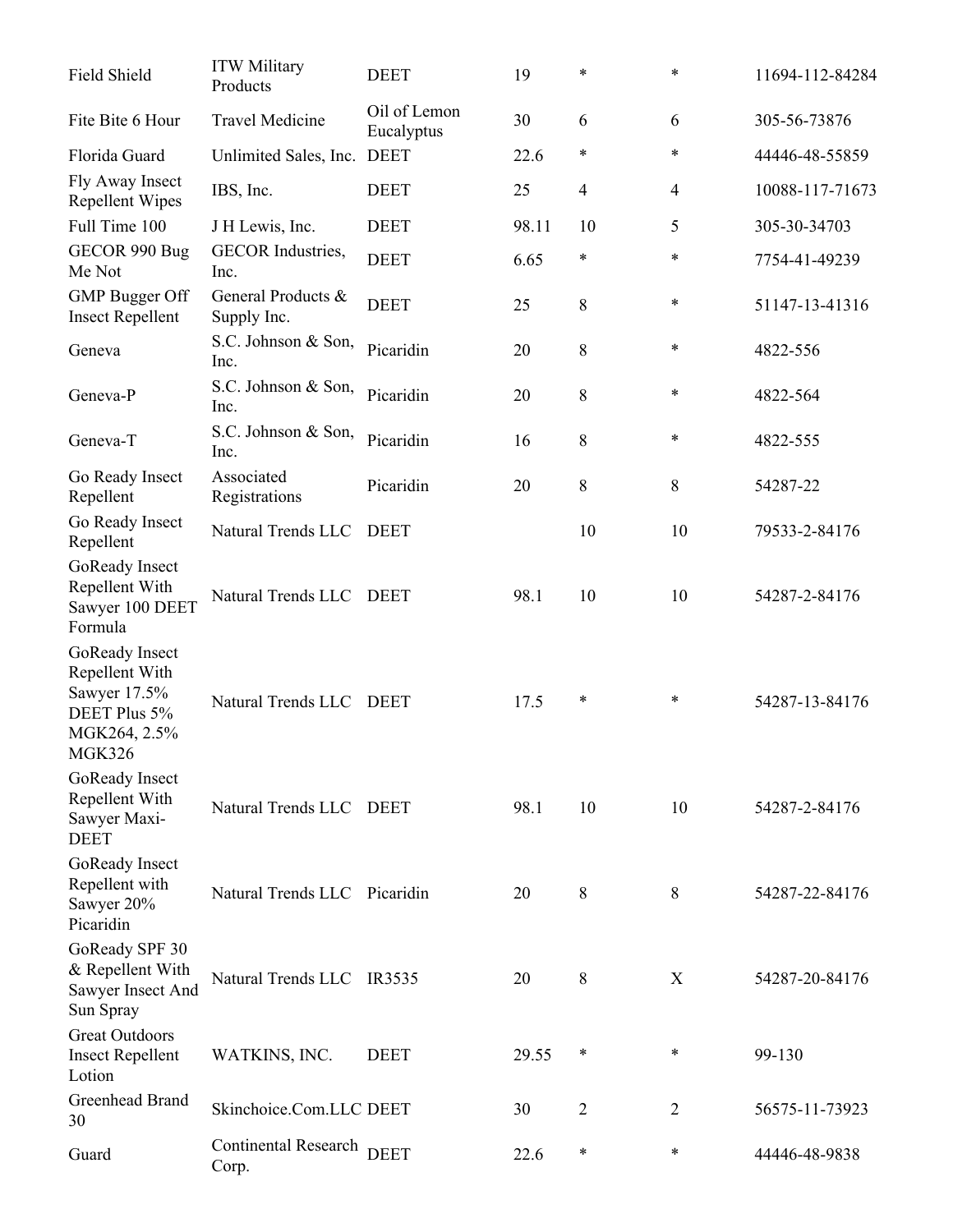| <b>Guard Wipes</b>                                    | Continental Research<br>Corp.                      | <b>DEET</b>                | 25    | 4              | $\overline{4}$ | 10088-117-9838 |
|-------------------------------------------------------|----------------------------------------------------|----------------------------|-------|----------------|----------------|----------------|
| Heavy Weight<br>Family Insect<br>Repellent            | Maid Brand, Inc.                                   | <b>DEET</b>                | 7     | $\ast$         | $\mathbf X$    | 51147-20-75111 |
| Heavy Weight<br>Woodsman Insect<br>Repellent          | Maid Brand, Inc.                                   | <b>DEET</b>                | 25    | $8\,$          | $\ast$         | 51147-19-75111 |
| Homelife<br><b>Unscented Insect</b><br>Repellent      | <b>CHEMSICO</b>                                    | <b>DEET</b>                | 23    | 10             | $\ast$         | 121-68-9688    |
| <b>Hunting Fishing</b><br>Camping Insect<br>Repellent | <b>Sawyer Products</b>                             | <b>DEET</b>                | 30    | $8\,$          | $\ast$         | 54287-18-58188 |
| <b>IR 25</b>                                          | Athea Laboratories,<br>Inc.                        | <b>DEET</b>                | 25    | $\overline{4}$ | $\overline{4}$ | 10088-117      |
| Iguana Insect<br>Repellent<br>Sunscreen               | Iguana LLC                                         | <b>DEET</b>                | 20    | ∗              | *              | 66306-1        |
| In2care Bug Shield<br><b>Insect Repellent</b>         | In2Care BV                                         | Oil of Lemon<br>Eucalyptus | 30.9  | 6              | X              | 84878-2-91720  |
| <b>Insect Guard</b><br>"25-S" Aerosol                 | Wisconsin<br>Pharmacal Company, DEET<br><b>LLC</b> |                            | 25    | 8              | $\ast$         | 79533-6        |
| <b>Insect Guard</b><br>"30-S" Aerosol                 | Associated<br>Registrations                        | <b>DEET</b>                | 30    | $8\,$          | $\ast$         | 54287-18       |
| <b>Insect Guard</b><br>"40-S" Aerosol                 | Wisconsin<br>Pharmacal Company, DEET<br><b>LLC</b> |                            | 40    | $\ast$         | $\ast$         | 79533-5        |
| Insect Guard 3023<br><b>Insect Repellent</b>          | Associated<br>Registrations                        | Picaridin                  | 20    | 8              | 8              | 54287-22       |
| <b>Insect Guard II</b><br><b>Insect Repellent</b>     | Associated<br>Registrations                        | <b>DEET</b>                | 17.5  | $\ast$         | $\ast$         | 54287-8        |
| <b>Insect Repellant</b>                               | Globe Chemical Co.,<br>Inc.                        | <b>DEET</b>                | 15    | $\ast$         | $\ast$         | 3862-102-12670 |
| <b>Insect Repellant</b>                               | Share Corp.                                        | <b>DEET</b>                | 15    | ∗              | $\ast$         | 3862-102-11547 |
| <b>Insect Repellent</b>                               | <b>ABC</b> Compounding<br>Co., Inc.                | <b>DEET</b>                | 15    | $\ast$         | $\ast$         | 3862-102       |
| <b>Insect Repellent</b>                               | Share Corp.                                        | <b>DEET</b>                | 15    | $\ast$         | $\ast$         | 3862-102-11547 |
| <b>Insect Repellent</b>                               | Nationwide Papers                                  | <b>DEET</b>                | 14.25 | $\ast$         | $\ast$         | 44446-30-69724 |
| <b>Insect Repellent</b>                               | Red Panther<br>Chemical Co                         | <b>DEET</b>                | 14.25 | $\ast$         | *              | 44446-30-42761 |
| <b>Insect Repellent</b>                               | Arrow-Magnolia<br>International, Inc.              | <b>DEET</b>                | 15    | $\ast$         | $\ast$         | 3862-102-1307  |
| <b>Insect Repellent</b>                               | Aero Chemical Co.                                  | <b>DEET</b>                | 15    | $\ast$         | $\ast$         | 3862-102-13103 |
| <b>Insect Repellent</b>                               | <b>Tech-Line Products</b>                          | <b>DEET</b>                | 15    | $\ast$         | $\ast$         | 3862-102-55127 |
| <b>Insect Repellent</b>                               | Top Chemical<br>Company, Inc.                      | <b>DEET</b>                | 15    | $\ast$         | $\ast$         | 3862-102-58588 |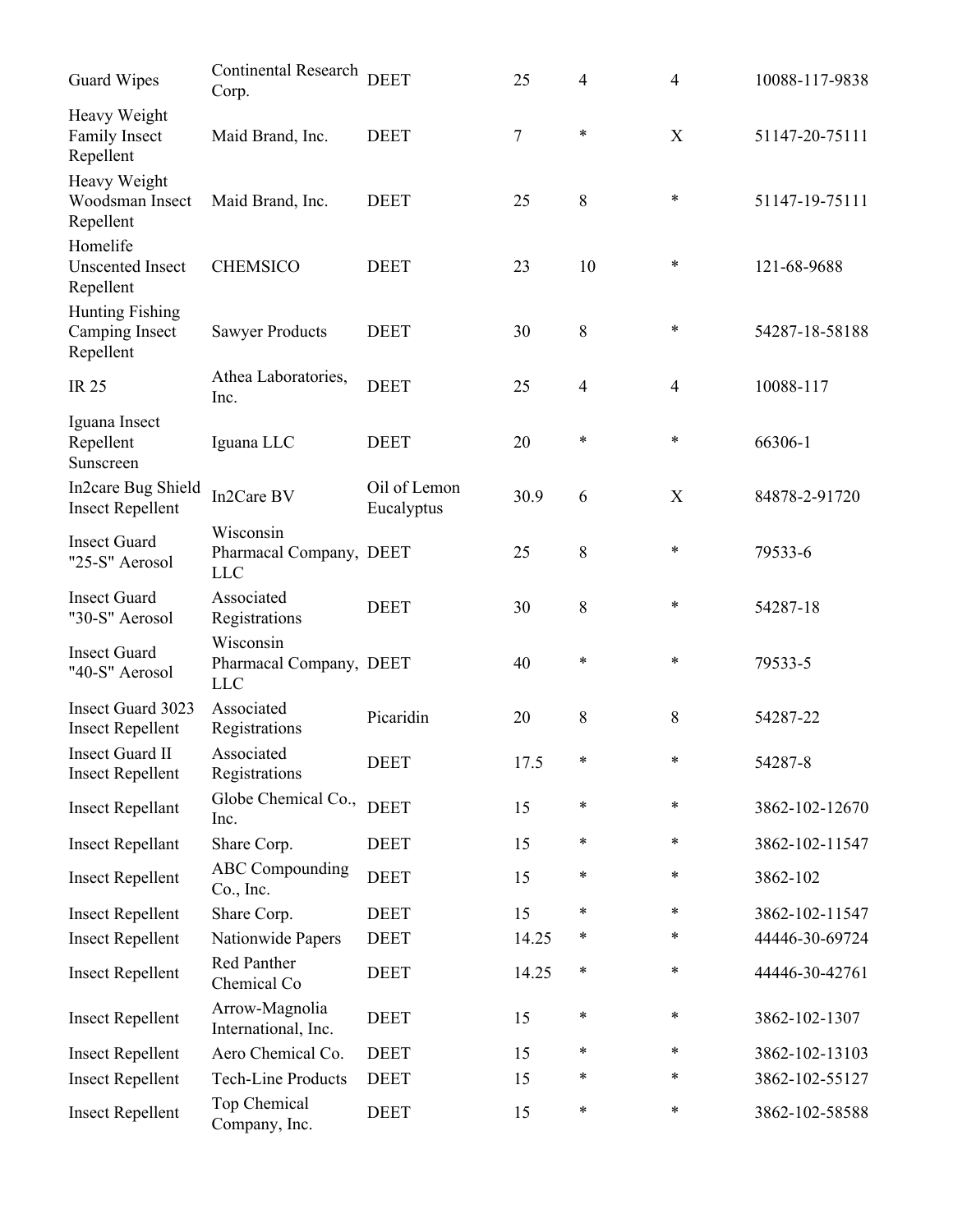| <b>Insect Repellent</b><br>119                                        | Jensen Interviewing<br>Service             | <b>DEET</b> | 20    | 6              | *              | 4822-119-37176  |
|-----------------------------------------------------------------------|--------------------------------------------|-------------|-------|----------------|----------------|-----------------|
| <b>Insect Repellent</b><br>1994 DJDS                                  | S.C. Johnson & Son,<br>Inc.                | <b>DEET</b> | 5     | $\overline{2}$ | X              | 4822-417        |
| <b>Insect Repellent</b><br><b>1994 HVHL</b>                           | S.C. Johnson & Son,<br>Inc.                | <b>DEET</b> | 5     | $\overline{2}$ | $\overline{2}$ | 4822-414        |
| <b>Insect Repellent</b><br><b>1994 HYHS</b>                           | S.C. Johnson & Son,<br>Inc.                | <b>DEET</b> | 5     | $\overline{2}$ | X              | 4822-415        |
| <b>Insect Repellent</b><br>Spray $#61$                                | Jensen Interviewing<br>Service             | <b>DEET</b> | 20    | 6              | *              | 4822-119-37176  |
| <b>Insect Repellent</b><br>Towelettes                                 | Mid-American<br>Research Chemical<br>Corp. | <b>DEET</b> | 25    | $\overline{4}$ | $\overline{4}$ | 10088-117-12204 |
| <b>Insect Repellent</b><br><b>Unscented Insect</b><br>Repellent       | CVS Pharmacy, Inc.                         | <b>DEET</b> | 15    | 3              | *              | 498-154-22946   |
| <b>Insect Shield</b>                                                  | Illinois Tool Works,<br>Inc.               | <b>DEET</b> | 30    | $\ast$         | $\ast$         | 11695-111       |
| <b>Insect Shield Insect</b><br>Repellent Towel /<br>Wipe              | Illinois Tool Works,<br>Inc.               | <b>DEET</b> | 30    | $\ast$         | $\ast$         | 11694-111       |
| Insect/Arthropod<br>Repellent Lotion                                  | 3M Company                                 | <b>DEET</b> | 34.34 | 12             | *              | 58007-1         |
| Insecten-All                                                          | Encore Industrial<br>Products, LLC         | <b>DEET</b> | 25    | $\overline{4}$ | $\overline{4}$ | 10088-117-89808 |
| Jaydabec Insect<br>Repellent                                          | Cain Chemical<br>Company                   | <b>DEET</b> | 14.25 | $\ast$         | $\ast$         | 44446-30-11716  |
| Johnson Wax Deep<br>Woods Formula<br>OFF! Fly &<br>Mosquito Repellent | S.C. Johnson & Son,<br>Inc.                | <b>DEET</b> | 20    | 6              | *              | 4822-119        |
| Jungle Formula<br><b>Insect Repellent</b>                             | Rainbow Technology<br>Corp.                | <b>DEET</b> | 23.75 | $\ast$         | $\ast$         | 10900-72-13283  |
| Jungle Juice 100<br><b>Insect Repellent</b><br>Spray                  | <b>Sawyer Products</b>                     | <b>DEET</b> | 98.1  | 10             | 10             | 54287-2-58188   |
| Jungle Juice 100<br><b>Insect Repellent</b><br>Spray                  | Recreational<br>Equipment, Inc.            | <b>DEET</b> | 98.1  | 10             | 10             | 54287-2-41735   |
| Jungle Juice 100<br><b>Insect Repellent</b><br>Squirt                 | Recreational<br>Equipment, Inc.            | <b>DEET</b> | 98.1  | 10             | 10             | 54287-2-41735   |
| Jungle Juice 100<br><b>Insect Repellent</b><br>Squirt                 | <b>Sawyer Products</b>                     | <b>DEET</b> | 98.1  | 10             | 10             | 54287-2-58188   |
| Jungle Juice Plus<br><b>Insect Repellent</b>                          | <b>Sawyer Products</b>                     | <b>DEET</b> | 17.5  | *              | *              | 54287-13-58188  |
| Jungle Strength<br><b>Insect Repellent</b><br>Product #6003           | Utility<br>Manufacturing Corp.             | <b>DEET</b> | 23.75 | $\ast$         | *              | 10900-72-51840  |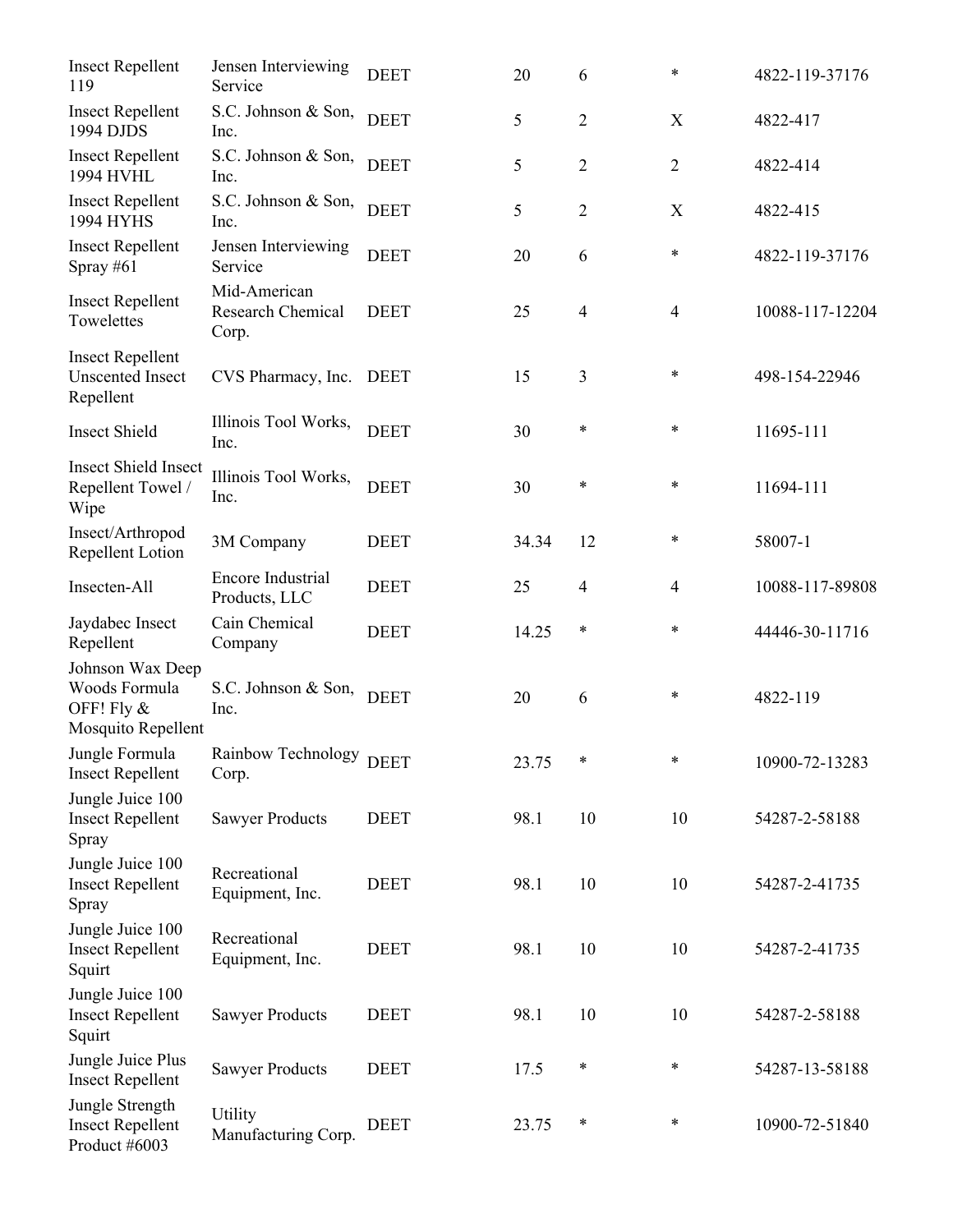| <b>KBR 3023 All</b><br><b>Family Insect</b><br>Repellent Cream         | Lanxess                           | Picaridin   | 20    | 14      | 14     | 39967-50       |
|------------------------------------------------------------------------|-----------------------------------|-------------|-------|---------|--------|----------------|
| <b>KBR 3023 All</b><br>Family Insect<br>Repellent Spray                | Lanxess                           | Picaridin   | 20    | 12      | 12     | 39967-53       |
| <b>KBR 3023</b><br>All-Family Insect<br>Repellent Aerosol<br>Spray     | S.C. Johnson & Son,<br>Inc.       | Picaridin   | 10    | 6       | 6      | 4822-537       |
| <b>KBR 3023</b><br>All-Family Insect<br>Repellent Cream II             | S.C. Johnson & Son,<br>Inc.       | Picaridin   | 5     | $\ast$  | X      | 4822-535       |
| <b>KBR 3023</b><br>All-Family Insect<br>Repellent<br>Non-Aerosol Spray | S.C. Johnson & Son,<br>Inc.       | Picaridin   | 5     | $3 - 4$ | X      | 4822-536       |
| <b>KGRO Home</b><br><b>Insect Repellent</b>                            | <b>CHEMSICO</b>                   | <b>DEET</b> | 10    | $\ast$  | *      | 121-65-9688    |
| Ke-45                                                                  | Kinzua<br>Environmental Inc.      | <b>DEET</b> | 14.25 | $\ast$  | $\ast$ | 44446-30-35366 |
| Keep Away                                                              | Viking Labs, Inc.                 | <b>DEET</b> | 14.25 | ∗       | *      | 44446-30-42939 |
| Keep-Off Personal<br><b>Insect Repellent</b>                           | Independent<br>Chemical Co.       | <b>DEET</b> | 14.25 | $\ast$  | *      | 44446-30-42613 |
| Kem-Co Insect<br>Repellant                                             | Kem-Co Chemical,<br>Inc.          | <b>DEET</b> | 14.25 | ∗       | *      | 44446-30-39208 |
| Krid Skeeter Soft<br>Spray Insect<br>Repellent                         | <b>CHEMSICO</b>                   | <b>DEET</b> | 7     | $\ast$  | *      | 121-76-9688    |
| L Bug and Tick<br>Repellent                                            | Clean Control Corp.               | Picaridin   | 20    | 12      | 12     | 66243-4        |
| Lock-Out Plus<br>Personal Insect<br>Repellent                          | Lockridge Packaging<br><b>LLC</b> | <b>DEET</b> | 22.6  | $\ast$  | $\ast$ | 44446-48-74204 |
| <b>MOZZ'CARE</b><br><b>Insect Repellent</b>                            | Dakem S.A.                        | Picaridin   | 20    | 14      | 14     | 88957-1        |
| <b>MSA Body Armor</b><br><b>Insect Repellent</b>                       | Mine Safety<br>Appliances Co.     | <b>DEET</b> | 23.75 | $\ast$  | *      | 10900-72-4204  |
| Marshland Insect<br>Repellent                                          | <b>Marshland Products</b>         | <b>DEET</b> | 14.25 | $\ast$  | *      | 44446-30-43725 |
| Maxi DEET Insect<br>Repellent                                          | <b>Sawyer Products</b>            | <b>DEET</b> | 98.1  | 10      | 10     | 54287-2-58188  |
| Maxi DEET Insect<br>Repellent Spray<br>Pump                            | <b>Sawyer Products</b>            | <b>DEET</b> | 98.1  | 10      | 10     | 54287-2-58188  |
| Maxi-DEET                                                              | <b>Sawyer Products</b>            | <b>DEET</b> | 98.1  | 10      | 10     | 54287-2-58188  |
| Maxi-DEET<br>Professional Insect<br>Repellent                          | <b>Sawyer Products</b>            | <b>DEET</b> | 98.1  | 10      | 10     | 54287-2-58188  |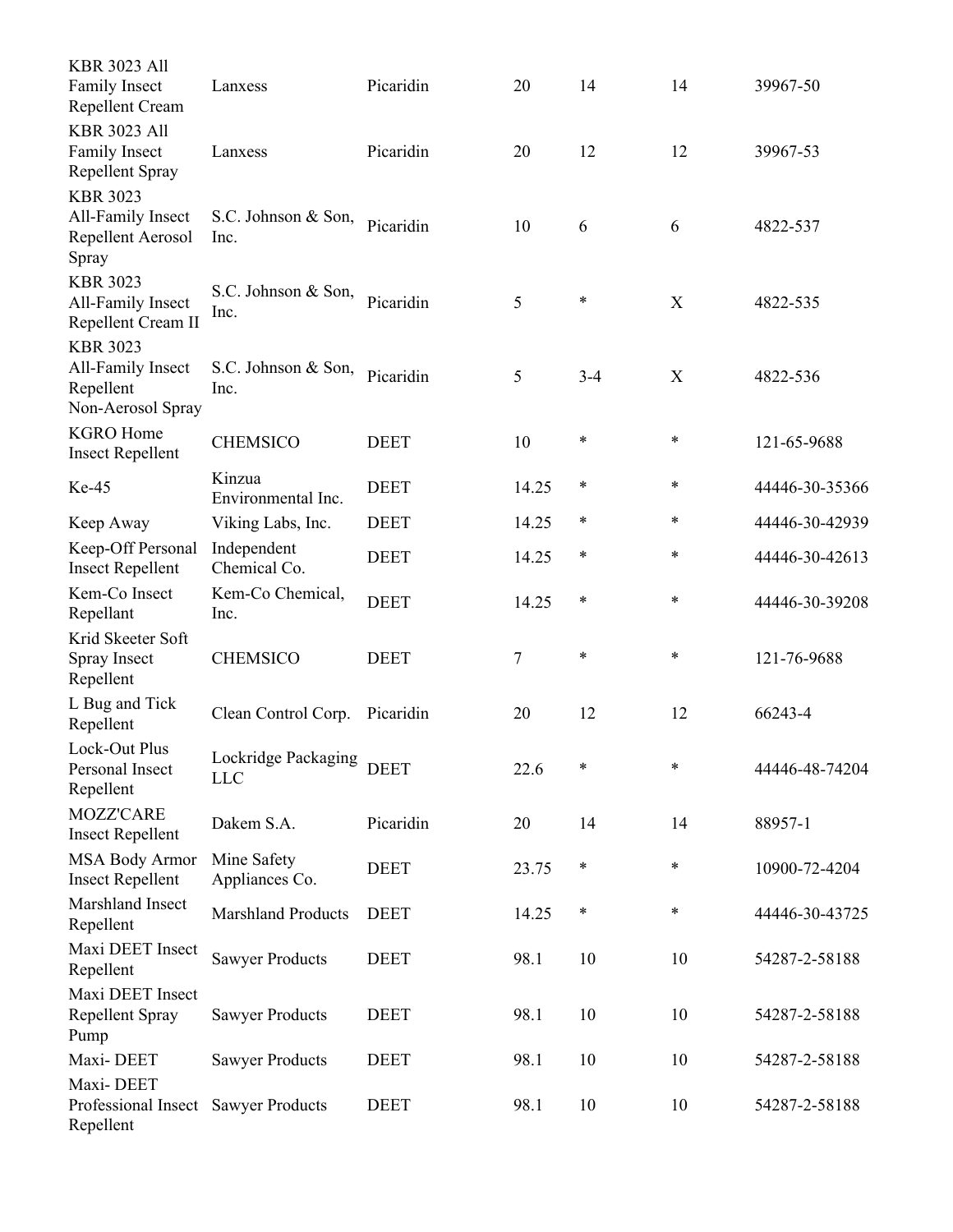| Maximum Strength<br>Pump Spray Deep<br>Woods OFF!                     | S.C. Johnson & Son,<br>Inc.                 | <b>DEET</b> | 98.3  | 10             | 10                        | 4822-276        |
|-----------------------------------------------------------------------|---------------------------------------------|-------------|-------|----------------|---------------------------|-----------------|
| Meijer Composite<br><b>Insect Repellent</b>                           | Meijer Distribution,<br>Inc.                | <b>DEET</b> | 17.5  | $\ast$         | $\ast$                    | 54287-13-11700  |
| Morpel Insect<br>Repellent Spray<br>2259                              | Vertellus<br>Performance<br>Materials, Inc. | <b>DEET</b> | 25    | 8              | *                         | 51147-13        |
| Morpel Insect<br>Repellent<br>Towelette 2843                          | Vertellus<br>Performance<br>Materials, Inc. | <b>DEET</b> | 12.33 | ∗              | $\ast$                    | 51147-16        |
| Morpel Outdoor<br>Family Insect<br>Repellent<br>Unscented             | Vertellus<br>Performance<br>Materials, Inc. | <b>DEET</b> | 7     | $\overline{2}$ | $\overline{2}$            | 51147-23        |
| Morpel Pressurized Vertellus<br><b>Insect Repellent</b><br>Spray 2850 | Performance<br>Materials, Inc.              | <b>DEET</b> | 25    | 8              | *                         | 51147-19        |
| Morpel Pressurized Vertellus<br><b>Insect Repellent</b><br>Spray 2853 | Performance<br>Materials, Inc.              | <b>DEET</b> | 7     | $\ast$         | $\boldsymbol{\mathrm{X}}$ | 51147-20        |
| Morpel Pressurized Vertellus<br><b>Insect Repellent</b><br>Spray 2854 | Performance<br>Materials, Inc.              | <b>DEET</b> | 15    | 8              | *                         | 51147-21        |
| Mosquito Insect<br>Repellent                                          | Northwoods U.S.A.,<br>Inc.                  | <b>DEET</b> | 25    | 8              | *                         | 46813-22-73215  |
| Natrapel 8 Hour<br><b>Insect Repellent</b><br>Continuous Spray        | Tender Corp.                                | Picaridin   | 20    | 8              | $\,8\,$                   | 56575-15        |
| Natrapel 8 Hour<br><b>Insect Repellent</b><br>Wipes                   | Tender Corp.                                | Picaridin   | 20    | 8              | $\,8\,$                   | 56575-14        |
| Natrapel Sun                                                          | Tender Corp.                                | Citronella  | 4.2   | 1              | $\mathbf{1}$              | 1543-14-56575   |
| Net Effect Roll On                                                    | Promotia<br>International, Inc.             | <b>DEET</b> | 20.92 | $\ast$         | *                         | 75583-1         |
| No Bites                                                              | Tlc Manufacturing,<br>Inc.                  | <b>DEET</b> | 14.25 | ∗              | *                         | 44446-30-51396  |
| No Mas-Quito                                                          | Typhoon Water<br>Products                   | <b>DEET</b> | 25    | $\overline{4}$ | $\overline{4}$            | 10088-117-68255 |
| No-Ad SPF 15 No<br><b>Bug Sun Block</b><br>Lotion                     | Solar Cosmetic Labs, DEET<br>Inc.           |             | 10    | ∗              | *                         | 305-41-71923    |
| No-Ad SPF 30 No<br><b>Bug Sun Block</b><br>Lotion                     | Solar Cosmetic Labs,<br>Inc.                | <b>DEET</b> | 10    | ∗              | *                         | 305-54-71923    |
| No-Bites!                                                             | Chemical Dynamics,<br>Inc.                  | <b>DEET</b> | 14.25 | $\ast$         | *                         | 44446-30-58656  |
| North Insect<br>Repellent                                             | North Safety<br>Products                    | <b>DEET</b> | 6.65  | *              | *                         | 7754-41-8668    |
| Northwoods Bug<br>Off                                                 | <b>Superior Chemical</b><br>Corporation     | <b>DEET</b> | 14.25 | $\ast$         | *                         | 44446-30-17268  |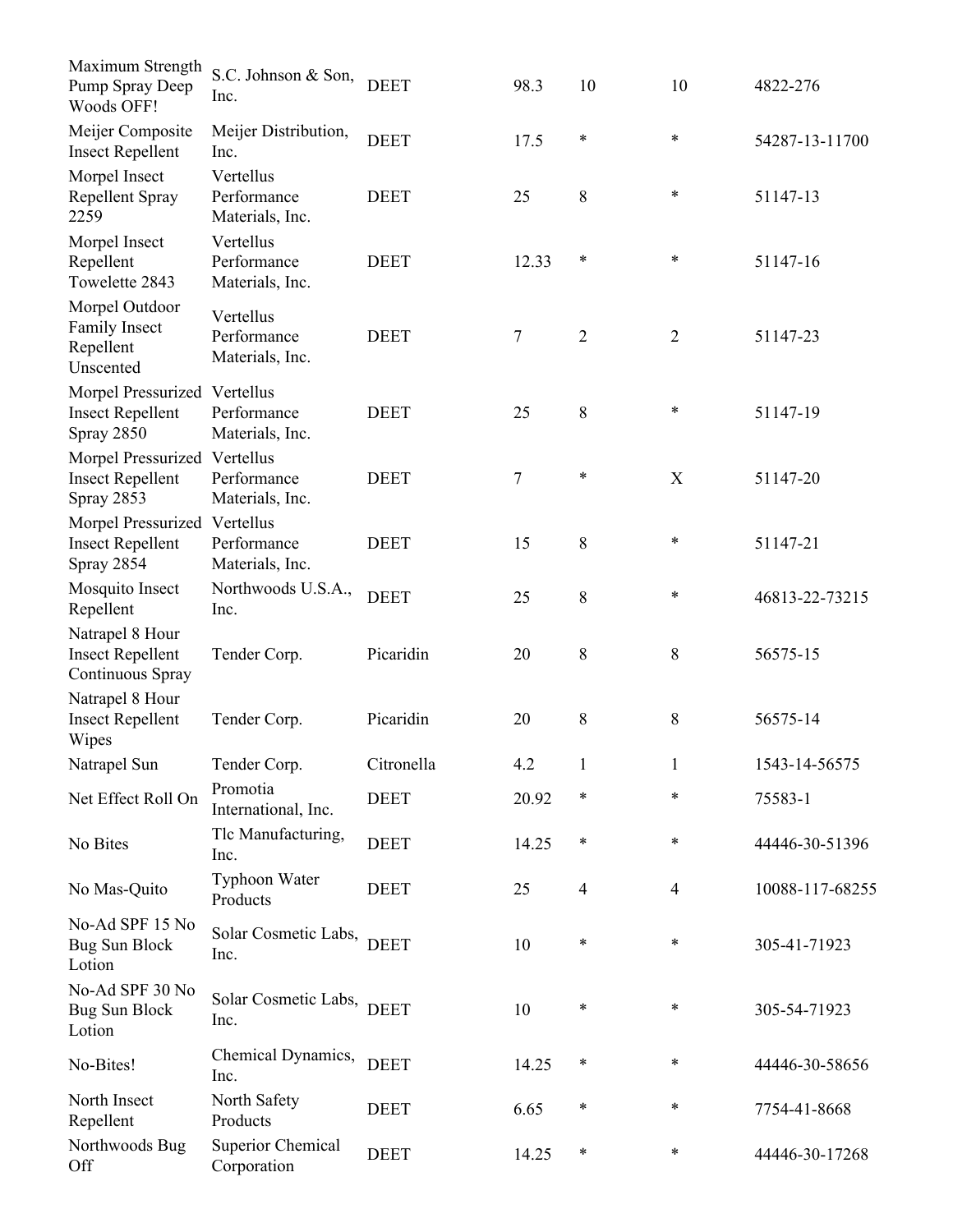| Nss Sta-Off                                              | Century Papers, Inc.                           | <b>DEET</b>            | 14.25 | $\ast$         | $\ast$         | 44446-30-9202 |
|----------------------------------------------------------|------------------------------------------------|------------------------|-------|----------------|----------------|---------------|
| OFF!                                                     | S.C. Johnson & Son,<br>Inc.                    | p-Menthane-3,8-diol 10 |       | 2              | X              | 4822-509      |
| Repellent I                                              | OFF! Active Insect S.C. Johnson & Son,<br>Inc. | <b>DEET</b>            | 15    | 6              | $\ast$         | 4822-380      |
| Repellent IV                                             | OFF! Active Insect S.C. Johnson & Son,<br>Inc. | <b>DEET</b>            | 25    | 8              | $\ast$         | 4822-399      |
| <b>OFF!</b> Botanicals<br><b>Insect Repellent</b>        | S.C. Johnson & Son,<br>Inc.                    | p-Menthane-3,8-diol 10 |       | 2              | $\overline{2}$ | 4822-515      |
| <b>OFF!</b> Botanicals<br><b>Insect Repellent I</b>      | S.C. Johnson & Son,<br>Inc.                    | p-Menthane-3,8-diol 10 |       | $\overline{2}$ | $\overline{2}$ | 4822-528      |
| <b>OFF!</b> Botanicals<br>Towelettes                     | S.C. Johnson & Son,<br>Inc.                    | p-Menthane-3,8-diol 8  |       | 2              | X              | 4822-526      |
| OFF! Daily<br>Defense Insect<br>Repellent II             | S.C. Johnson & Son,<br>Inc.                    | Picaridin              | 5     | $3 - 4$        | X              | 4822-536      |
| OFF! Deep Wood<br>Sportsmen Insect<br>Repellent V        | S.C. Johnson & Son,<br>Inc.                    | Picaridin              | 20    | 8              | $\ast$         | 4822-556      |
| OFF! Deep Woods<br><b>Insect Repellent</b><br>Towelettes | S.C. Johnson & Son,<br>Inc.                    | <b>DEET</b>            | 25    | 8              | $\ast$         | 4822-258      |
| <b>Insect Repellent V</b>                                | OFF! Deep Woods S.C. Johnson & Son,<br>Inc.    | <b>DEET</b>            | 25    | $8\,$          | $\ast$         | 4822-167      |
| Insect Repellent VII Inc.                                | OFF! Deep Woods S.C. Johnson & Son,            | <b>DEET</b>            | 25    | $8\,$          | $\ast$         | 4822-399      |
| OFF! Deep Woods<br>Sportsmen Insect<br>Repellent I       | S.C. Johnson & Son,<br>Inc.                    | <b>DEET</b>            | 98.3  | 10             | 10             | 4822-276      |
| OFF! Deep Woods<br>Sportsmen Insect<br>Repellent II      | S.C. Johnson & Son,<br>Inc.                    | <b>DEET</b>            | 31    | 9              | $\ast$         | 4822-397      |
| OFF! Deep Woods<br>Sportsmen Insect<br>Repellent VI      | S.C. Johnson & Son,<br>Inc.                    | Picaridin              | 20    | 8              | $\ast$         | 4822-564      |
| OFF! Explore<br><b>Insect Repellent II</b>               | S.C. Johnson & Son,<br>Inc.                    | Picaridin              | 20    | 8              | $\ast$         | 4822-564      |
| OFF! Explore<br><b>Insect Repellent II</b><br>Refills    | S.C. Johnson & Son,<br>Inc.                    | Picaridin              | 20    | 8              | $\ast$         | 4822-564      |
| OFF! FamilyCare<br><b>Insect Repellent II</b>            | S.C. Johnson & Son,<br>Inc.                    | Picaridin              | 5     | $3 - 4$        | X              | 4822-536      |
| OFF! Familycare<br>Insect Repellent VI Inc.              | S.C. Johnson & Son,                            | <b>DEET</b>            | 5.6   | $\overline{2}$ | $\overline{2}$ | 4822-552      |
| OFF! Insect<br>Repellent 1990 #3                         | S.C. Johnson & Son,<br>Inc.                    | <b>DEET</b>            | 7     | $\overline{2}$ | $\overline{2}$ | 4822-368      |
| OFF! Insect<br>Repellent Foam<br>Type                    | S.C. Johnson & Son,<br>Inc.                    | <b>DEET</b>            | 18    | 6              | $\ast$         | 4822-51       |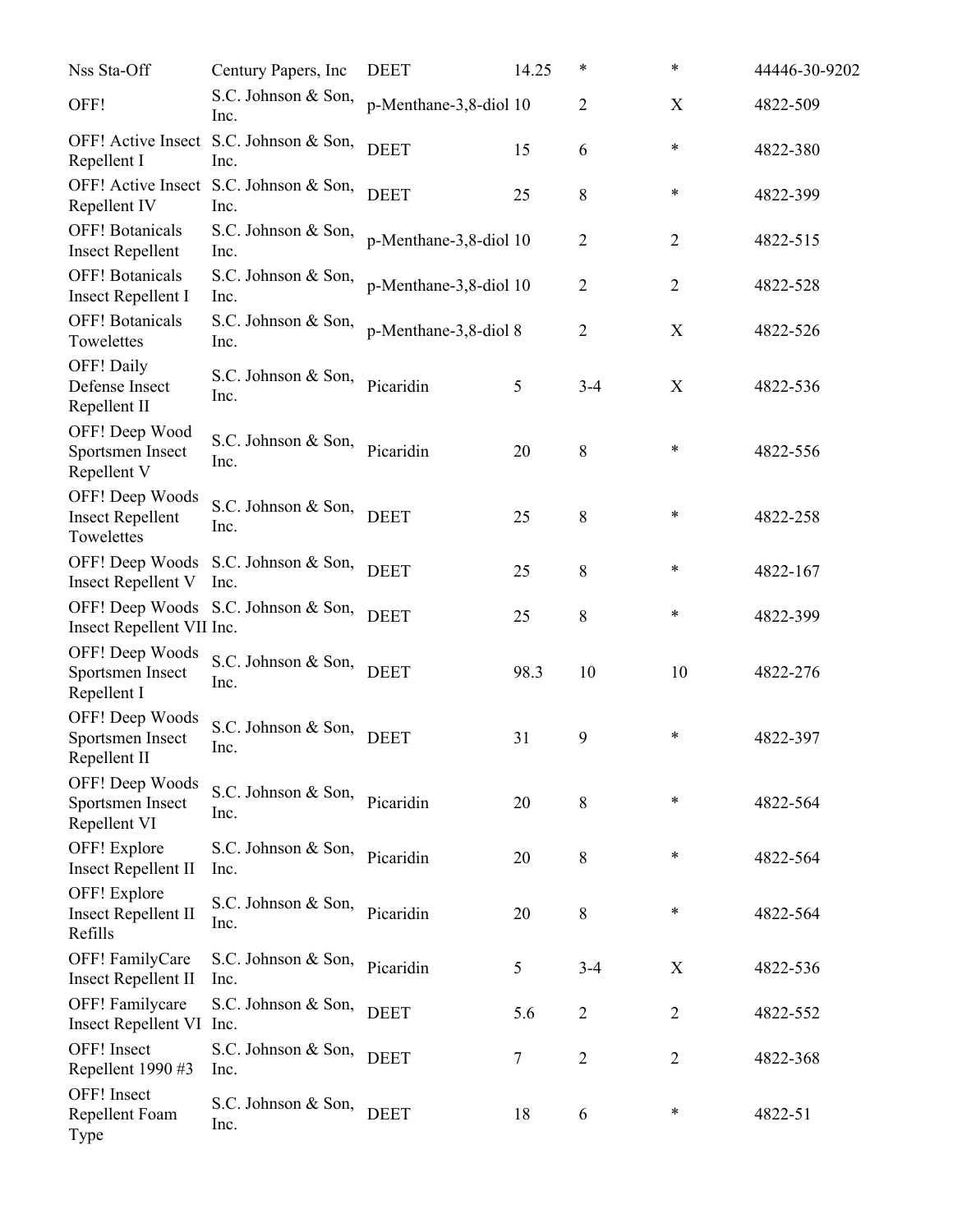| OFF! Insect<br>Repellent Formula<br>1990#3                                                   | S.C. Johnson & Son,<br>Inc.        | <b>DEET</b>            | 7              | $\overline{2}$ | $\overline{2}$ | 4822-368       |
|----------------------------------------------------------------------------------------------|------------------------------------|------------------------|----------------|----------------|----------------|----------------|
| OFF! Insect<br>Repellent Formula<br>V                                                        | S.C. Johnson & Son,<br>Inc.        | <b>DEET</b>            | 25             | 8              | *              | 4822-167       |
| OFF! Insect<br>Repellent II                                                                  | S.C. Johnson & Son, DEET<br>Inc.   |                        | 15             | 6              | *              | 4822-380       |
| OFF! Insect<br>Repellent III                                                                 | S.C. Johnson & Son,<br>Inc.        | <b>DEET</b>            | 7              | $\ast$         | X              | 4822-396       |
| <b>OFF!</b> Lotion<br>Formula HU (SPF<br>15)                                                 | S.C. Johnson & Son,<br>Inc.        | <b>DEET</b>            | 7.5            | $\overline{2}$ | $\overline{2}$ | 4822-468       |
| OFF! Lotion<br>Formula II                                                                    | S.C. Johnson & Son,<br>Inc.        | <b>DEET</b>            | 7.5            | $\overline{2}$ | $\overline{2}$ | 4822-362       |
| OFF! Out & About<br><b>Insect Repellent II</b>                                               | S.C. Johnson & Son,<br>Inc.        | Picaridin              | 5              | $3 - 4$        | X              | 4822-536       |
| <b>OFF!</b> Skintastic<br>Family Insect<br>Repellent                                         | S.C. Johnson & Son,<br>Inc.        | <b>DEET</b>            | $\overline{7}$ | $\ast$         | X              | 4822-396       |
| OFF! Skintastic II                                                                           | S.C. Johnson & Son,<br>Inc.        | <b>DEET</b>            | 7.5            | $\overline{2}$ | $\overline{2}$ | 4822-373       |
| <b>OFF!</b> Skintastic<br><b>Insect Repellent II</b>                                         | S.C. Johnson & Son,<br>Inc.        | <b>DEET</b>            | 7              | $\ast$         | X              | 4822-396       |
| <b>OFF!</b> Towelette<br><b>Insect Repellent</b>                                             | S.C. Johnson & Son,<br>Inc.        | <b>DEET</b>            | 25             | 8              | *              | 4822-258       |
| OFF! Botanicals 2                                                                            | S.C. Johnson & Son,<br>Inc.        | p-Menthane-3,8-diol 10 |                | 2              | $\overline{2}$ | 4822-515       |
| Off! Deep Woods<br><b>Insect Repellent</b><br>With Sunscreen                                 | S.C. Johnson & Son,<br>Inc.        | <b>DEET</b>            | 20             | $\ast$         | *              | 66306-1-4822   |
| Off! FamilyCare<br><b>Insect Repellent I</b>                                                 | S.C. Johnson & Son, DEET<br>Inc.   |                        | 15             | 6              | *              | 4822-543       |
| PIC X-100 Insect<br>Repellent                                                                | PIC Corp.                          | <b>DEET</b>            | 98.11          | ∗              | *              | 3095-27        |
| Passport<br>Health-First Class<br>Medical Care For<br>Travel<br>Anywhere-Broad<br><b>SPE</b> | <b>Sawyer Products</b>             | <b>DEET</b>            | 17.5           | $\ast$         | $\ast$         | 54287-13-58188 |
| Passport<br><b>Health-First Class</b><br>Medical Care For<br>Travel<br>Anywhere-Odorless     | <b>Sawyer Products</b>             | <b>DEET</b>            | 20             | 11             | *              | 50404-8-58188  |
| Pelican Brand<br><b>Insect Repellent</b>                                                     | Long's Preferred<br>Products, Inc. | <b>DEET</b>            | 15             | $\ast$         | *              | 3862-102-12741 |
| Pelican Stay Away                                                                            | Long's Preferred<br>Products, Inc. | <b>DEET</b>            | 22.6           | $\ast$         | ∗              | 44446-48-12741 |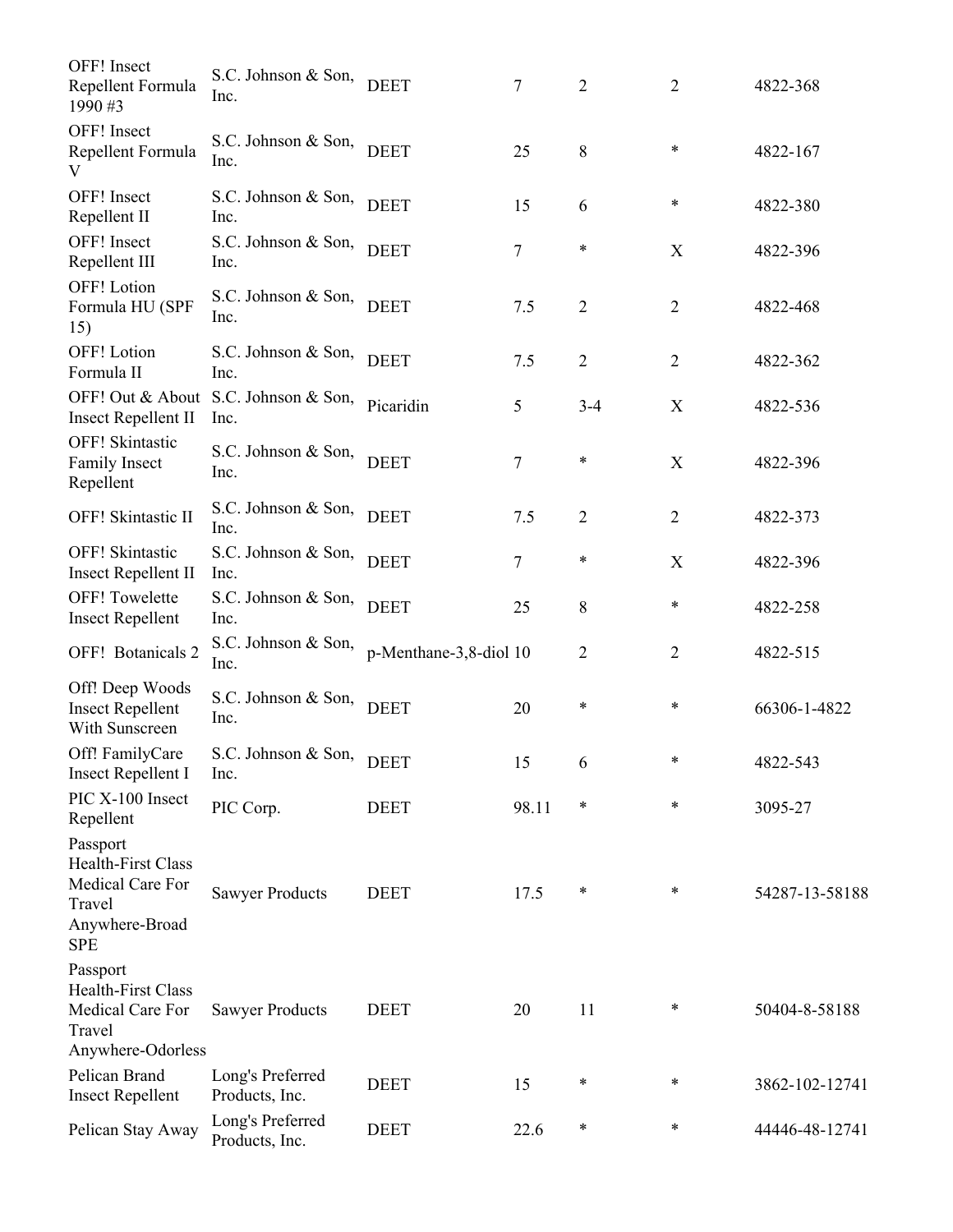| Personal Care<br><b>Insect Repellent</b>                                 | Personal Care<br>Products, LLC                                | <b>DEET</b> | 6.87  | 3              | $\ast$         | 498-199-51463   |
|--------------------------------------------------------------------------|---------------------------------------------------------------|-------------|-------|----------------|----------------|-----------------|
| Personal Insect<br>Repell                                                | Interchem                                                     | <b>DEET</b> | 14.25 | $\ast$         | $\ast$         | 44446-30-57959  |
| Personal Insect<br>Repellent                                             | Impco                                                         | <b>DEET</b> | 14.25 | $\ast$         | $\ast$         | 44446-30-53041  |
| Personal Insect<br>Repellent II                                          | K-G Packaging, Inc.                                           | <b>DEET</b> | 25    | 8              | $\ast$         | 46813-22        |
| Pocket-Size Cutter<br>Outdoorsmen<br><b>Insect Repellent</b><br>Lotion   | Spectrum, A Div Of<br><b>United Industries</b><br>Corp.       | <b>DEET</b> | 30    | 8              | $\ast$         | 121-57          |
| Power DEET 30                                                            | TEC Laboratories,<br>Inc                                      | <b>DEET</b> | 30    | ∗              | $\ast$         | 11694-111-50830 |
| Power DEET 30<br><b>Insect Repellent</b><br>For Outdoor<br>Professionals | TEC Laboratories,<br>Inc                                      | <b>DEET</b> | 30    | $\ast$         | $\ast$         | 11694-111-50830 |
| Premium Insect<br>Repellent 20%<br>Picaridin                             | <b>Sawyer Products</b>                                        | Picaridin   | 20    | 8              | 8              | 54287-22-58188  |
| Premium Maxi<br><b>DEET</b> Insect<br>Repellent                          | <b>Sawyer Products</b>                                        | <b>DEET</b> | 98.1  | 10             | 10             | 54287-2-58188   |
| Premium Sun<br><b>Block With Insect</b><br>Repellent                     | <b>Sawyer Products</b>                                        | IR3535      | 20    | 8              | X              | 54287-20-58188  |
| ProLine Solutions<br>Florida Guard                                       | <b>Unlimited Sales Inc</b>                                    | <b>DEET</b> | 25    | 8              | $\ast$         | 51147-13-55859  |
| Prodema<br><b>Bugscreen</b> Insect<br>Repellent                          | Proderma Products,<br>Inc., $D/B/A$ 19th<br>Hole Products LLC | <b>DEET</b> | 30    | $\overline{2}$ | $\overline{2}$ | 56575-11-79936  |
| Protect                                                                  | <b>Capitol Distributing</b><br>Co.                            | <b>DEET</b> | 22.6  | *              | $\ast$         | 44446-48-67268  |
| Protect Personal<br><b>Insect Repellent</b>                              | Sierra Chemical                                               | <b>DEET</b> | 14.25 | $\ast$         | $\ast$         | 44446-30-59627  |
| Q-Z Repellent                                                            | Wise Paper Co.                                                | <b>DEET</b> | 14.25 | ∗              | *              | 44446-30-14745  |
| Quick Breaking<br><b>Insect Repellent</b><br>Foam                        | K-G Packaging, Inc.                                           | <b>DEET</b> | 8.89  | $\ast$         | $\ast$         | 46813-46        |
| RE! Ultra 30<br><b>DEET</b> Insect<br>Repellent Lotion                   | <b>Sawyer Products</b>                                        | <b>DEET</b> | 30    | $\overline{4}$ | *              | 82810-1-58188   |
| REI Jungle Juice<br>100 Insect<br>Repellent Spray<br>Pump                | Recreational<br>Equipment, Inc.                               | <b>DEET</b> | 98.1  | 10             | 10             | 54287-2-41735   |
| <b>REI Jungle Juice</b><br>Plus Insect<br>Repellent                      | Recreational<br>Equipment, Inc.                               | <b>DEET</b> | 17.5  | $\ast$         | *              | 54287-8-41735   |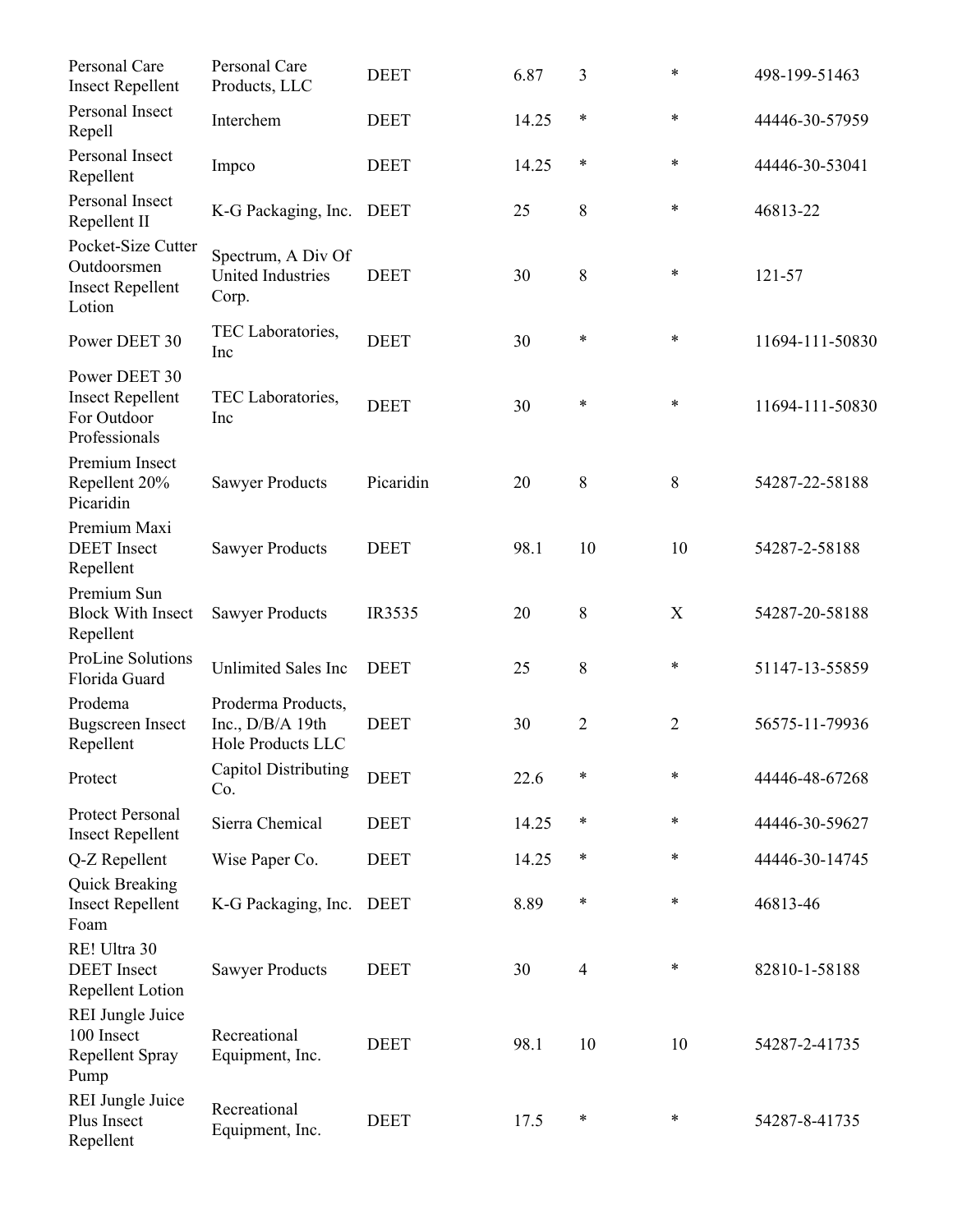| REI Ultra 30 Insect<br>Repellent Lotion                     | <b>Sawyer Products</b>                              | <b>DEET</b> | 30             | 4              | $\ast$         | 82810-1-58188   |
|-------------------------------------------------------------|-----------------------------------------------------|-------------|----------------|----------------|----------------|-----------------|
| Rainbow Jungle<br>Repellent Spray<br>Pump                   | Formula 100 Insect Rainbow Technology DEET<br>Corp. |             | 98.1           | 10             | 10             | 54287-2-13283   |
| Rainbow Jungle<br>Formula Insect<br>Repellent               | Rainbow Technology DEET<br>Corporation              |             | 25             | 8              | $\ast$         | 51147-13-13283  |
| Rainbow Jungle<br>Formula Insect<br>Repellent<br>Towelette  | Rainbow Technology DEET<br>Corp.                    |             | 30             | $\overline{7}$ | $\ast$         | 74289-1-13283   |
| Rainbow Jungle<br>Formula Insect<br>Repellent<br>Towelette  | Rainbow Technology DEET<br>Corp.                    |             | 30             | 7              | $\ast$         | 74289-2-13283   |
| Rainbow Jungle<br>Formula Spray<br>Pump Insect<br>Repellent | Rainbow Technology DEET<br>Corp.                    |             | 17.5           | *              | $\ast$         | 54287-8-13283   |
| Ranger Ready<br>Repellents Tick +<br><b>Insect Spray</b>    | The PIC20 Group,<br><b>LLC</b>                      | Picaridin   | 20             | 12             | 12             | 93221-1         |
| Red Lion Insect<br>Repellent                                | Chromate Industrial<br>Corp.                        | <b>DEET</b> | 25             | 8              | $\ast$         | 46813-22-54326  |
| Red Lion Reseach<br>74263 Bug Be<br>Gone                    | Chromate Industrial<br>Corp.                        | <b>DEET</b> | 25             | $\overline{4}$ | $\overline{4}$ | 10088-117-54326 |
| Red Lion Research<br>74705 Insect<br>Repellent              | Chromate Industrial<br>Corp.                        | <b>DEET</b> | 23.75          | *              | $\ast$         | 10900-72-54326  |
| Red Lion Research<br>74705 Insect<br>Repellent              | Chromate Industrial<br>Corp.                        | <b>DEET</b> | 25             | 8              | $\ast$         | 46813-22-54326  |
| Refined Oil Of<br>Nepata Cataria<br>15% Liquid              | E.I. Dupont de<br>Nemours and<br>Company            | Catnip Oil  | 15             | $\tau$         | X              | 71654-25        |
| Refined Oil Of<br>Nepeta Cataria<br>15% Lotion              | E.I. Dupont de<br>Nemours and<br>Company            | Catnip Oil  | 15             | 7              | X              | 71654-23        |
| Refined Oil Of<br>Nepeta Cataria 7%<br>Liquid               | E.I. Dupont de<br>Nemours and<br>Company            | Catnip Oil  | $\overline{7}$ | $\tau$         | X              | 71654-24        |
| Refined Oil Of<br>Nepeta Cataria 7%<br>Lotion               | E.I. Dupont de<br>Nemours and<br>Company            | Catnip Oil  | 7              | $\overline{7}$ | X              | 71654-21        |
| Rei Jungle Juice<br>Plus Insect<br>Repellent Spray          | <b>Sawyer Products</b>                              | <b>DEET</b> | 17.5           | $\ast$         | $\ast$         | 54287-13-58188  |
| Reli II                                                     | Share Corp.                                         | <b>DEET</b> | 25             | $\overline{4}$ | 4              | 10088-117-11547 |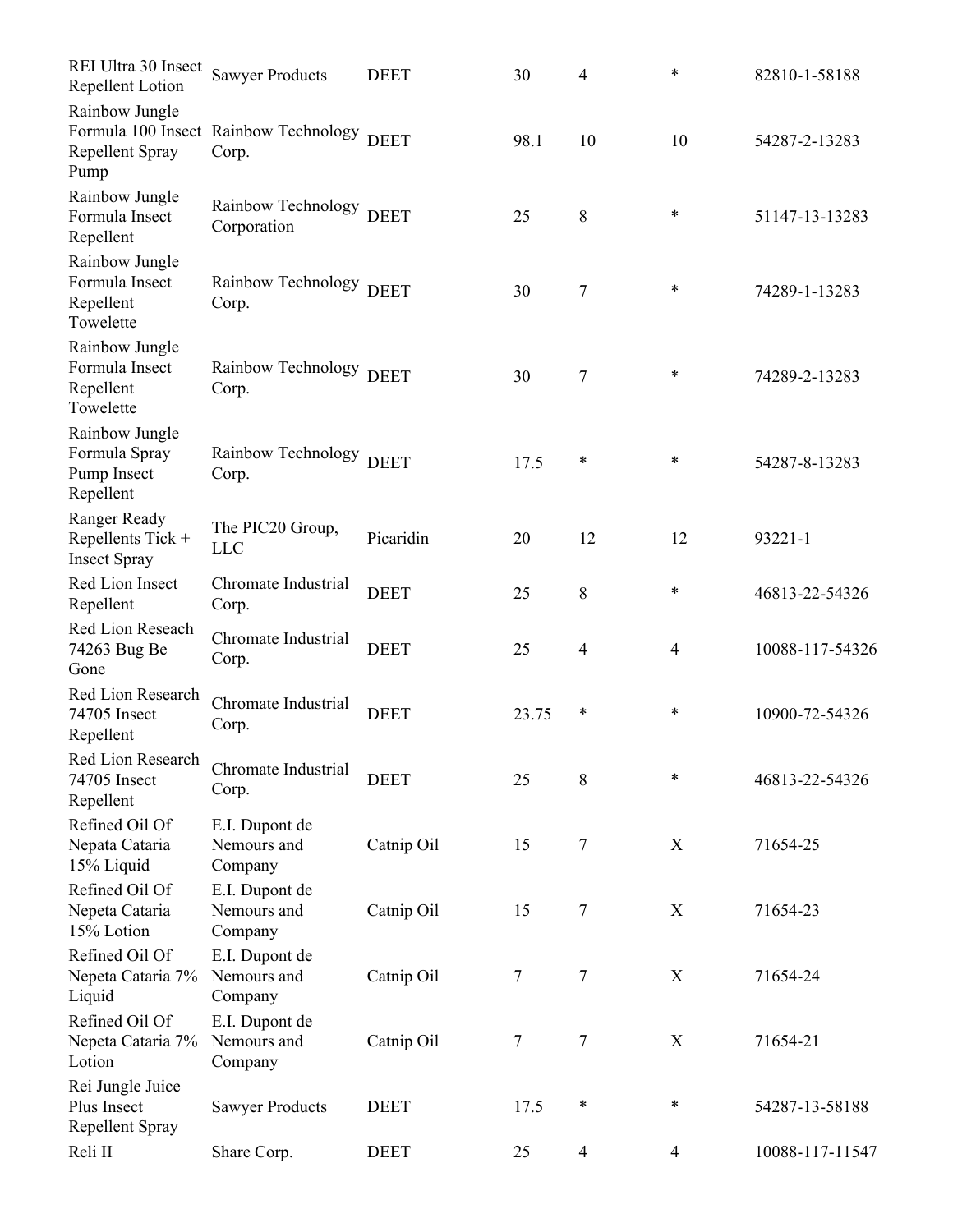| Repel                                                                     | Dynatek Chemicals,<br>Inc.        | <b>DEET</b>                | 14.25 | $\ast$ | $\ast$ | 44446-30-37258 |
|---------------------------------------------------------------------------|-----------------------------------|----------------------------|-------|--------|--------|----------------|
| Repel                                                                     | Triton<br>Manufacturing, Inc.     | <b>DEET</b>                | 14.25 | $\ast$ | $\ast$ | 44446-30-37401 |
| Repel                                                                     | Premium Supply<br>Company, Inc.   | <b>DEET</b>                | 14.25 | $\ast$ | $\ast$ | 44446-30-43194 |
| Repel                                                                     | Premium Supply<br>Company, Inc.   | <b>DEET</b>                | 22.6  | $\ast$ | *      | 44446-48-43194 |
| Repel                                                                     | Pic                               | <b>DEET</b>                | 14.25 | $\ast$ | *      | 44446-30-58362 |
| Repel 100                                                                 | WPC Brands, Inc.                  | <b>DEET</b>                | 98.11 | 10     | 5      | 305-30         |
| Repel 15 Insect<br>Repellent                                              | WPC Brands, Inc.                  | <b>DEET</b>                | 15    | $\ast$ | *      | 305-48         |
| Repel 23 Insect<br>Repellent                                              | WPC Brands, Inc.                  | <b>DEET</b>                | 23    | $\ast$ | $\ast$ | 305-50         |
| Repel 25 Insect<br>Repellent                                              | WPC Brands, Inc.                  | <b>DEET</b>                | 25    | $\ast$ | *      | $305 - 51$     |
| Repel 25 RTU<br><b>Insect Repellent</b>                                   | WPC Brands, Inc.                  | <b>DEET</b>                | 25    | $\ast$ | $\ast$ | 305-61         |
| Repel 27 Insect<br>Repellent                                              | WPC Brands, Inc.                  | <b>DEET</b>                | 27    | $\ast$ | $\ast$ | 305-52         |
| Repel 29 Insect<br>Repellent                                              | WPC Brands, Inc.                  | <b>DEET</b>                | 29    | $\ast$ | $\ast$ | 305-49         |
| Repel Camp Lotion<br>for Families 10%<br><b>DEET</b>                      | WPC Brands, Inc.                  | <b>DEET</b>                | 10    | $\ast$ | $\ast$ | 305-42         |
| Repel Em                                                                  | Lawson Products,<br>Inc.          | <b>DEET</b>                | 14.25 | $\ast$ | $\ast$ | 44446-30-39798 |
| Repel Essential<br><b>Insect Repellent</b><br>Lotion                      | United Industries<br>Corp.        | Oil of Lemon<br>Eucalyptus | 30    | 6      | 6      | 305-56         |
| Repel Essential<br><b>Insect Repellent</b><br>Pump Spray                  | United Industries<br>Corp.        | Oil of Lemon<br>Eucalyptus | 40    | 6      | 6      | 305-57         |
| Repel Insect<br>Repellent 30LE                                            | United Industries<br>Corp.        | Oil of Lemon<br>Eucalyptus | 30    | 6      | *      | 305-62         |
| Repel Insect<br>Repellent<br>Deerhunter<br>Formula                        | WPC Brands, Inc.                  | <b>DEET</b>                | 55    | $8\,$  | 5      | 305-28         |
| Repel Insect<br><b>Repellent Family</b><br>Dry                            | <b>United Industries</b><br>Corp. | <b>DEET</b>                | 10    | $\ast$ | $\ast$ | 121-65-305     |
| Repel Insect<br><b>Repellent Family</b><br>Formula Spray<br>Pump 23% DEET | United Industries<br>Corp.        | <b>DEET</b>                | 23    | $8\,$  | $\ast$ | 121-34-305     |
| Repel Insect<br><b>Repellent Scented</b><br>Family Formula<br>15% DEET    | WPC Brands, Inc.                  | <b>DEET</b>                | 15    | $\ast$ | *      | 305-48         |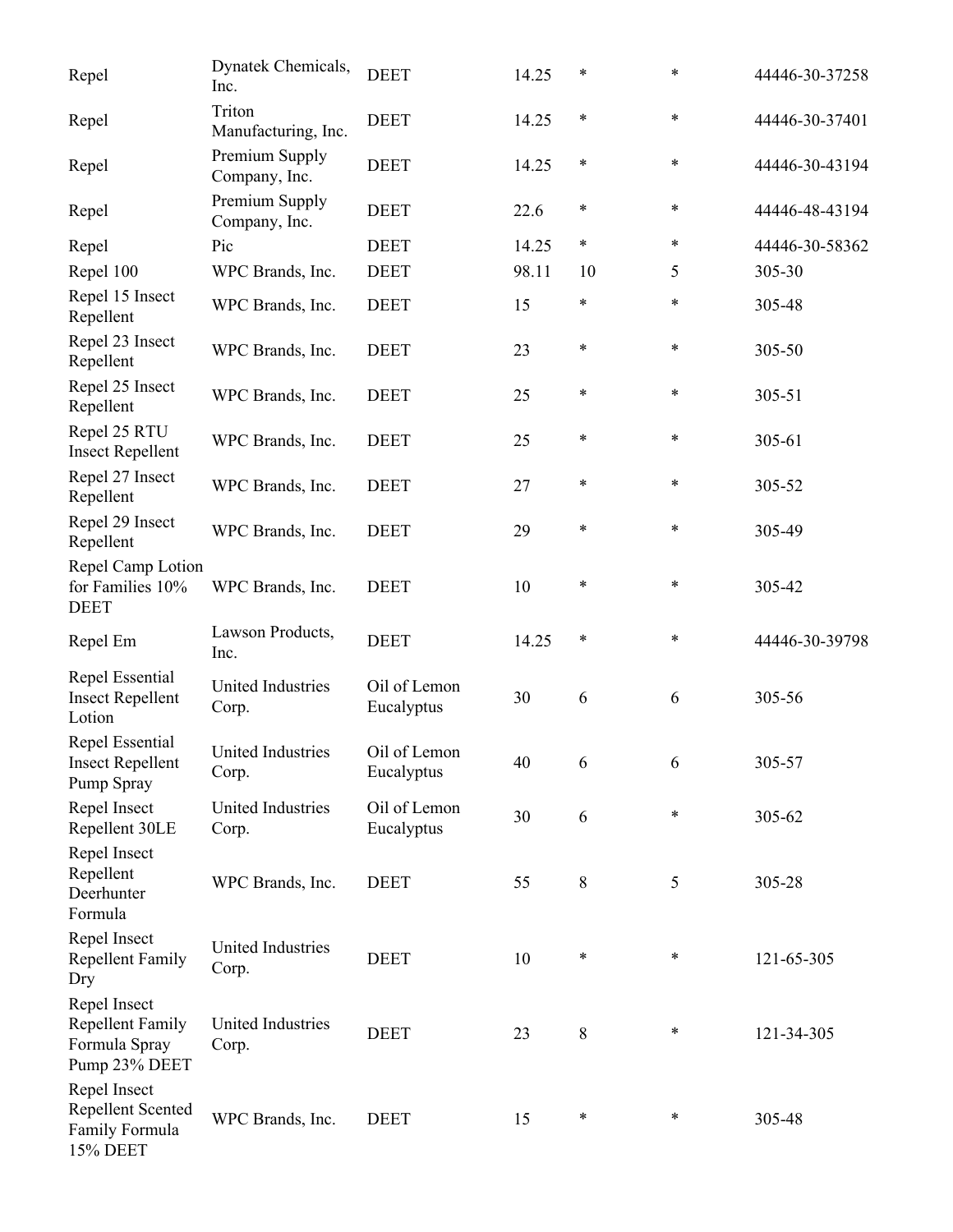| Repel Insect<br>Repellent Scented<br>Family Formula<br><b>23% DEET</b>           | WPC Brands, Inc.                    | <b>DEET</b> | 23    | $\ast$  | *      | 305-50         |
|----------------------------------------------------------------------------------|-------------------------------------|-------------|-------|---------|--------|----------------|
| Repel Insect<br>Repellent<br>Sportsman<br>Formula 20%<br><b>DEET</b>             | WPC Brands, Inc.                    | <b>DEET</b> | 20    | $\ast$  | *      | 305-44         |
| Repel Insect<br>Repellent<br>Sportsman<br>Formula 25%<br><b>DEET</b>             | WPC Brands, Inc.                    | <b>DEET</b> | 25    | $\ast$  | *      | 305-61         |
| Repel Insect<br>Repellent<br>Sportsman<br>Formula 29%<br><b>DEET</b>             | WPC Brands, Inc.                    | <b>DEET</b> | 29    | $\ast$  | $\ast$ | 305-49         |
| Repel Insect<br>Repellent<br>Sportsman Max<br>Formula 40%<br><b>DEET</b>         | WPC Brands, Inc.                    | <b>DEET</b> | 40    | 6       | 3      | 305-46         |
| Repel Insect<br>Repellent<br>Sportsmen Stick 2                                   | United Industries<br>Corp.          | <b>DEET</b> | 25    | $\,8\,$ | ∗      | 121-101-305    |
| Repel Insect<br>Repellent<br>Sprotsman Gear<br>Smart Formula<br>15% Picaridin    | <b>United Industries</b><br>Corp.   | Picaridin   | 15    | 10      | 10     | 121-92-305     |
| Repel Insect<br><b>Repellent Towelette</b>                                       | WPC Brands, Inc.                    | <b>DEET</b> | 55    | 8       | 5      | 305-29         |
| Repel Insect<br>Repellentr<br>Mosquito Wipes<br>30% DEET                         | United Industries<br>Corp.          | <b>DEET</b> | 30    | 8       | $\ast$ | 121-86-305     |
| Repel Insect<br>Repellentr<br>Sportsmen Max<br>Formula Lotion<br><b>40% DEET</b> | <b>United Industries</b><br>Corp.   | <b>DEET</b> | 40    | 10      | *      | 121-96-305     |
| Repel Insect<br>Repellentr<br>Sportsmen Max<br>Formula Spray<br>Pump 40% DEET    | United Industries<br>Corp.          | <b>DEET</b> | 40    | $8\,$   | *      | 121-88-305     |
| Repel Personal<br><b>Insect Repellent</b>                                        | American Industrial<br>Supply, Inc. | <b>DEET</b> | 14.25 | $\ast$  | ∗      | 44446-30-52702 |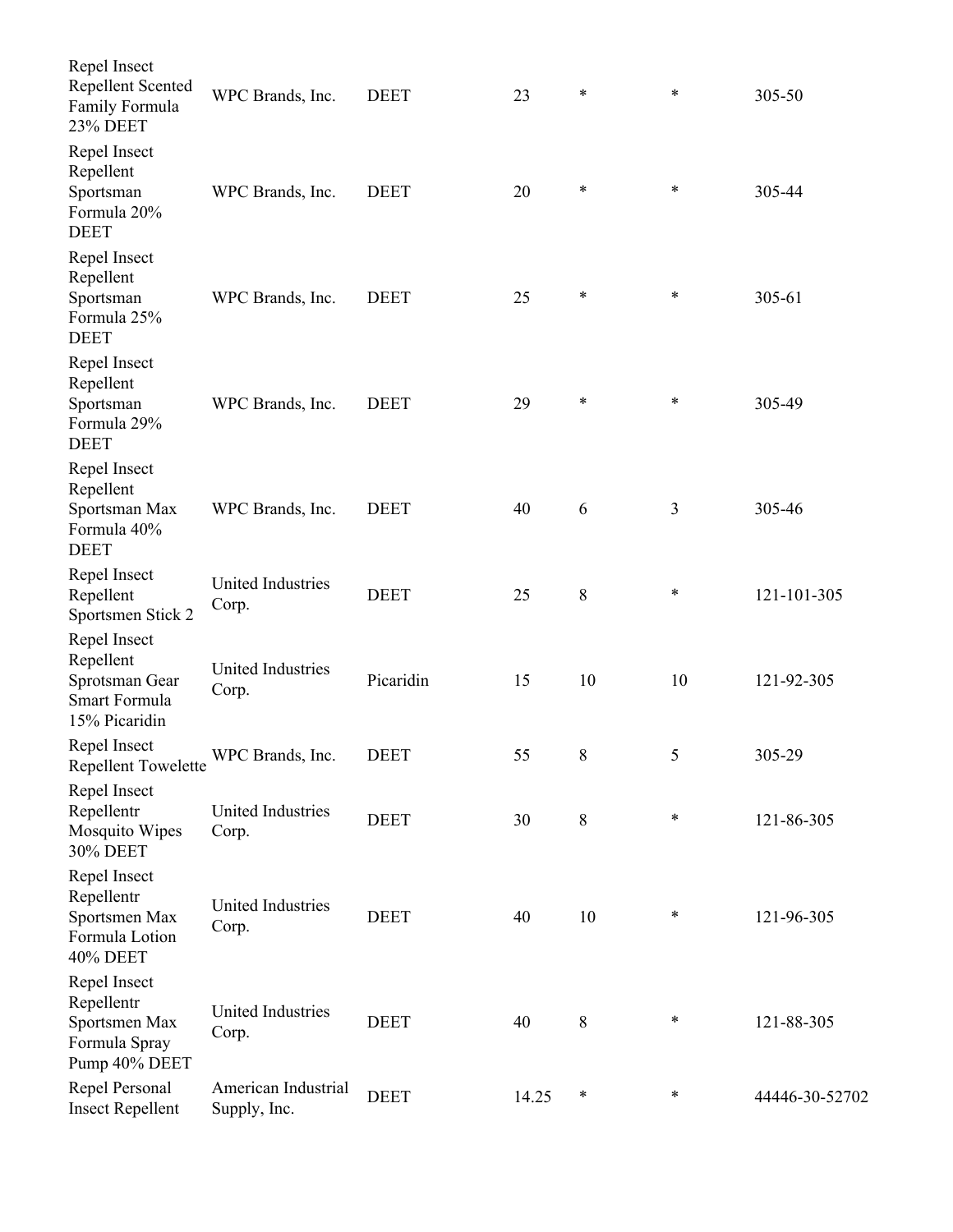| Repel Plant-Based<br>Lemon Eucalyptus<br><b>Insect Repellent2</b>           | <b>United Industries</b><br>Corp.                 | Oil of Lemon<br>Eucalyptus | 30    | 6      | *              | 305-62          |
|-----------------------------------------------------------------------------|---------------------------------------------------|----------------------------|-------|--------|----------------|-----------------|
| Repel Plus                                                                  | Tru Tek Specialty<br>Products, Inc.               | <b>DEET</b>                | 22.6  | $\ast$ | $\ast$         | 44446-48-65825  |
| Repel Sun & Bug<br>Stuff (SPF $15$ )                                        | WPC Brands, Inc.                                  | <b>DEET</b>                | 20    | *      | *              | 305-43          |
| Repel Wipes                                                                 | Homeland Industrial<br>Supply                     | <b>DEET</b>                | 25    | 4      | $\overline{4}$ | 10088-117-91066 |
| $Repel(R)$ Insect<br>Repellent<br><b>Unscented III</b><br>Family Formula    | United Industries<br>Corp.                        | <b>DEET</b>                | 23.75 | $\ast$ | $\ast$         | 10900-72-305    |
| $Repel(R)$ Insect<br>Repellent<br><b>Unscented III</b><br>Sportsmen Formula | <b>United Industries</b><br>Corp.                 | <b>DEET</b>                | 23.75 | $\ast$ | *              | 10900-72-305    |
| Repel-X Insect<br>Repellent                                                 | <b>US CHEMCO</b><br>Supply & Service              | <b>DEET</b>                | 22.6  | *      | $\ast$         | 44446-48-37190  |
| Repell Insect<br>Repellent                                                  | Mid-American<br><b>Research Chemical</b><br>Corp. | <b>DEET</b>                | 14.25 | $\ast$ | *              | 44446-30-12204  |
| Repellent Insect<br>Repellent<br>Sportsmen Stick                            | <b>United Industries</b><br>Corp.                 | <b>DEET</b>                | 30    | $\ast$ | $\ast$         | 121-59-305      |
| Resist                                                                      | Century Papers, Inc.                              | <b>DEET</b>                | 14.25 | $\ast$ | *              | 44446-30-9202   |
| Ride Together Fly<br>and Mosquito<br>Repellent Spray                        | Convet GMBH &<br>Co. KG                           | Picaridin                  | 20    | 8      | 8              | 85972-1         |
| Rocky Point<br>Composite Insect<br>Repellent Lotion                         | Alba Health<br>Products, Inc.                     | <b>DEET</b>                | 17.5  | *      | *              | 54287-8-70439   |
| SB-10 Stuff (SPF<br>15)                                                     | WPC Brands, Inc.                                  | <b>DEET</b>                | 10    | $\ast$ | *              | 305-41          |
| SOO856 Insect<br>Repellent IO                                               | The<br>Sherwin-Williams<br>Company                | <b>DEET</b>                | 23.75 | $\ast$ | *              | 10900-72-64695  |
| SPF 15 Sunsect<br>Sunscreen Insect<br>Repellent                             | Iguana LLC                                        | <b>DEET</b>                | 20    | $\ast$ | ∗              | 66306-1         |
| Safe Personal<br><b>Insect Repellant</b>                                    | Dakota Chemical<br>Products                       | <b>DEET</b>                | 14.25 | $\ast$ | $\ast$         | 44446-30-57905  |
| Sav-On Osco By<br>Albertson's<br><b>Unscented Insect</b><br>Repellent       | <b>CHEMSICO</b>                                   | <b>DEET</b>                | 23    | 10     | $\ast$         | 121-68-9688     |
| Sawyer Body Gard<br>Composite Insect<br>Repellent Lotion                    | <b>Sawyer Products</b>                            | <b>DEET</b>                | 17.5  | $\ast$ | ∗              | 54287-8-58188   |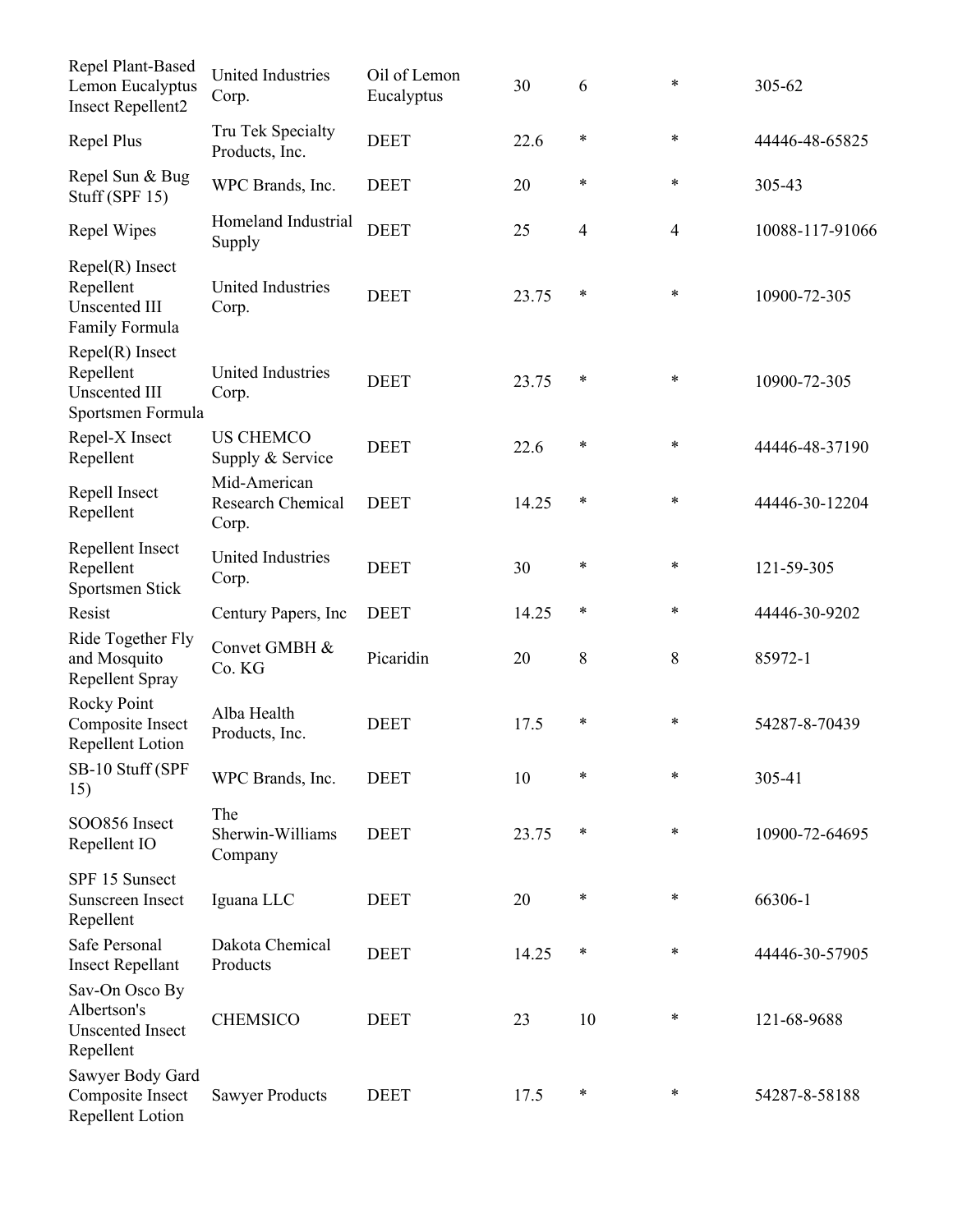| Sawyer Broad<br>Spectrum Insect<br>Repellent                                     | <b>Sawyer Products</b> | <b>DEET</b> | 17.5 | *  | *      | 54287-13-58188 |
|----------------------------------------------------------------------------------|------------------------|-------------|------|----|--------|----------------|
| Sawyer Controlled<br>Release Insect<br>Repellent                                 | <b>Sawyer Products</b> | <b>DEET</b> | 20   | 11 | $\ast$ | 50404-8-58188  |
| Sawyer Controller<br><b>Release DEET</b><br>Formula                              | <b>Sawyer Products</b> | <b>DEET</b> | 20   | 11 | *      | 50404-8-58188  |
| Sawyer Equine<br><b>Insect Repellent</b><br>Premium Insect<br>Repellent Spray    | <b>Sawyer Products</b> | <b>DEET</b> | 17.5 | ∗  | $\ast$ | 54287-13-58188 |
| Sawyer Family<br><b>Insect Repellent</b>                                         | <b>Sawyer Products</b> | <b>DEET</b> | 20   | 11 | $\ast$ | 50404-8-58188  |
| Sawyer Gold<br>Composite Insect<br>Repellent                                     | <b>Sawyer Products</b> | <b>DEET</b> | 17.5 | ∗  | $\ast$ | 54287-13-58188 |
| Sawyer Gold<br>Composite Insect<br><b>Repellent Lotion</b>                       | <b>Sawyer Products</b> | <b>DEET</b> | 17.5 | ∗  | *      | 54287-8-58188  |
| Sawyer Hunting<br><b>Fishing Camping</b><br><b>Insect Repellent</b>              | <b>Sawyer Products</b> | <b>DEET</b> | 30   | 8  | $\ast$ | 54287-18-58188 |
| Sawyer Insect And<br>Sun Spray                                                   | <b>Sawyer Products</b> | IR3535      | 20   | 8  | X      | 54287-20-58188 |
| Sawyer Odorless<br><b>Controlled Release</b><br><b>Insect Repellent</b>          | <b>Sawyer Products</b> | <b>DEET</b> | 20   | 11 | *      | 50404-8-58188  |
| Sawyer Picaridin<br><b>Insect Repellent</b><br>Lotion                            | <b>Sawyer Products</b> | Picaridin   | 20   | 14 | 14     | 39967-50-58188 |
| Sawyer Premium<br>100 Insect<br>Repellent                                        | <b>Sawyer Products</b> | <b>DEET</b> | 98.1 | 10 | 10     | 54287-2-58188  |
| Sawyer Premium<br>20% Picaridin<br>Spray                                         | <b>Sawyer Products</b> | Picaridin   | 20   | 8  | 8      | 54287-22-58188 |
| Sawyer Premium<br><b>Family Controlled</b><br>Release Insect<br>Repellent        | <b>Sawyer Products</b> | <b>DEET</b> | 20   | 11 | ∗      | 50404-8-58188  |
| Sawyer Premium<br><b>Family Insect</b><br>Repellent<br><b>Controlled Release</b> | <b>Sawyer Products</b> | <b>DEET</b> | 20   | 11 | $\ast$ | 50404-8-58188  |
| Sawyer Premium<br><b>Hunting Fishing</b><br>Camping Insect<br>Repellent          | <b>Sawyer Products</b> | <b>DEET</b> | 30   | 8  | $\ast$ | 54287-18-58188 |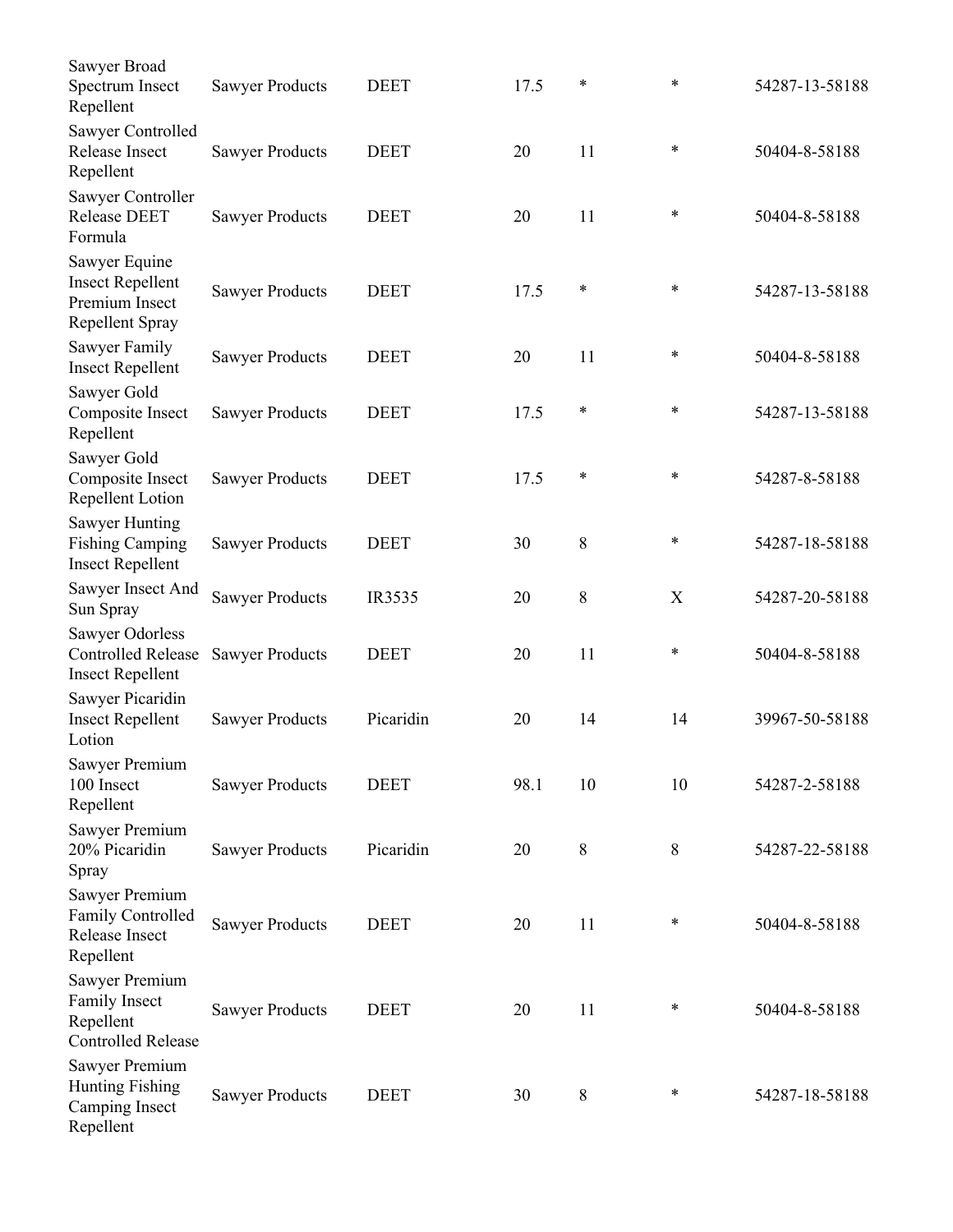| Sawyer Premium<br><b>Insect Repellent</b><br>20% Picaridin                                         | <b>Sawyer Products</b>       | Picaridin   | 20    | 8              | 8              | 54287-22-58188 |
|----------------------------------------------------------------------------------------------------|------------------------------|-------------|-------|----------------|----------------|----------------|
| Sawyer Premium<br><b>Insect Repellent</b><br><b>Broad Spectrum</b>                                 | <b>Sawyer Products</b>       | <b>DEET</b> | 17.5  | ∗              | $\ast$         | 54287-13-58188 |
| Sawyer Premium<br><b>Insect Repellent</b><br><b>Controlled Release</b>                             | <b>Sawyer Products</b>       | <b>DEET</b> | 20    | 11             | *              | 50404-8-58188  |
| Sawyer Premium<br>Insect<br>Repellent/Sawyer<br>30: 30% DEET                                       | <b>Sawyer Products</b>       | <b>DEET</b> | 30    | $\overline{2}$ | $\overline{2}$ | 56575-11-58188 |
| Sawyer Premium<br>Maxi DEET Insect<br>Repellent                                                    | <b>Sawyer Products</b>       | <b>DEET</b> | 98.1  | 10             | 10             | 54287-2-58188  |
| Sawyer Premium<br>Sun Block Insect<br>Repellent                                                    | <b>Sawyer Products</b>       | IR3535      | 20    | 8              | X              | 54287-20-58188 |
| <b>Sawyer Serious</b><br>Protection 100<br><b>Insect Repellent</b>                                 | <b>Sawyer Products</b>       | <b>DEET</b> | 98.1  | 10             | 10             | 54287-2-58188  |
| <b>Sawyer Serious</b><br>Protection Family<br><b>Controlled Release</b><br><b>Insect Repellent</b> | <b>Sawyer Products</b>       | <b>DEET</b> | 20    | 11             | *              | 50404-8-58188  |
| <b>Sawyer Serious</b><br>Protection Family<br><b>Insect Repellent</b><br><b>Controlled Release</b> | <b>Sawyer Products</b>       | <b>DEET</b> | 20    | 11             | *              | 50404-8-58188  |
| <b>Sawyer Serious</b><br>Protection Hunting<br><b>Fishing Camping</b><br><b>Insect Repellent</b>   | <b>Sawyer Products</b>       | <b>DEET</b> | 30    | 8              | *              | 54287-18-58188 |
| <b>Sawyer Serious</b><br>Protection Maxi<br><b>DEET</b> Insect<br>Repellent                        | <b>Sawyer Products</b>       | <b>DEET</b> | 98.1  | 10             | 10             | 54287-2-58188  |
| Scram                                                                                              | Unisource Group,<br>Inc.     | <b>DEET</b> | 14.25 | $\ast$         | ∗              | 44446-30-35585 |
| <b>Screen Insect</b><br>Repellent                                                                  | Atco International           | <b>DEET</b> | 14.25 | $\ast$         | $\ast$         | 44446-30-13051 |
| <b>Screen Insect</b><br>Repellent                                                                  | <b>ATCO</b> International    | <b>DEET</b> | 15    | ∗              | $\ast$         | 3862-102-13051 |
| Scrubs Insect<br>Shield Insect<br>Repellent Towel /<br>Wipe                                        | Illinois Tool Works,<br>Inc. | <b>DEET</b> | 30    | $\ast$         | *              | 11694-111      |
| Shield                                                                                             | Eagle Crest<br>Enterprises   | <b>DEET</b> | 14.25 | $\ast$         | ∗              | 44446-30-55824 |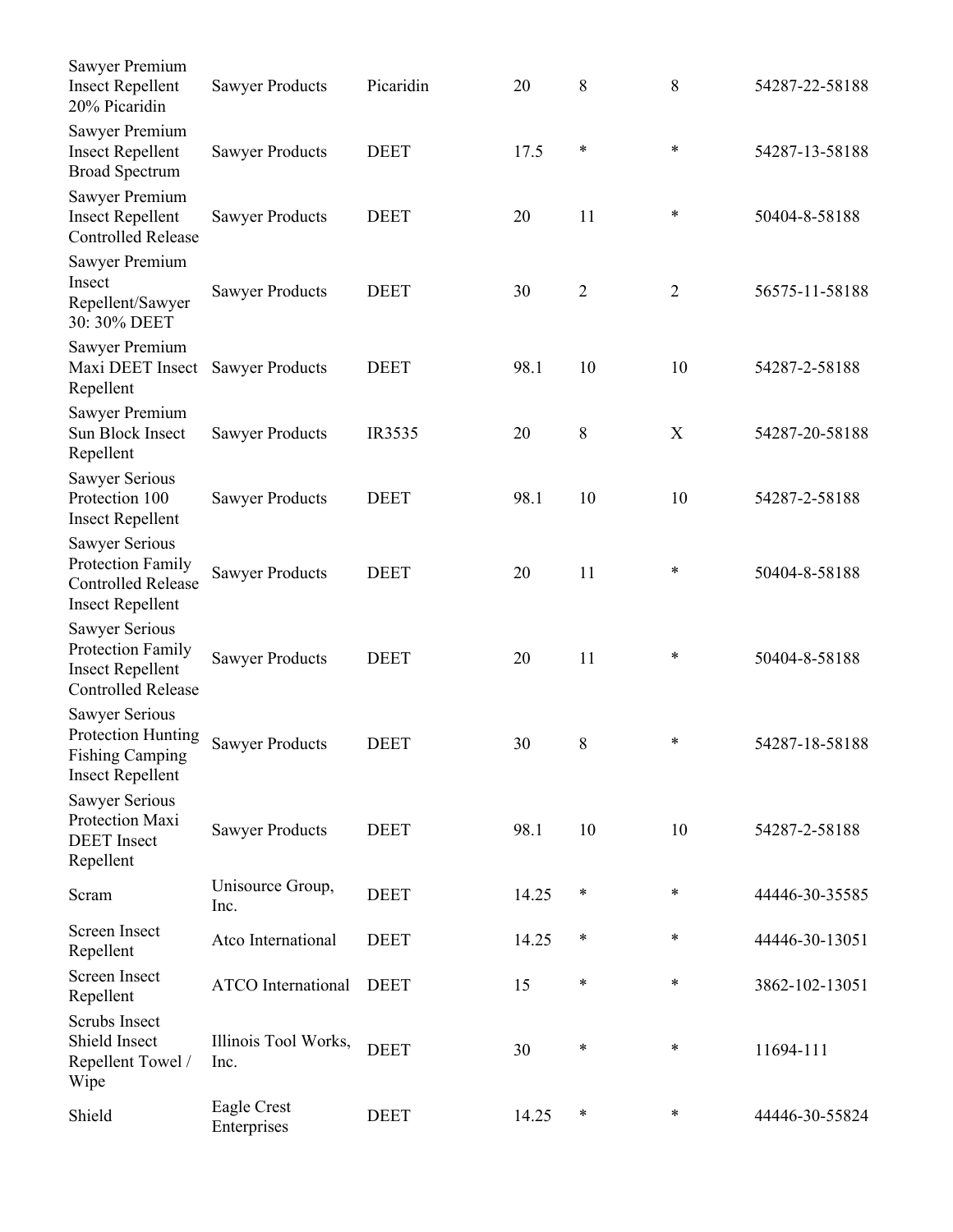| Shield                                                             | <b>Ashburn Industries</b><br>Inc                  | <b>DEET</b> | 22.6  | *      | *      | 44446-48-70707  |
|--------------------------------------------------------------------|---------------------------------------------------|-------------|-------|--------|--------|-----------------|
| Shield                                                             | Three G Industrial<br>Supply                      | <b>DEET</b> | 22.6  | *      | $\ast$ | 44446-48-65044  |
| Sierra Shield<br>Unscented,<br>Non-Sticky Insect<br>Repellent Foam | International, Inc.                               | <b>DEET</b> | 8.89  | *      | $\ast$ | 46813-46-64929  |
| Skat Ii Personal<br><b>Insect Repellent</b>                        | <b>Functional Products</b>                        | <b>DEET</b> | 14.25 | ∗      | *      | 44446-30-45801  |
| Skeeter Ban<br>Personal Insect<br>Repellent                        | <b>NAMCO</b><br>Manufacturing, Inc.               | <b>DEET</b> | 22.6  | *      | *      | 44446-48-44995  |
| <b>Skeeter Eater</b>                                               | Amtech Equipment,<br>Inc.                         | <b>DEET</b> | 14.25 | ∗      | $\ast$ | 44446-30-54799  |
| Skeeter Industrial<br><b>Insect Block</b>                          | Beta Technology,<br>Inc.                          | <b>DEET</b> | 22.6  | *      | $\ast$ | 44446-48-68225  |
| <b>Skeeter Insect</b><br>Repellent                                 | Beta Technology,<br>Inc.                          | <b>DEET</b> | 22.6  | *      | $\ast$ | 44446-48-68225  |
| Skinny Dip Insect<br>Repellent<br>#BA931X                          | Mandate, Inc.                                     | <b>DEET</b> | 22.6  | *      | $\ast$ | 44446-48-67046  |
| <b>Solar Guard Plus</b><br>Towel                                   | Illinois Tool Works,<br>Inc.                      | <b>DEET</b> | 19    | *      | *      | 11694-112       |
| Solarsect 2-In-1<br>Wipes                                          | DM Resources, Inc.                                | <b>DEET</b> | 19    | *      | $\ast$ | 11694-112-66114 |
| Sport Mosquito &<br><b>Tick Stop</b>                               | Lynwood<br>Laboratories, Inc.                     | <b>DEET</b> | 22.6  | *      | $\ast$ | 44446-48-3546   |
| Spray Park Insect<br>Repellent 2                                   | Chase Products Co.                                | <b>DEET</b> | 15    | 3      | $\ast$ | 498-154         |
| <b>Spray Park Insect</b><br>Repellent                              | Chase Products Co.                                | <b>DEET</b> | 25    | 5      | *      | 498-148         |
| SprayPak Insect<br>Repellent 3                                     | Chase Products Co.                                | <b>DEET</b> | 25    | $\ast$ | *      | 498-175         |
| SprayPak Insect<br>Repellent Formula<br>4                          | Chase Products Co.                                | <b>DEET</b> | 85    | 6      | 6      | 498-198         |
| SprayPak Insect<br>Repellent Formula<br>5                          | Chase Products Co.                                | <b>DEET</b> | 6.87  | 3      | ∗      | 498-199         |
| Sta Away                                                           | Kemco-Hunter<br>Chemical Co.                      | <b>DEET</b> | 14.25 | ∗      | $\ast$ | 44446-30-7246   |
| Sta Away Insect<br>Repellant                                       | <b>State Chemical</b><br>Manufacturing Co.<br>The | <b>DEET</b> | 14.25 | ∗      | $\ast$ | 44446-30-1685   |
| Sta-A-Way                                                          | Kemco-Hunter<br>Chemical Co.                      | <b>DEET</b> | 23.75 | ∗      | ∗      | 10900-72-4651   |
| Sta-A-Way Insect<br>Repellent                                      | Sierra Chemical                                   | <b>DEET</b> | 14.25 | $\ast$ | ∗      | 44446-30-59627  |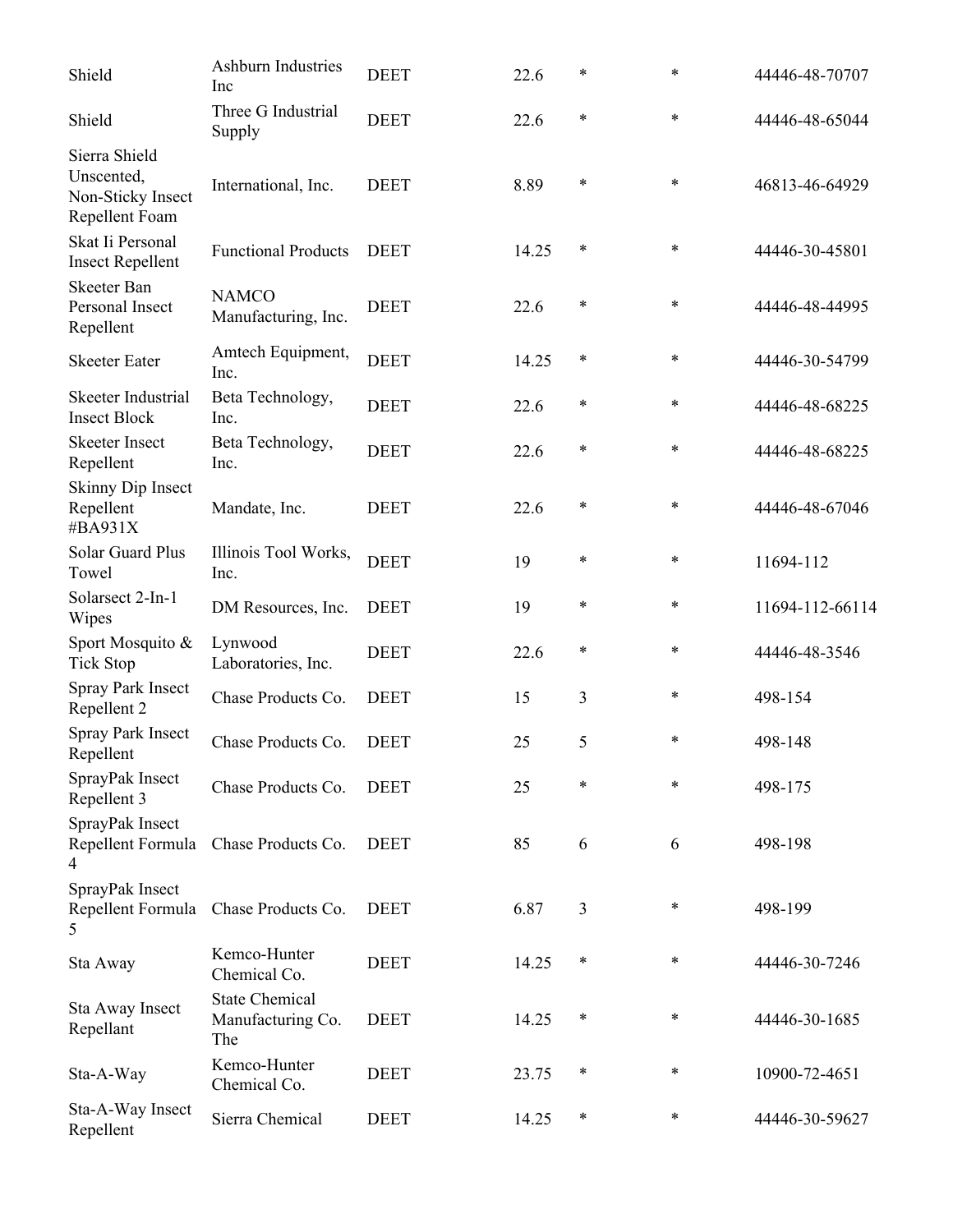| Sta-A-Way Insect<br>Repellent                              | E.D. Holdings, L.P.                   | <b>DEET</b> | 22.6  | ∗              | $\ast$         | 44446-48-82429  |
|------------------------------------------------------------|---------------------------------------|-------------|-------|----------------|----------------|-----------------|
| Sta-A-Way Insect<br>Repellent                              | National Service<br>Industries, Inc.  | <b>DEET</b> | 14.25 | $\ast$         | *              | 44446-30-53630  |
| Sta-Off                                                    | Unisource<br>Worldwide Inc.           | <b>DEET</b> | 14.25 | $\ast$         | *              | 44446-30-11200  |
| Sta-Off                                                    | Century Papers, Inc                   | <b>DEET</b> | 14.25 | $\ast$         | *              | 44446-30-9202   |
| Sta-Off Personal<br><b>Insect Repellant</b>                | <b>Champion Supply</b>                | <b>DEET</b> | 14.25 | $\ast$         | *              | 44446-30-56170  |
| Sun & Bug Stuff<br>(SPF 15)                                | WPC Brands, Inc.                      | <b>DEET</b> | 20    | $\ast$         | *              | 305-43          |
| Sun And Bug-10<br>(SPF 30)                                 | WPC Brands, Inc.                      | <b>DEET</b> | 10    | $\ast$         | *              | 305-54          |
| Sun Skeeter                                                | Illinois Tool Works,<br>Inc.          | <b>DEET</b> | 19    | $\ast$         | $\ast$         | 11694-112       |
| Sun and Bug-20<br>(SPF 30)                                 | WPC Brands, Inc.                      | <b>DEET</b> | 20    | $\ast$         | *              | 305-45          |
| Sun-N-Bug Blocker                                          | Continental Research<br>Corp.         | <b>DEET</b> | 19    | $\ast$         | *              | 11694-112-9838  |
| Sunbelt Sta-Gone                                           | Sunbelt Chemical<br>Industries Co     | <b>DEET</b> | 14.25 | ∗              | *              | 44446-30-46110  |
| <b>Sunsect Insect</b><br>Repellent +<br>Sunscreen          | Iguana LLC                            | <b>DEET</b> | 20    | ∗              | *              | 66306-1         |
| <b>Sunsect Sunscreen</b><br>& Insect Repellent             | Iguana LLC                            | <b>DEET</b> | 20    | $\ast$         | *              | 66306-1         |
| Sunsquito Towel                                            | Illinois Tool Works,<br>Inc.          | <b>DEET</b> | 19    | $\ast$         | *              | 11694-112       |
| Super Guard Insect Associated<br>Repellent                 | Registrations                         | <b>DEET</b> | 98.1  | 10             | 10             | 54287-2         |
| Super Repel<br>Personal Insect<br>Repellent                | Competitive Choice<br>Chemicals, Inc. | <b>DEET</b> | 22.6  | $\ast$         | $\ast$         | 44446-48-80247  |
| <b>Super Strength</b><br><b>Insect Repellent</b>           | Industrial<br>Specialties, Inc.       | <b>DEET</b> | 22.6  | ∗              | *              | 44446-48-43679  |
| Super Swat II                                              | NCH Corp.                             | <b>DEET</b> | 23    | *              | *              | 305-50-1769     |
| Superguard 3535<br><b>Insect Repellent</b><br>(SPF 20)     | Associated<br>Registrations           | IR3535      | 20    | 8              | X              | 54287-20        |
| Swamp Wipes<br><b>Insect Repellant</b><br>Towel United 978 | United Laboratories,<br>Inc.          | <b>DEET</b> | 30    | $\ast$         | *              | 11694-111-9250  |
| <b>Swat Pro</b>                                            | Dm Resources, Inc.                    | <b>DEET</b> | 22.6  | ∗              | *              | 44446-48-66114  |
| Swat Pro Personal<br><b>Insect Repellent</b>               | Dm Resources, Inc.                    | <b>DEET</b> | 22.6  | ∗              | *              | 44446-48-66114  |
| <b>Swat Wipes</b>                                          | Gms Industrial<br>Supply, Inc.        | <b>DEET</b> | 25    | $\overline{4}$ | $\overline{4}$ | 10088-117-84842 |
| <b>Take Cover Insect</b><br>Repellent<br>Towelettes        | <b>ATCO</b> International             | <b>DEET</b> | 25    | $\overline{4}$ | $\overline{4}$ | 10088-117-13051 |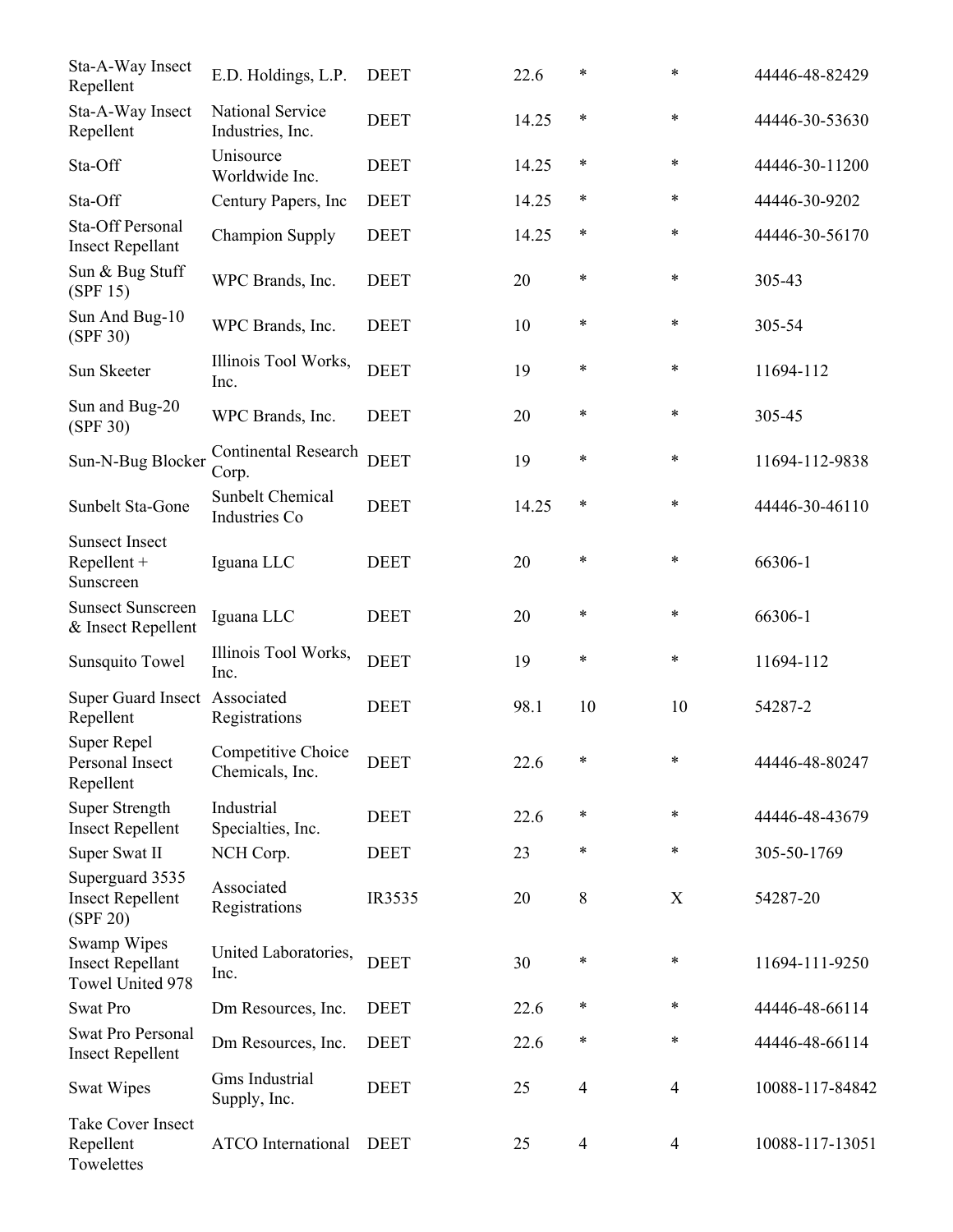| The 10-hour Insect TEC Laboratories,<br>Repellent                           | Inc                                                     | <b>DEET</b>           | 98.1 | 10             | 10             | 50830-1         |
|-----------------------------------------------------------------------------|---------------------------------------------------------|-----------------------|------|----------------|----------------|-----------------|
| The Golf Bag<br>Sportstick                                                  | NextIdea Corp.                                          | <b>DEET</b>           | 10   | $\ast$         | *              | 305-54-73674    |
| Tick Off A-195                                                              | CHEMAX Corp.                                            | <b>DEET</b>           | 22.6 | *              | $\ast$         | 44446-48-41442  |
| <b>Tosaway Insect</b><br>Wipes                                              | Clean for You, LLC                                      | <b>DEET</b>           | 25   | 4              | $\overline{4}$ | 10088-117-80678 |
| <b>Total Home</b><br><b>Woodland Scent</b><br><b>Insect Repellent</b>       | CVS Pharmacy, Inc.                                      | <b>DEET</b>           | 30   | $\overline{2}$ | $\sqrt{2}$     | 56575-11-22946  |
| <b>Treefrog Insect</b><br>Repellent                                         | Treefrog Products Llc p-Menthane-3,8-diol 10            |                       |      | $\overline{2}$ | $\overline{2}$ | 4822-515-85953  |
| U-124 Repel Insect<br>Repellent                                             | Universal, Inc.                                         | <b>DEET</b>           | 25   | 8              | *              | 51147-13-46113  |
| UICK-T                                                                      | S.C. Johnson & Son,<br>Inc.                             | p-Menthane-3,8-diol 8 |      | 2              | X              | 4822-526        |
| Ultra 30 Lotion<br><b>Insect Repellent</b>                                  | <b>Sawyer Products</b>                                  | <b>DEET</b>           | 30   | $\overline{4}$ | $\ast$         | 82810-1-58188   |
| Unscented<br><b>Backwoods Cutter</b><br>Mosquito Wipes                      | Spectrum, A Div Of<br>United Industries<br>Corp.        | <b>DEET</b>           | 23   | 8              | $\ast$         | 121-87          |
| Unscented<br><b>Backwoods Cutter</b><br>Mosquito Wipes                      | Spectrum, A Div Of<br>United Industries<br>Corp.        | <b>DEET</b>           | 30   | 8              | $\ast$         | 121-86          |
| Unscented<br><b>Backyard Cutter</b><br><b>Insect Repellent</b>              | Spectrum, A Div Of<br>United Industries<br>Corp.        | <b>DEET</b>           | 10   | $\ast$         | $\ast$         | 121-65          |
| Unscented<br><b>Backyard Cutter</b><br><b>Insect Repellent III</b>          | Spectrum, A Div Of<br><b>United Industries</b><br>Corp. | <b>DEET</b>           | 10   | $\ast$         | $\ast$         | 121-65          |
| <b>Unscented Cutter</b><br><b>Insect Repellent</b>                          | Spectrum, A Div Of<br>United Industries<br>Corp.        | <b>DEET</b>           | 10   | $\ast$         | $\ast$         | 121-65          |
| <b>Unscented Cutter</b><br><b>Insect Repellent</b><br>#CS314                | Spectrum, A Div Of<br>United Industries<br>Corp.        | <b>DEET</b>           | 10   | $\ast$         | $\ast$         | 121-65          |
| <b>Unscented Deep</b><br>Woods OFF! For<br>Sportsmen Insect<br>Repellent II | S.C. Johnson & Son,<br>Inc.                             | <b>DEET</b>           | 25   | $8\,$          | $\ast$         | 4822-399        |
| <b>Unscented Deep</b><br>Woods OFF!<br><b>Insect Repellent</b>              | S.C. Johnson & Son,<br>Inc.                             | <b>DEET</b>           | 30   | 8              | $\ast$         | 4822-397        |
| <b>Unscented Deep</b><br>Woods OFF!<br><b>Insect Repellent II</b>           | S.C. Johnson & Son,<br>Inc.                             | <b>DEET</b>           | 25   | 8              | ∗              | 4822-399        |
| <b>Unscented OFF!</b><br><b>Insect Repellent</b>                            | S.C. Johnson & Son,<br>Inc.                             | <b>DEET</b>           | 15   | 6              | *              | 4822-380        |